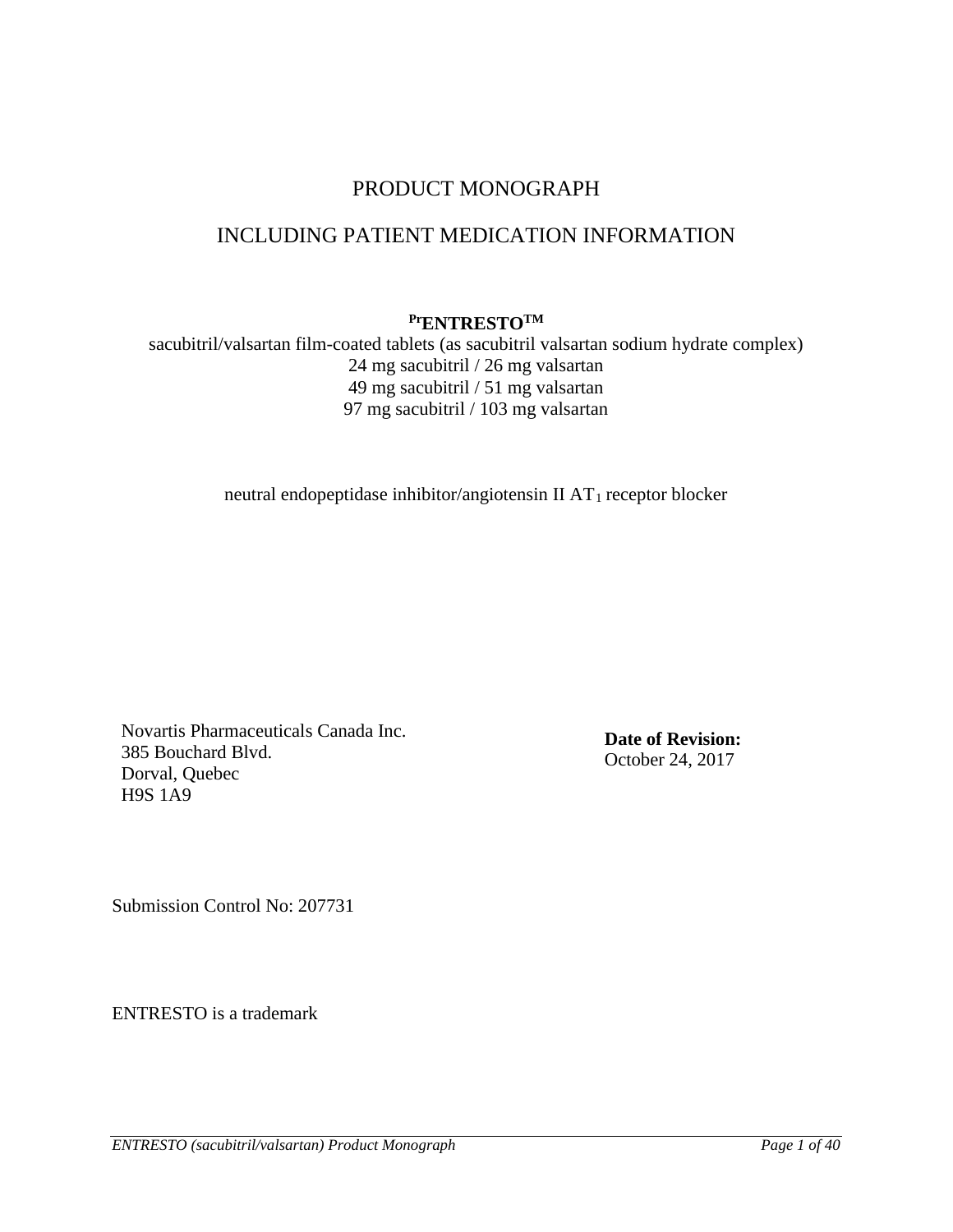# **Table of Contents**

| .35 |
|-----|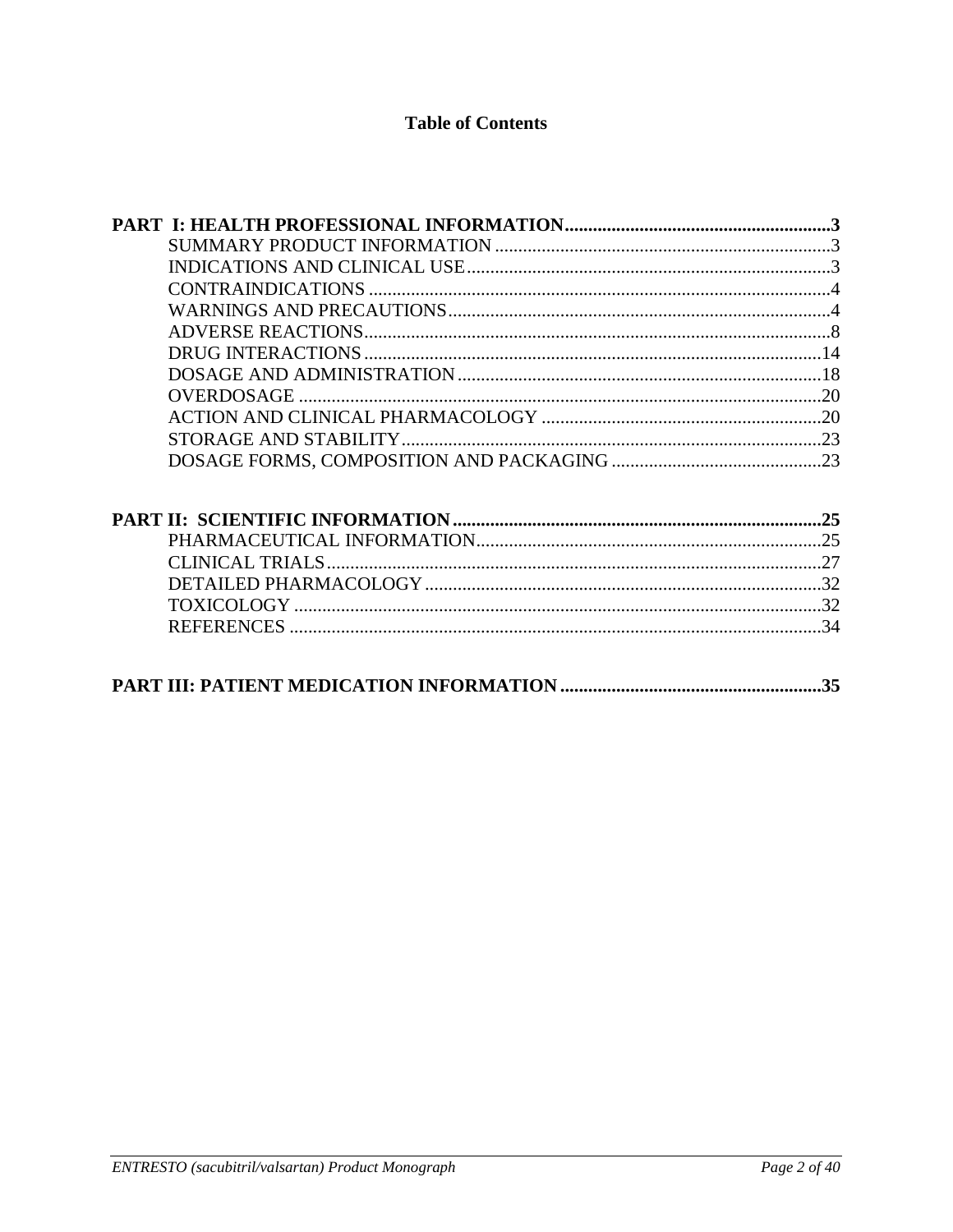# <span id="page-2-0"></span>Pr<sub>ENTRESTO</sub>TM

#### <span id="page-2-1"></span>sacubitril and valsartan

### **PART I: HEALTH PROFESSIONAL INFORMATION**

#### **SUMMARY PRODUCT INFORMATION**

| <b>Route of</b><br><b>Administration</b> | <b>Dosage Form / Strength</b> | <b>Clinically Relevant Nonmedicinal</b><br><b>Ingredients</b> |
|------------------------------------------|-------------------------------|---------------------------------------------------------------|
| Oral                                     | Film coated tablets:          | Colloidal silicon dioxide, crospovidone, low-                 |
|                                          | 24 mg sacubitril / 26 mg      | substituted hydroxypropylcellulose,                           |
|                                          | valsartan                     | magnesium stearate (vegetable origin),                        |
|                                          |                               | microcrystalline cellulose and talc. The film-                |
|                                          | 49 mg sacubitril $/51$ mg     | coating contains hypromellose, iron oxide red                 |
|                                          | valsartan                     | (E 172), Macrogol 4000, talc and titanium                     |
|                                          |                               | dioxide (E 171). ENTRESTO 24 mg sacubitril                    |
|                                          | 97 mg sacubitril $/ 103$ mg   | /26 mg valsartan and ENTRESTO 97 mg                           |
|                                          | valsartan                     | sacubitril / 103 mg valsartan film-coated                     |
|                                          |                               | tablets also contain iron oxide black (E 172),                |
|                                          |                               | and ENTRESTO 49 mg sacubitril / 51 mg                         |
|                                          |                               | valsartan film-coated tablets also contain iron               |
|                                          |                               | oxide yellow (E 172).                                         |

# <span id="page-2-2"></span>**INDICATIONS AND CLINICAL USE**

ENTRESTOTM (sacubitril/valsartan) is indicated for the treatment of heart failure with reduced ejection fraction (HFrEF) in patients with NYHA Class II or III, to reduce the incidence of cardiovascular death and heart failure hospitalisation (see DOSAGE AND ADMINISTRATION).

ENTRESTO should be administered in combination with other heart failure therapies, in place of an angiotensin-converting enzyme inhibitor (ACEi) or angiotensin II receptor blocker (ARB) (see CONTRAINDICATIONS, WARNINGS AND PRECAUTIONS, DOSAGE AND ADMINISTRATION, and CLINICAL TRIALS).

ENTRESTO should be initiated, and up-titration conducted, by a physician experienced with the treatment of heart failure.

#### **Geriatrics:**

No dosage adjustment is required in patients over 65 years. However, ENTRESTO has been studied in a limited number of patients above the age of 80 years (see WARNINGS AND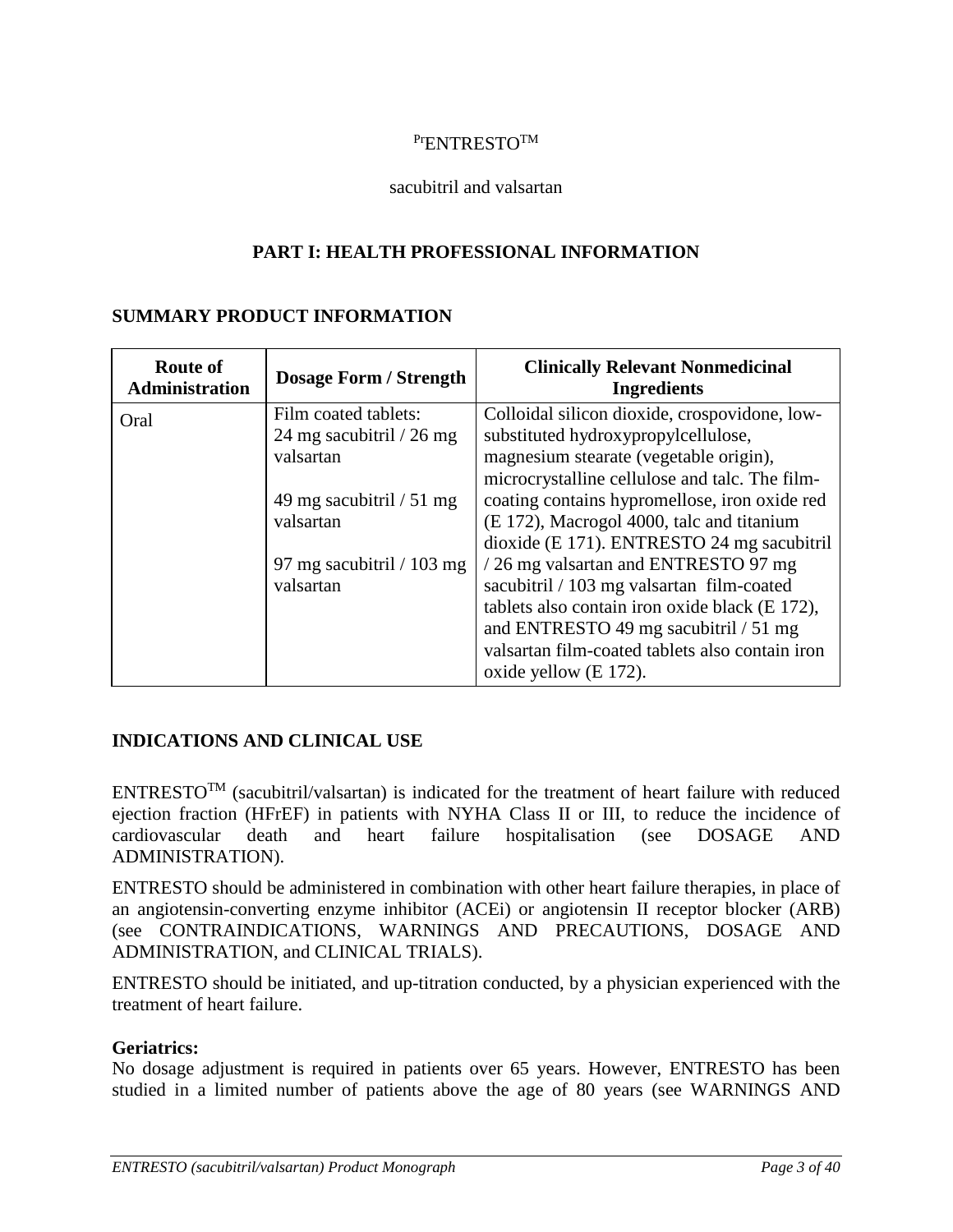PRECAUTIONS, Geriatrics, and CLINICAL TRIALS). Caution is required in these patients (see DOSAGE AND ADMINISTRATION).

# **Pediatrics (< 18 years of age):**

The safety and efficacy of ENTRESTO in pediatric patients has not been established.

# <span id="page-3-0"></span>**CONTRAINDICATIONS**

- Recent symptomatic hypotension prior to initiation of treatment with ENTRESTO (sacubitril/valsartan)
- Concomitant use with any drug formulation containing an angiotensin-converting enzyme inhibitor, due to potential enhanced risk of angioedema (see WARNINGS AND PRECAUTIONS, DRUG INTERACTIONS, and DOSAGE AND ADMINISTRATION). **ENTRESTO must not be administered until at least 36 hours have elapsed following discontinuation of ACEi therapy**
- Known history of angioedema related to previous ACE or ARB therapy
- History of hereditary or idiopathic angioedema
- As for any formulation containing an ACEi or ARB, use of ENTRESTO together with aliskiren-containing drugs is contraindicated in patients with diabetes mellitus, whether Type 1 or 2, or in patients with moderate to severe renal impairment, i.e., eGFR < 60 mL/min/1.73m<sup>2</sup> (see WARNINGS AND PRECAUTIONS, General, and Renal, and DRUG INTERACTIONS)
- Pregnant and nursing women (see WARNINGS AND PRECAUTIONS, *Special Populations,* Women of child-bearing potential, Pregnant women, and Nursing women)
- Hypersensitivity to the active substances, sacubitril or valsartan, or to any of the excipients

# **WARNINGS AND PRECAUTIONS**

# <span id="page-3-1"></span>**Serious Warnings and Precautions**

When used in pregnancy **angiotensin receptor**  $(AT<sub>1</sub>)$  **blockers**  $(ARB)$  can cause injury to or even death of the developing fetus. When pregnancy is detected, ENTRESTO should be discontinued as soon as possible (see WARNINGS AND PRECAUTIONS, Special Populations).

- **ENTRESTO (sacubitril/valsartan) must not be administered with an ACE**i **due to the risk of angioedema.** ENTRESTO must not be initiated until at least 36 hours have elapsed following discontinuation of ACEi therapy. If treatment with ENTRESTO is stopped, ACEi therapy must not be initiated until 36 hours after the last dose of ENTRESTO (see CONTRAINDICATIONS, DRUG INTERACTIONS, and DOSAGE AND ADMINISTRATION).
- ENTRESTO should not be administered with any other drug formulation containing an ARB, due to the angiotensin II receptor blocking activity of ENTRESTO by its valsartan moiety (see DRUG INTERACTIONS, and DOSAGE AND ADMINISTRATION).
- Caution is required while co-administering ENTRESTO with direct renin inhibitors such as aliskiren (see CONTRAINDICATIONS, and DRUG INTERACTIONS). In general, such use is not recommended, since this combination has not been adequately studied.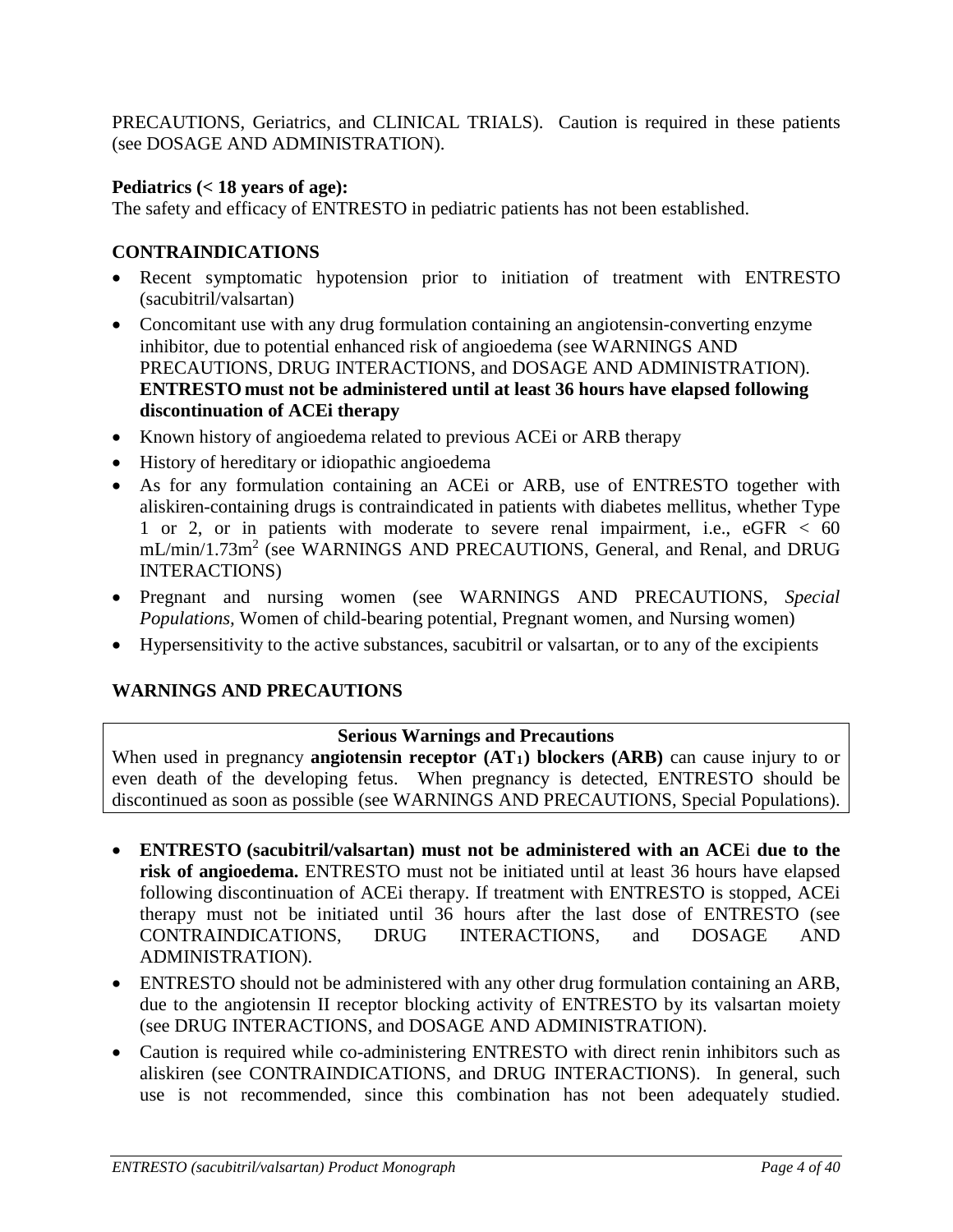ENTRESTO must not be administered with aliskiren in patients with Type 2 diabetes or having significantly impaired renal function (see CONTRAINDICATIONS).

• **While BNP is a neprilysin substrate, NT-proBNP is not. Due to the action of sacubitril, use of ENTRESTO would be expected to raise BNP levels, without having a direct effect on NT-proBNP. Therefore, only NT-proBNP, and not BNP, may be a suitable biomarker for the monitoring of heart failure patients treated with ENTRESTO.** 

# **Angioedema**

Angioedema has been reported in patients treated with ENTRESTO (see ADVERSE REACTIONS, and ACTION AND CLINICAL PHARMACOLOGY, Pharmacodynamics). If angioedema occurs, ENTRESTO should be immediately discontinued and appropriate therapy and monitoring should be provided until complete and sustained resolution of signs and symptoms has occurred. ENTRESTO must not be re-administered. In cases of confirmed angioedema where swelling has been confined to the face and lips, the condition has generally resolved without treatment, although antihistamines have been useful in relieving symptoms.

Angioedema associated with laryngeal edema may be fatal. Where there is involvement of the tongue, glottis or larynx, likely to cause airway obstruction, appropriate therapy, e.g., subcutaneous epinephrine solution 1:1000 (0.3 mL to 0.5 mL), and/or measures necessary to ensure a patent airway, should be promptly administered.

Patients with a prior history of any angioedema have not been studied. As they may be at higher risk for angioedema, caution is recommended if ENTRESTO is used in these patients. **ENTRESTO must not be used in patients with a known history of angioedema related to previous ACE**i **or ARB therapy or in patients with a history of hereditary or idiopathic angioedema (see CONTRAINDICATIONS).**

Black patients treated with ENTRESTO appear to have increased susceptibility to develop angioedema. In PARADIGM-HF, angioedema was confirmed in 2.4% of black patients treated with ENTRESTO, compared to 0.5% of black patients treated with enalapril. In the same study, angioedema was confirmed in 0.4% of non-black patients treated with ENTRESTO, compared to 0.2% of non-black patients treated with enalapril.

# **Hypotension**

ENTRESTO lowers blood pressure and may cause symptomatic hypotension (see ADVERSE REACTIONS). Patients with systolic blood pressure < 100 mmHg at the time of initiation of ENTRESTO have not been studied. Use of ENTRESTO in these patients is not recommended.

Patients with an activated renin-angiotensin system, such as volume- and/or salt-depleted patients (e.g., those being treated with high doses of diuretics), are at greater risk of hypotension when treated with ENTRESTO. In the double-blind period of PARADIGM-HF, 18% of patients treated with ENTRESTO and 12% of patients treated with enalapril reported hypotension as an adverse event, with hypotension reported as a serious adverse event in approximately 1.5% of patients in both treatment arms.

If hypotension occurs, dose adjustment of diuretics, concomitant antihypertensive drugs, and/or ENTRESTO should be considered, along with treatment of any underlying cause, e.g.,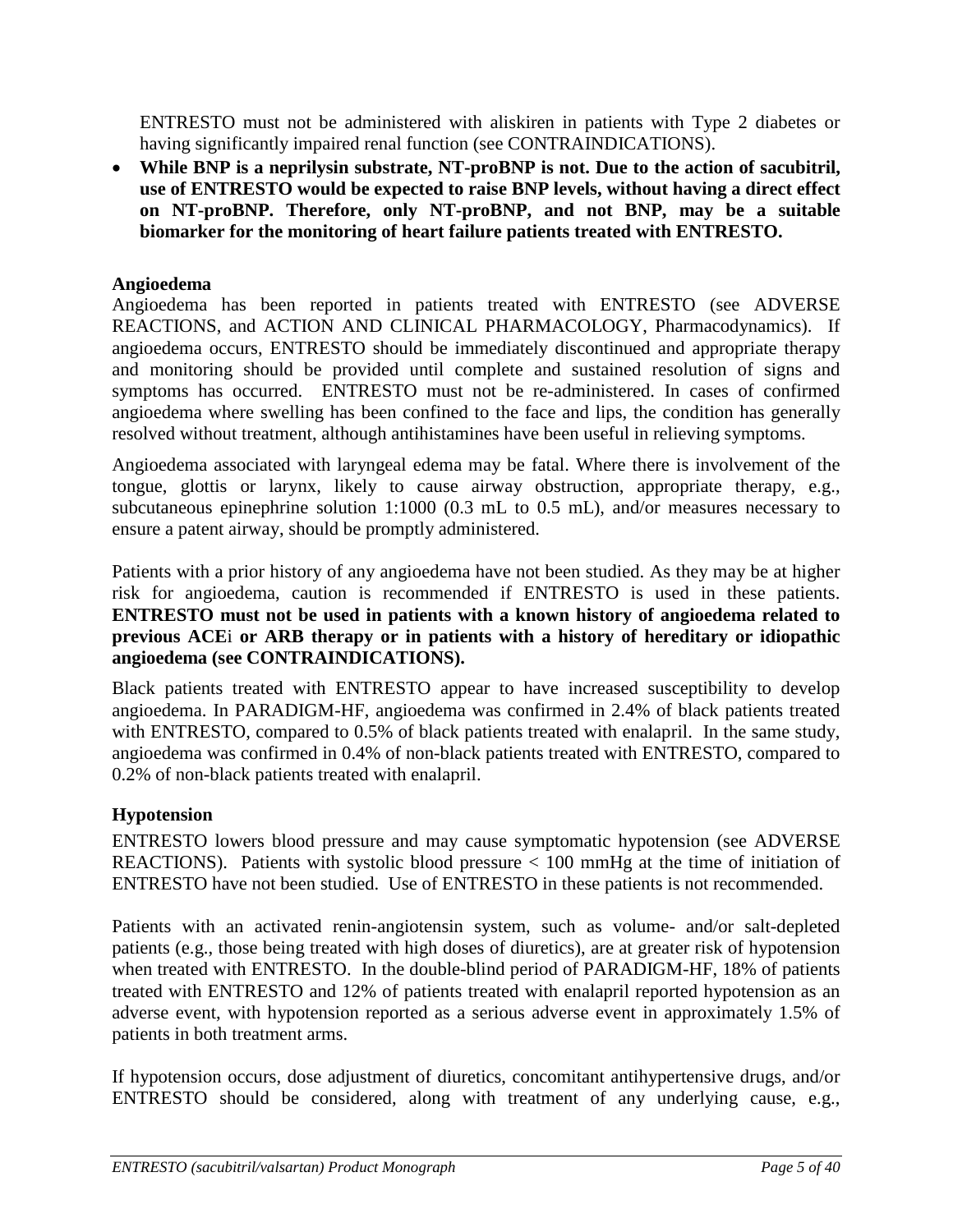hypovolemia. Permanent discontinuation of ENTRESTO is usually not required. Sodium and/or volume depletion should always be corrected before starting treatment with ENTRESTO.

# **Hyperkalemia**

As for any drug that acts on the renin-angiotensin-aldosterone system, use of ENTRESTO is associated with an increased risk of hyperkalemia (see ADVERSE REACTIONS). Measure serum potassium before instituting ENTRESTO, and during treatment, as appropriate, taking into account the patient's predisposition to develop hyperkalemia. Patients with serum potassium > 5.2 mmol/L prior to initiation of treatment with ENTRESTO have not been studied.

In PARADIGM-HF, clinically-relevant hyperkalemia resulted in treatment discontinuation in 0.3% of ENTRESTO treated patients, compared to 0.4% of enalapril-treated patients**. Medications known to raise serum potassium levels (e.g. potassium-sparing diuretics, potassium supplements) should be used with caution when co-administered with ENTRESTO.** If clinically significant hyperkalemia occurs, or if such risk is high, measures such as reducing dietary potassium, or adjusting the dose of concomitant medications should be considered. Dosage reduction or interruption of ENTRESTO may be required. Careful monitoring of serum potassium is recommended especially in patients with risk factors, such as severe renal impairment, diabetes mellitus, hypoaldosteronism, or in those with a high potassium intake in their diet (see DOSAGE AND ADMINISTRATION).

# **Impaired renal function**

As a consequence of inhibiting the renin-angiotensin system (RAS), decreases in renal function may be anticipated in susceptible individuals treated with ENTRESTO. In patients whose renal function depends upon the activity of RAS, e.g., patients with more severe congestive heart failure, treatment with ACEi and ARB has been associated with oliguria, progressive azotemia and, rarely, acute renal failure and death. Closely monitor serum creatinine, and down-titrate or interrupt ENTRESTO in patients who develop a clinically significant decrease in renal function.

Use of ENTRESTO should include appropriate assessment of renal function, before initiation of therapy, and then during treatment, as appropriate.

#### **Patients with renal artery stenosis**

Similar to other drugs that affect the renin-angiotensin-aldosterone system, ENTRESTO may increase blood urea and serum creatinine levels in patients with bilateral or unilateral renal artery stenosis. Caution is required in patients with renal artery stenosis, if ENTRESTO is to be used. Careful monitoring of renal function should be carried out.

# *Special Populations*

# **Women of child-bearing potential**

Women of childbearing potential should be advised about the consequences of exposure to ENTRESTO during pregnancy, and to use contraception during treatment with ENTRESTO and for one (1) week after their last dose.

#### **Pregnant women**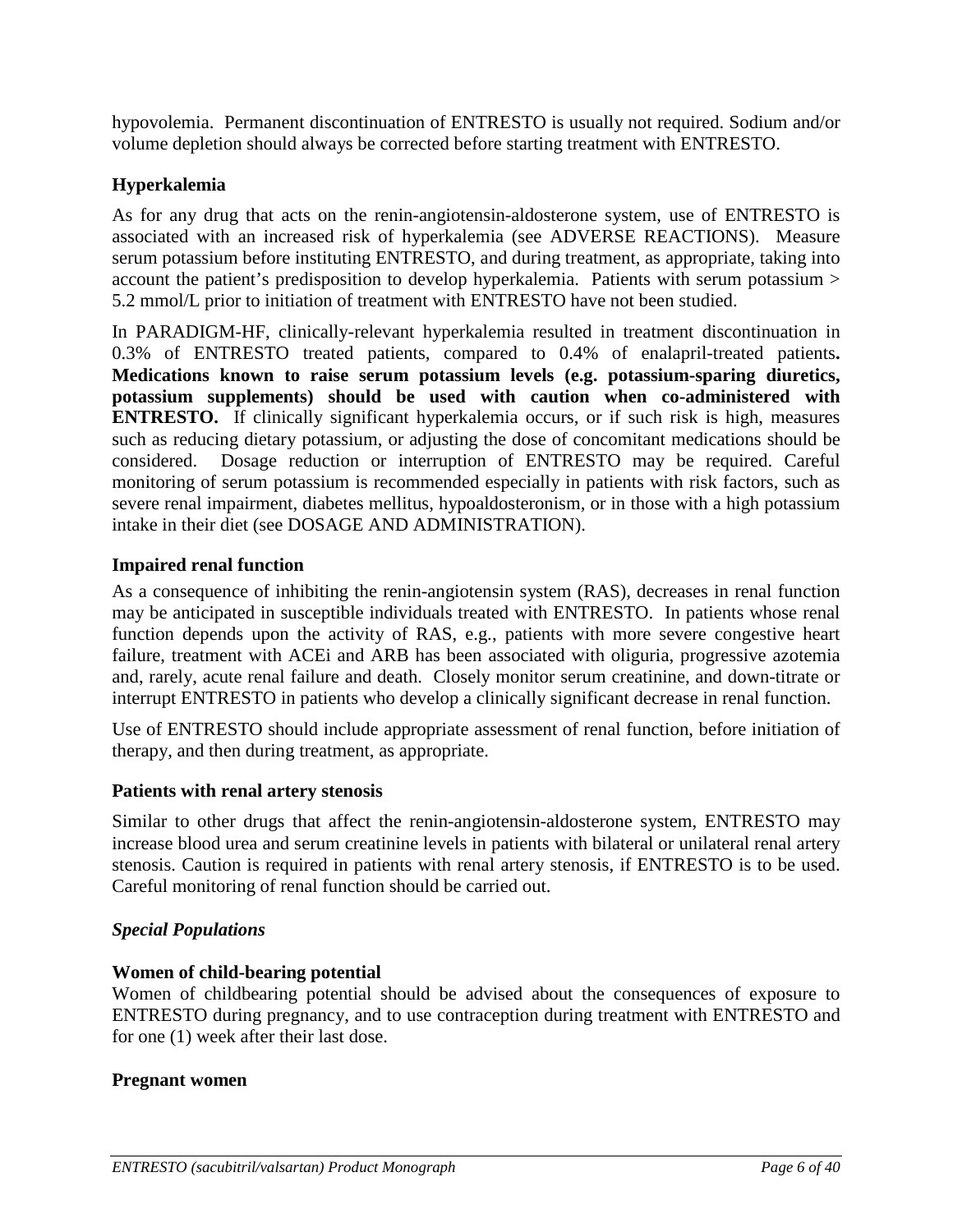**As for other drugs that also act directly on the renin-angiotensin system (RAS), ENTRESTO must not be used during pregnancy (see CONTRAINDICATIONS).** ENTRESTO exerts some of its effects through angiotensin II antagonism; therefore, a risk to the fetus cannot be excluded. There have been reports of injury to the developing fetus (e.g. spontaneous abortion, oligohydramnios and newborn renal dysfunction), when pregnant women have taken valsartan. If pregnancy is detected during therapy, ENTRESTO should be discontinued as soon as possible.

Drugs that act directly on the renin-angiotensin system can cause fetal and neonatal morbidity and death when administered to pregnant women. When pregnancy is detected, valsartan should be discontinued as soon as possible.

The use of any drug formulation containing an ARB is not recommended during pregnancy. The use of an ARB during the second or third trimester of pregnancy is known to induce human fetotoxicity (decreased renal function, oligohydramnios, skull ossification retardation) and neonatal toxicity (renal failure, hypotension, hyperkalemia). There have been reports of spontaneous abortion, oligohydramnios and newborn renal dysfunction, when pregnant women have inadvertently taken valsartan.

Infants with histories of *in utero* exposure to an angiotensin II  $AT_1$  receptor blocker should be closely observed for hypotension, oliguria, and hyperkalemia. If oliguria occurs, attention should be directed toward support of blood pressure and renal perfusion. Exchange transfusion may be required as a means of reversing hypotension and/or substituting for impaired renal function; however, limited experience with those procedures has not been associated with significant clinical benefit. Valsartan is not removed from plasma by dialysis.

# **Nursing women**

It is not known whether ENTRESTO is excreted in human milk. The components of ENTRESTO, sacubitril and valsartan, have been observed to be excreted in the milk of lactating rats (see DETAILED PHARMACOLOGY). Because of the potential risk for adverse drug reactions in breastfed newborns, a decision should be made whether to abstain from breastfeeding or to discontinue ENTRESTO while breast-feeding, taking into account the importance of ENTRESTO to the mother (see CONTRAINDICATIONS).

**Pediatrics (< 18 years of age):** The safety and efficacy of ENTRESTO in pediatric patients has not been established.

**Geriatrics:** No dosage adjustment is required in patients over 65 years. However, ENTRESTO has been studied in a limited number of patients above the age of 80 years (see CLINICAL TRIALS). Caution is required in these patients (see DOSAGE AND ADMINISTRATION).

**Patients with Hepatic Impairment:** In patients with moderate hepatic impairment (Child-Pugh B classification), a starting dose of 24.3 mg sacubitril / 25.7 mg valsartan twice daily is recommended (see DOSAGE AND ADMINISTRATION, Hepatic Impairment).

In patients with severe hepatic impairment (Child-Pugh C classification), use of ENTRESTO is not recommended (see ACTION AND CLINICAL PHARMACOLOGY, *Pharmacokinetics,*  Hepatic Insufficiency).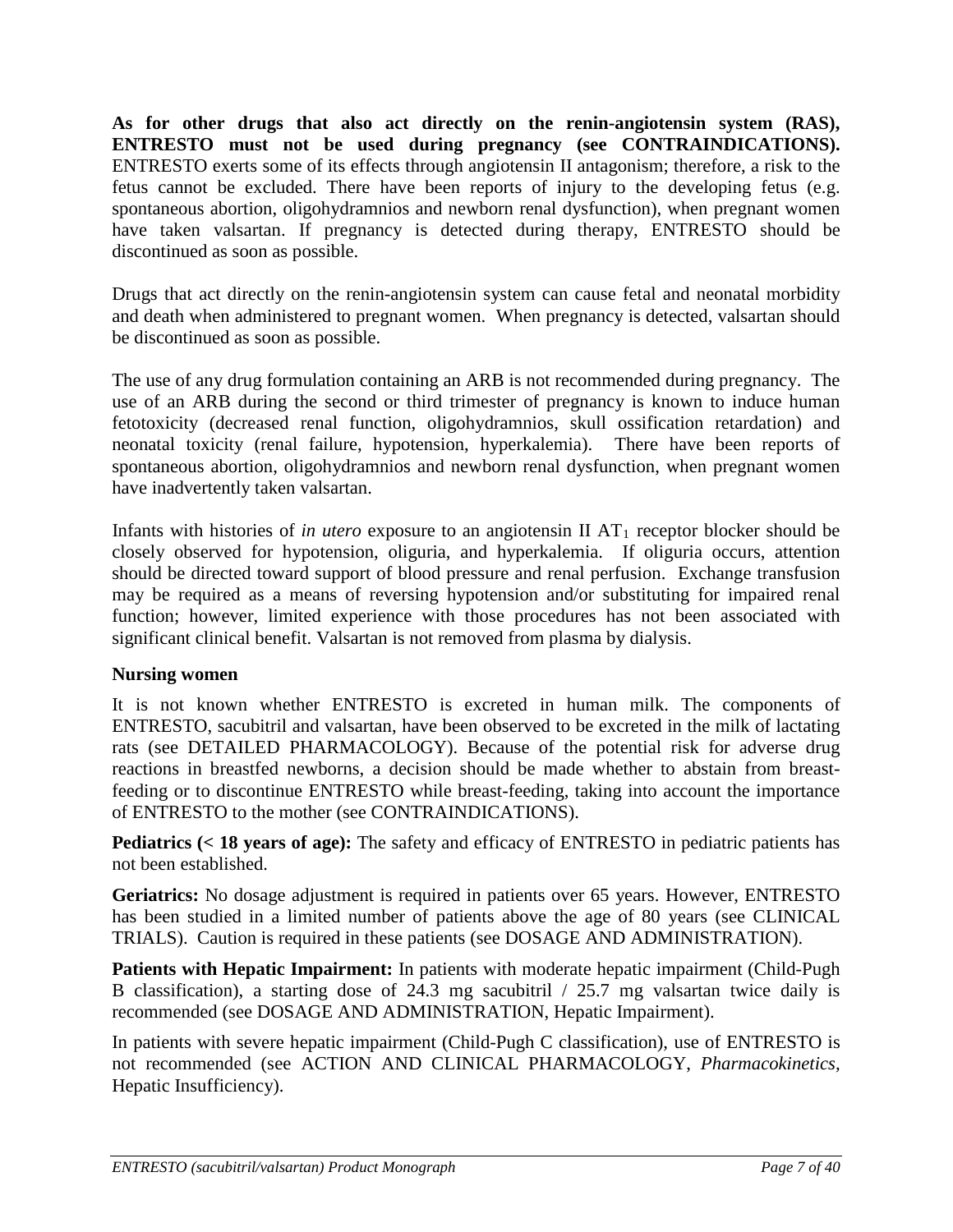**Patients with Renal Impairment:** Since patients with severe renal impairment (eGFR  $\lt 30$ ) mL/min/1.73m<sup>2</sup>) were excluded from the PARADIGM-HF trial, ENTRESTO is not recommended in these patients (also, see ACTION AND CLINICAL PHARMACOLOGY, *Pharmacokinetics*, Renal Insufficiency).

# <span id="page-7-0"></span>**ADVERSE REACTIONS**

# **Adverse Drug Reaction Overview**

The safety of ENTRESTO (sacubitril/valsartan) in patients with heart failure and reduced ejection fraction was evaluated in the pivotal Phase 3 study, PARADIGM-HF, which compared patients treated twice daily with ENTRESTO at doses up to 97.2 mg sacubitril / 102.8 mg valsartan (n=4,203), or enalapril 10 mg (n=4,229) twice daily. Patients randomised to ENTRESTO received treatment for a median duration of exposure of 24 months, with 3,271 patients treated for more than one year.

Discontinuation of therapy due to an adverse event in the double-blind period of the PARADIGM-HF trial occurred in 450 (10.7%) of ENTRESTO-treated patients and 516 (12.2%) patients receiving enalapril. The adverse events most commonly associated with dosage adjustment or treatment interruption were hypotension, hyperkalemia and renal impairment.

In total, 4,138 patients aged 65 years or older were included in the PARADIGM-HF study, of which 2,083 were exposed to ENTRESTO. Of these elderly patients, 1,563 were older than 75 years, of which 784 were treated with ENTRESTO.

# **Clinical Trial Adverse Drug Reactions**

*Because clinical trials are conducted under very specific conditions the adverse reaction rates observed in the clinical trials may not reflect the rates observed in practice and should not be compared to the rates in the clinical trials of another drug. Adverse drug reaction information from clinical trials is useful for identifying drug-related adverse events and for approximating rates*.

In the PARADIGM-HF trial, patients were required to complete sequential single-blind enalapril and ENTRESTO run-in periods of a median duration of 15 and 29 days, respectively, prior to entering the randomised double-blind period, comparing ENTRESTO and enalapril. During the enalapril run-in period, 1,102 patients (10.5%) were permanently discontinued from the study, 5.6% because of an adverse event, most commonly renal dysfunction (1.7%), hyperkalemia (1.7%) and hypotension (1.4%). During the ENTRESTO run-in period, which followed the enalapril run-in phase, an additional 10.4% of patients permanently discontinued treatment, 5.9% because of an adverse event, most commonly renal dysfunction (1.8%), hypotension (1.7%) and hyperkalemia (1.3%). Because of this run-in design, the adverse reaction rates described below in the randomised double-blind period of the trial, see Table 2 below, may be lower than those expected to be seen in actual clinical practice.

In the double-blind period, safety was evaluated in 4,203 patients treated with ENTRESTO and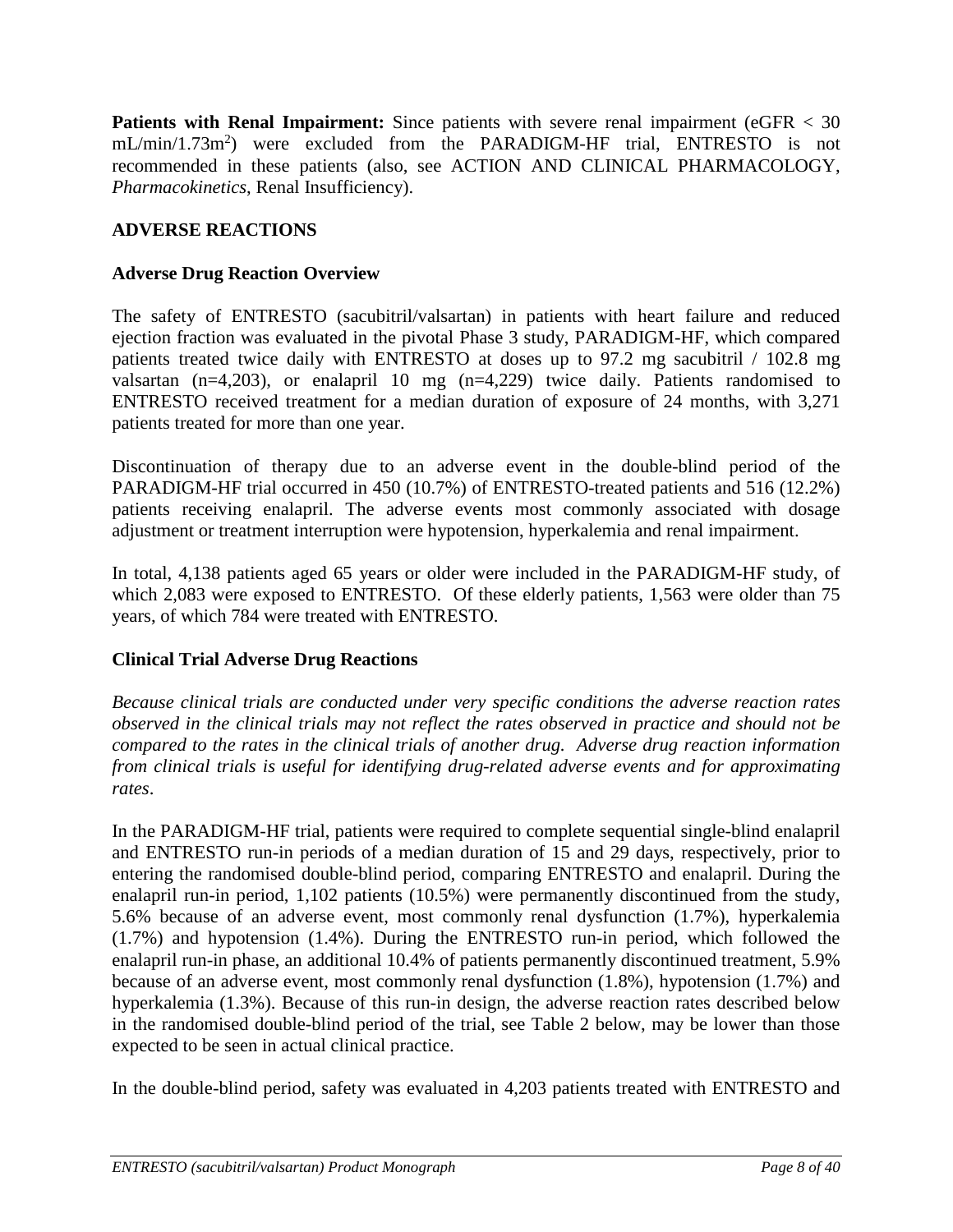4,229 treated with enalapril. In PARADIGM-HF, patients randomised to ENTRESTO received treatment for up to 4.3 years, with a median duration of exposure of 24 months. 3,271 patients were treated with ENTRESTO for more than one year in this trial. Discontinuation of therapy because of an adverse event during the double-blind period occurred in 450 (10.7%) of ENTRESTO-treated patients and in 516 (12.2%) patients receiving enalapril.

Adverse events of interest observed in the PARADIGM-HF trial are presented in Tables 1 and 2, below.

|                                                      | <b>ENTRESTO</b>             | enalapril                   |
|------------------------------------------------------|-----------------------------|-----------------------------|
|                                                      | $N=9,419$                   | $N = 10,513$                |
|                                                      | $n\left(\frac{0}{0}\right)$ | $n\left(\frac{0}{0}\right)$ |
| General disorders and administration site conditions |                             |                             |
| Edema peripheral                                     | 75(0.8)                     | 55 $(0.5)$                  |
| Fatigue                                              | 41(0.4)                     | 32(0.3)                     |
| Asthenia                                             | 24(0.2)                     | 23(0.2)                     |
| <b>Metabolism and nutrition disorders</b>            |                             |                             |
| Hyperkalemia                                         | 259(2.8)                    | 279(2.7)                    |
| Nervous system disorders                             |                             |                             |
| <b>Dizziness</b>                                     | 163(1.7)                    | 98 (0.9)                    |
| <b>Renal and urinary disorders</b>                   |                             |                             |
| Renal impairment                                     | 212(2.3)                    | 229(2.2)                    |
| Renal failure                                        | 32(0.3)                     | 23(0.2)                     |
| Respiratory, thoracic and mediastinal disorders      |                             |                             |
| Cough                                                | 170(1.8)                    | 291 (2.8)                   |
| Skin and subcutaneous tissue disorders               |                             |                             |
| Angioedema                                           | 7(0.1)                      | 11(0.1)                     |
| Rash                                                 | 31(0.3)                     | 21(0.2)                     |
| Pruritus                                             | 78 (0.8)                    | 22(0.2)                     |
| <b>Vascular disorders</b>                            |                             |                             |
| Hypotension                                          | 291(3.1)                    | 214(2.0)                    |
| Orthostatic hypotension                              | 29(0.3)                     | 7(0.1)                      |

**Table 1 - Adverse events of interest in the single-blind run-in phases of PARADIGM-HF**

# **Table 2 - Adverse events of interest in the randomized, double-blind phase of PARADIGM-HF**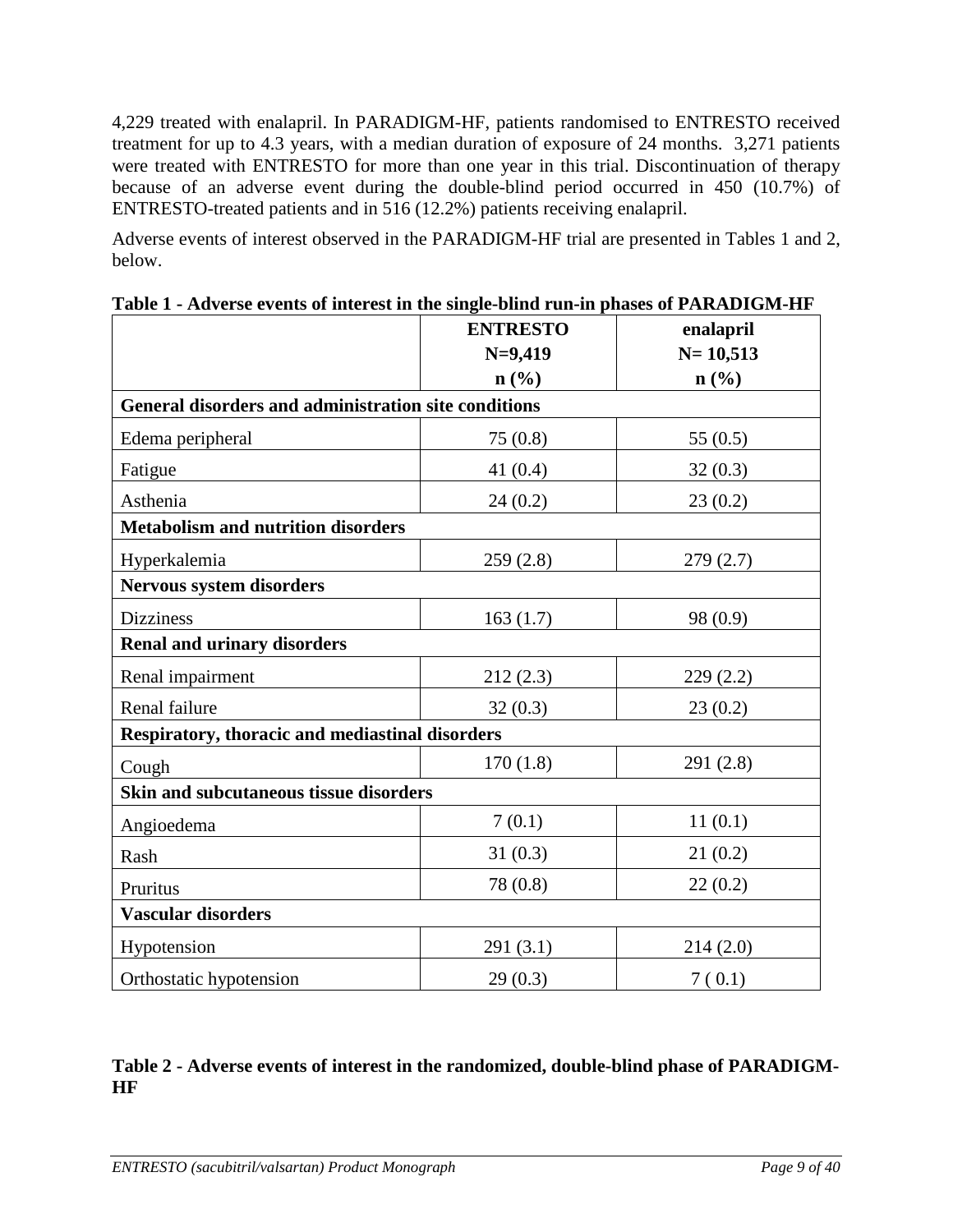|                                                      | <b>ENTRESTO</b> <sup>+</sup> | Enalapril <sup>++</sup>     |  |  |  |
|------------------------------------------------------|------------------------------|-----------------------------|--|--|--|
|                                                      | $N = 4,203$                  | $N = 4,229$                 |  |  |  |
| Ear and labyrinth disorders                          | $\mathbf{n}(\%)$             | $n\left(\frac{0}{0}\right)$ |  |  |  |
|                                                      |                              |                             |  |  |  |
| Vertigo                                              | 61(1.5)                      | 59(1.4)                     |  |  |  |
| <b>Gastrointestinal disorders</b>                    |                              |                             |  |  |  |
| Diarrhea                                             | 194(4.6)                     | 189(4.5)                    |  |  |  |
| Nausea                                               | 88 (2.1)                     | 100(2.4)                    |  |  |  |
| General disorders and administration site conditions |                              |                             |  |  |  |
| Fatigue                                              | 125(3.0)                     | 129(3.1)                    |  |  |  |
| Asthenia                                             | 88 (2.1)                     | 78(1.8)                     |  |  |  |
| <b>Immune system disorders</b>                       |                              |                             |  |  |  |
| Drug hypersensitivity                                | 10(0.2)                      | 11(0.3)                     |  |  |  |
| Hypersensitivity                                     | 7(0.2)                       | 8(0.2)                      |  |  |  |
| Injury, poisoning and procedural complications       |                              |                             |  |  |  |
| Fall                                                 | 80(1.9)                      | 54(1.3)                     |  |  |  |
| <b>Metabolism and nutrition disorders</b>            |                              |                             |  |  |  |
| Hyperkalemia                                         | 488 (11.6)                   | 592 (14.0)                  |  |  |  |
| Hypokalemia                                          | 139(3.3)                     | 107(2.5)                    |  |  |  |
| <b>Nervous system disorders</b>                      |                              |                             |  |  |  |
| <b>Dizziness</b>                                     | 266(6.3)                     | 206(4.9)                    |  |  |  |
| Dizziness postural                                   | 24(0.6)                      | 12(0.3)                     |  |  |  |
| Headache                                             | 103(2.5)                     | 106(2.5)                    |  |  |  |
| <b>Renal and urinary disorders</b>                   |                              |                             |  |  |  |
| Renal impairment                                     | 426(10.1)                    | 487 (11.5)                  |  |  |  |
| Renal failure, including acute                       | 207(4.9)                     | 237(5.6)                    |  |  |  |
| Respiratory, thoracic and mediastinal disorders      |                              |                             |  |  |  |
| Cough                                                | 369(8.8)                     | 533 (12.6)                  |  |  |  |
| Skin and subcutaneous tissue disorders               |                              |                             |  |  |  |
| Angioedema                                           | 19(0.5)                      | 10(0.2)                     |  |  |  |
| Rash                                                 | 53(1.3)                      | 63(1.5)                     |  |  |  |
| Pruritus                                             | 57(1.4)                      | 39(0.9)                     |  |  |  |
| <b>Vascular disorders</b>                            |                              |                             |  |  |  |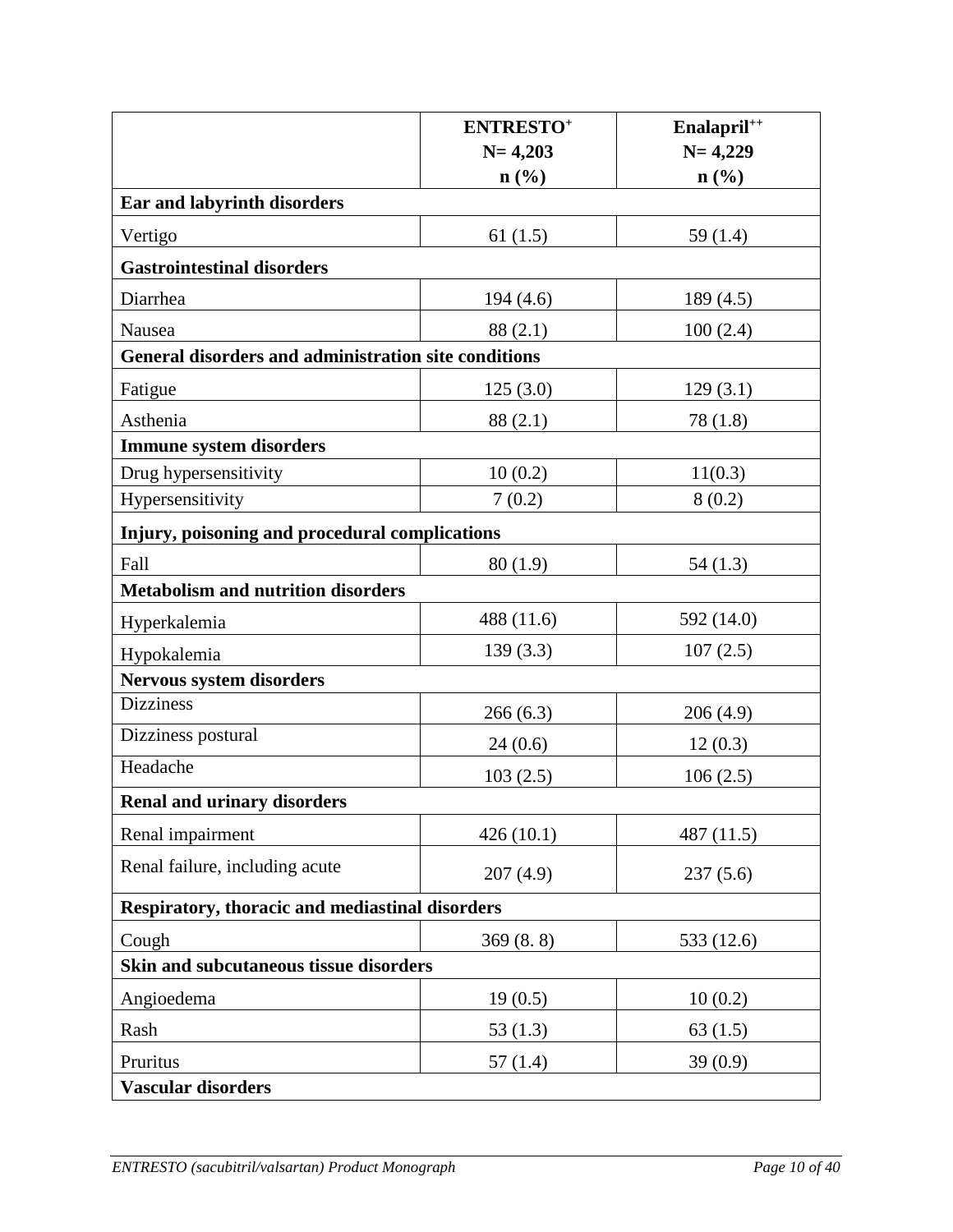|                         | <b>ENTRESTO+</b><br>$N = 4,203$<br>$n\left(\frac{0}{0}\right)$ | Enalapril <sup>++</sup><br>$N = 4,229$<br>$n\left(\frac{0}{0}\right)$ |
|-------------------------|----------------------------------------------------------------|-----------------------------------------------------------------------|
| Hypotension             | 740 (17.6)                                                     | 506(12.0)                                                             |
| Syncope                 | 94(2.2)                                                        | 114(2.7)                                                              |
| Orthostatic hypotension | 64(1.5)                                                        | 34(0.8)                                                               |
| Subdural hematoma       | 12(0.3)                                                        | 5(0.1)                                                                |

**<sup>+</sup>**ENTRESTO dosed up to 97.2 mg sacubitril / 102.8 mg valsartan bid, equivalent to one ENTRESTO-200 tablet taken twice daily

**++** enalapril dosed up to 10 mg bid

ENTRESTO-treated patients who experienced a hypotensive event in the double-blind treatment phase were more commonly observed to have other associated hypotensive adverse events, compared to enalapril-treated patients, such as post-baseline systolic blood pressure  $(SBP) < 90$ mmHg (5.2% vs 3.1%, respectively), a drop  $\geq$  30 mmHg in SBP from baseline (5.4% vs 3.2%), and simultaneous symptomatic hypotension and SBP < 90 mmHg (2.8% vs 1.5%).

| Table 3 – Hypotension-related adverse events during the randomised double-blind phase of |  |
|------------------------------------------------------------------------------------------|--|
| <b>PARADIGM-HF</b>                                                                       |  |

|                                                           | <b>ENTRESTO</b><br>$N = 4203$ |            | enalapril<br>$N = 4229$ |            |
|-----------------------------------------------------------|-------------------------------|------------|-------------------------|------------|
| Number of patients with at least<br>one AE of hypotension | 1027                          |            | 786                     |            |
| SBP at screening (mmHg)                                   | $n$ (%)<br>m                  |            | m                       | $n$ (%)    |
| 100-109                                                   | 377                           | 138 (36.6) | 432                     | 127 (29.4) |
| 110-119                                                   | 800                           | 252(31.5)  | 766                     | 202(26.4)  |
| 120-129                                                   | 988                           | 263(26.6)  | 950                     | 172(18.1)  |
| 130-139                                                   | 905                           | 193 (21.3) | 944                     | 154 (16.3) |
| $\geq 140$                                                | 1131                          | 180 (15.9) | 1135                    | 130 (11.4) |

Table 4 shows the estimated cumulative rate of selected adverse events at Day 180 following randomisation for the double blind period, and at Day 180 following start of study drug, accounting for exposure during both the run-in and double blind treatment periods. As expected, the rates of adverse events in both the ENTRESTO and enalapril treatment arms increase when run-in adverse events are added to the double-blind adverse events. This summary presents adverse events reported for 4,203 ENTRESTO-treated patients and 4,229 enalapril-treated patients in the double-blind treatment period, and 9,419 and 10,514 patients, respectively, in the run-in + double blind treatment phases.

# **Table 4: Estimated Cumulative Rates of Selected Adverse Events at Day 180 in PARADIGM-HF**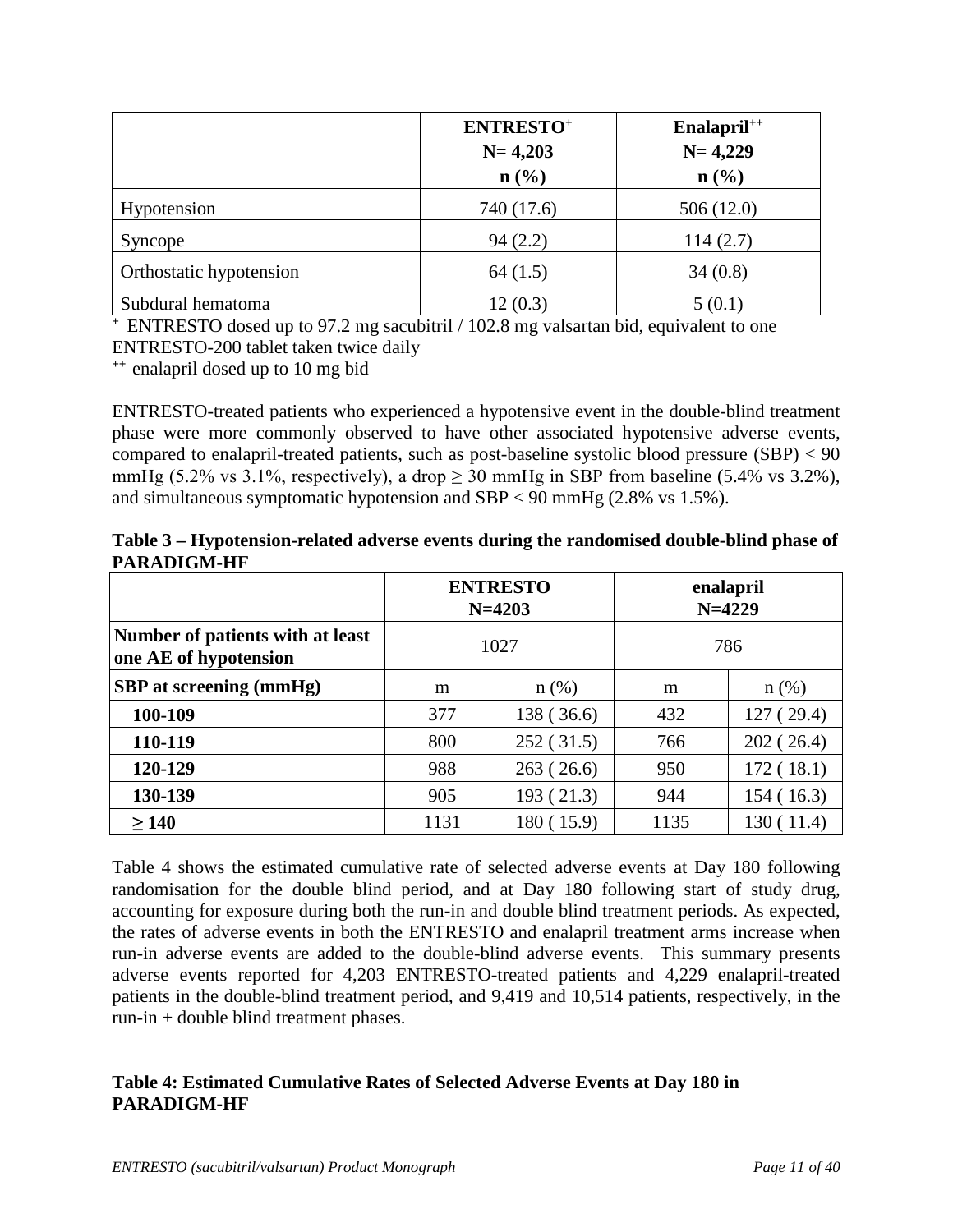|                                                       |                         | <b>ENTRESTO</b>              | enalapril                               |
|-------------------------------------------------------|-------------------------|------------------------------|-----------------------------------------|
| <b>Selected AE of interest</b>                        | <b>Estimation scope</b> | Estimate $(\% )$<br>(95% CI) | Estimate $(\% )$<br>$(95\% \text{ CI})$ |
| Angioedema (adjudicated)                              | DB period               | 0.29<br>(0.16, 0.51)         | 0.10<br>(0.04, 0.25)                    |
|                                                       | $Run-in + DB$           | 0.40<br>(0.25, 0.61)         | 0.24<br>(0.14, 0.38)                    |
| Hyperkalemia                                          | DB period               | 5.4<br>(4.7, 6.1)            | 6.4<br>(5.7, 7.2)                       |
|                                                       | $Run-in + DB$           | 7.9<br>(7.2, 8.7)            | 9.2<br>(8.5, 10.1)                      |
| Hypersensitivity                                      | DB period               | 0.02<br>(0.00, 0.17)         | 0.10<br>(0.04, 0.26)                    |
|                                                       | $Run-in + DB$           | 0.07<br>(0.02, 0.20)         | 0.10<br>(0.04, 0.25)                    |
| Hypotension                                           | DB period               | 8.8<br>(8.0, 9.7)            | 5.1<br>(4.5, 5.8)                       |
|                                                       | $Run-in + DB$           | 10.8<br>(10.0, 11.7)         | 6.7<br>(6.1, 7.5)                       |
| Orthostatic hypotension                               | DB period               | 0.94<br>(0.69, 1.28)         | 0.43<br>(0.27, 0.68)                    |
|                                                       | $Run-in + DB$           | 1.2<br>(0.9, 1.5)            | 0.47<br>(0.31, 0.70)                    |
| Pruritus                                              | DB period               | 0.41<br>(0.25, 0.66)         | 0.26<br>(0.15, 0.47)                    |
|                                                       | $Run-in + DB$           | 0.82<br>(0.63, 1.07)         | 0.36<br>(0.23, 0.56)                    |
| Renal failure (renal failure,<br>acute renal failure) | DB period               | 1.3<br>(1.0, 1.7)            | 1.5<br>(1.1, 1.9)                       |
|                                                       | $Run-in + DB$           | 1.6<br>(1.3, 2.0)            | 1.6<br>(1.3, 2.0)                       |
| Renal impairment                                      | DB period               | 3.3<br>(2.8, 3.9)            | 3.9<br>(3.4, 4.5)                       |
|                                                       | $Run-in + DB$           | 5.7<br>(5.1, 6.3)            | 6.4<br>(5.8, 7.1)                       |

 $DB =$  double blind

TITRATION was a 12 week safety and tolerability study in 538 patients with chronic heart failure (NYHA Class  $II - IV$ ) and reduced ejection fraction (left ventricular ejection fraction ≤35%), whether naïve to ACEi or ARB therapy (6.6%) or on varying doses of ACEi or ARB prior to study entry. All patients initiated ENTRESTO at 24.3 mg sacubitril / 25.7 mg valsartan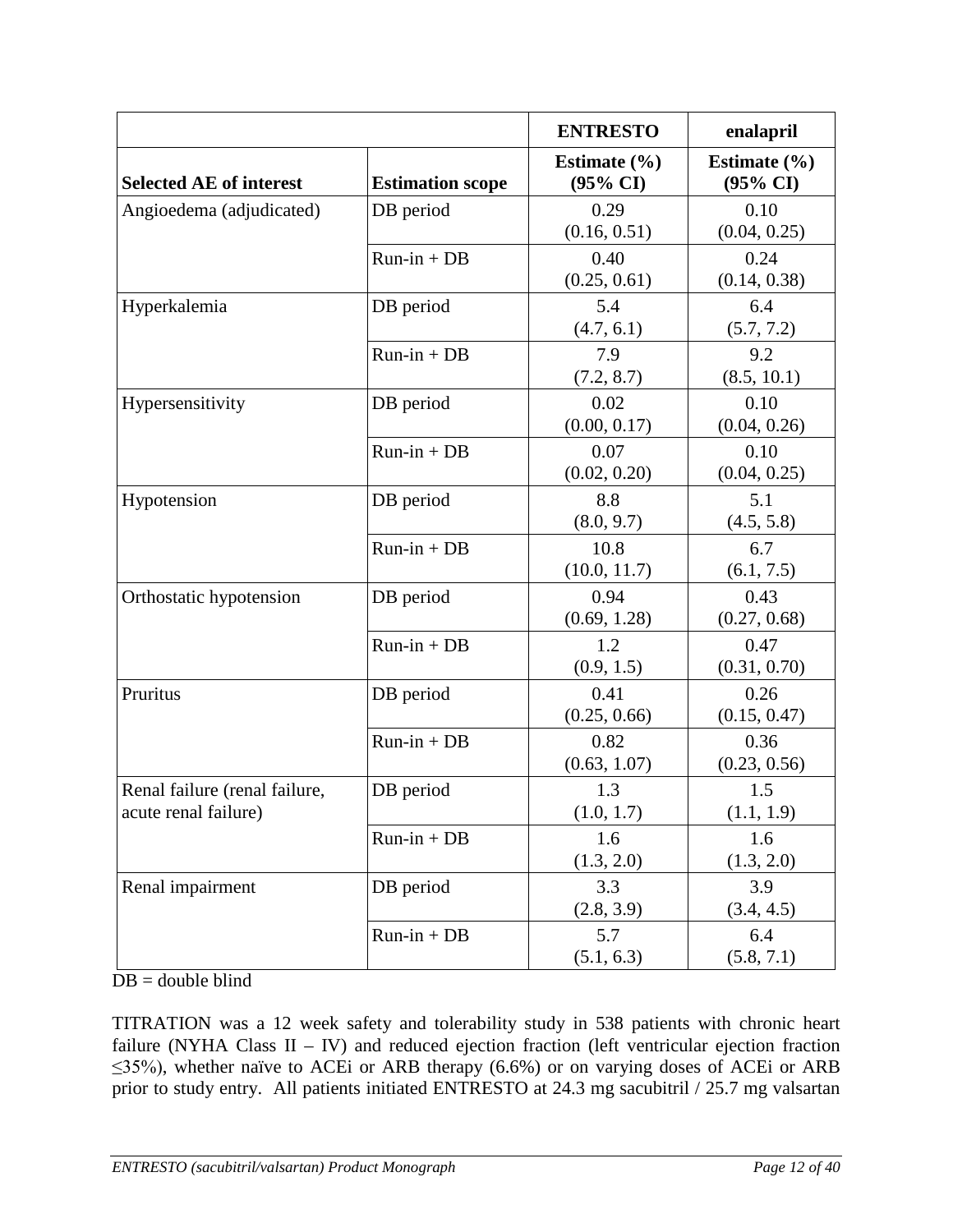bid, were then up-titrated to 48.6 mg sacubitril / 51.4 mg valsartan bid, as tolerated, and then to the target dose of 97.2 mg sacubitril / 102.8 mg valsartan bid, with either a 3-week (condensed) or 6-week (conservative) up-titration regimen. Overall, 76% of patients achieved and maintained the target dose of one tablet of ENTRESTO (97.2 mg sacubitril / 102.8 mg valsartan) taken twice daily without any dose interruption or down-titration over 12-weeks. Adverse events leading to study drug discontinuation are shown in Table 5 below.

|                                              | <b>ENTRESTO</b><br><b>Condensed titration</b><br>regimen<br>$N = 246$<br>$n\left(\frac{0}{0}\right)$ | <b>ENTRESTO</b><br><b>Conservative titration</b><br>regimen<br>$N = 251$<br>$n\left(\frac{0}{0}\right)$ |
|----------------------------------------------|------------------------------------------------------------------------------------------------------|---------------------------------------------------------------------------------------------------------|
| Discontinuation in post-randomization period |                                                                                                      |                                                                                                         |
| Any Adverse Event(s)                         | 20(8.1)                                                                                              | 14(5.6)                                                                                                 |
| Hypotension                                  | 5(2.0)                                                                                               | 3(1.2)                                                                                                  |
| Renal failure/impairment                     | 6(2.4)                                                                                               | 1(0.4)                                                                                                  |
| Hyperkalemia                                 | 3(1.2)                                                                                               | 1(0.4)                                                                                                  |
| Cardiogenic shock                            | 2(0.8)                                                                                               | 0(0.0)                                                                                                  |
| Angioedema                                   | $\theta$                                                                                             | 1(0.4)                                                                                                  |

**Table 5 - Adverse events leading to study drug discontinuation in TITRATION**

In the run-in phase of the TITRATION study, a dose of 24.3 mg sacubitril / 25.7 mg valsartan given twice daily was used for (1) one week. The incidence of patients with an adverse event leading to treatment discontinuation in this phase of the trial was 5.6%, including, hypotension/orthostatic hypotension 1.7%, hyperkalemia 1.5%, renal failure/impairment 0.8%, drug hypersensitivity 0.2%, and angioedema 0.2%.

# **Abnormal Hematologic and Clinical Chemistry Findings**

# **Hemoglobin and Hematocrit**

Decreases in hemoglobin of > 20% were observed in 5% of ENTRESTO patients, compared with 6% in enalapril-treated patients in the double-blind treatment period.

# **BUN and Creatinine**

Increases in BUN and creatinine of > 50% were observed in 37% and 14%, respectively, of ENTRESTO-treated patients, compared with 41% and 16% in enalapril-treated patients in the double-blind treatment period. Increases in serum creatinine of > 50% were observed in 2.2% of patients in the ENTRESTO run-in period and in 1.4% of those in the enalapril run-in period.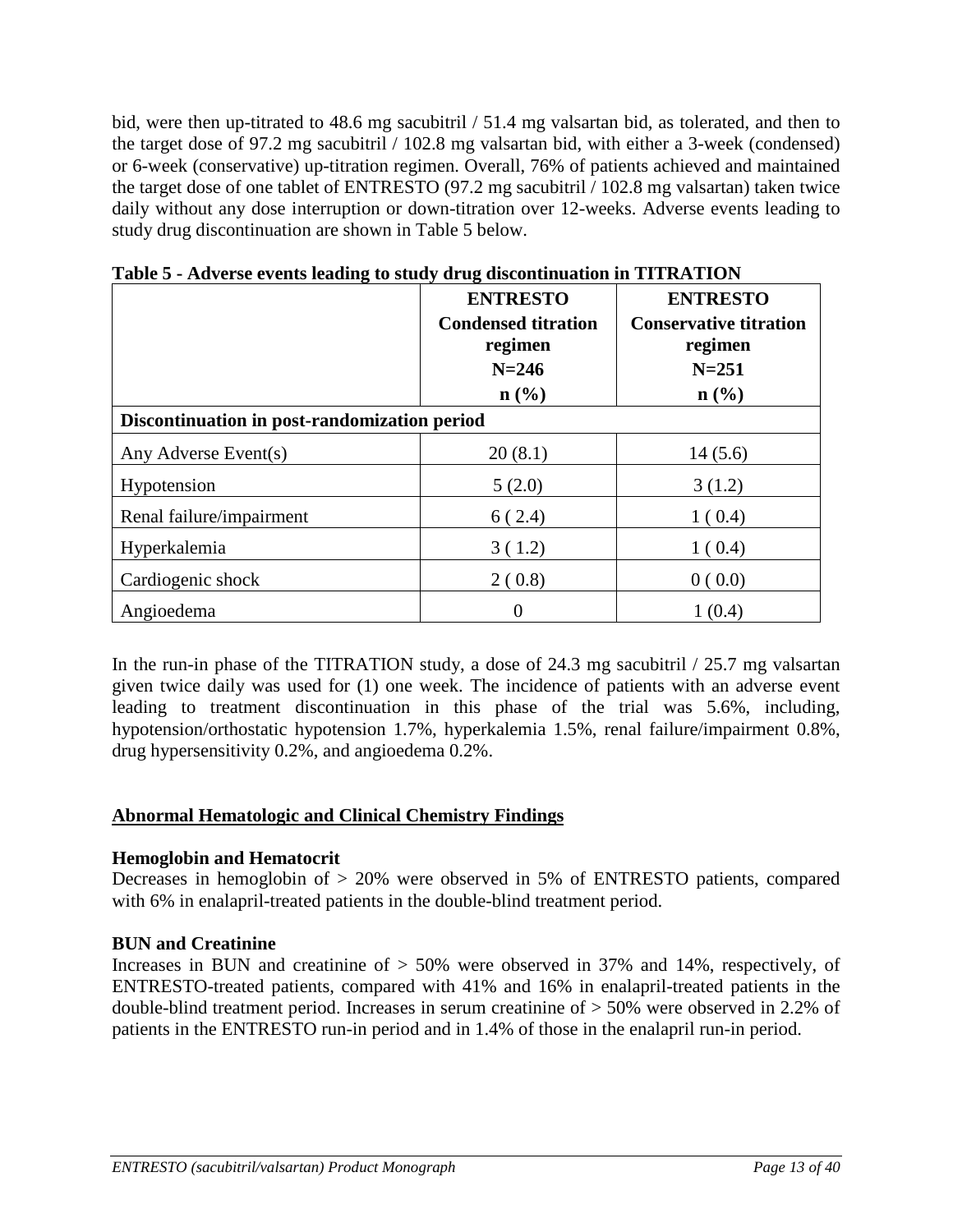#### **Serum Potassium**

In patients treated with either ENTRESTO or enalapril in the double-blind period, approximately 16% had potassium increases > 5.5 mmol/L. Increases of potassium were observed in approximately 4% of both ENTRESTO- and enalapril-treated patients in the run-in phases of PARADIGM-HF.

#### **Post-Market Adverse Drug Reactions**

#### ENTRESTO

The following adverse drug reactions have been derived from post-marketing experience with ENTRESTO via spontaneous case reports and literature cases. Because these reactions are reported voluntarily from a population of uncertain size, it is not possible to reliably estimate their frequency, which is therefore categorized as not known.

Immune system disorders: Hypersensitivity (including rash, pruritus, and anaphylaxis).

#### Valsartan

Other adverse reactions reported for valsartan in post-marketing use include: anaphylaxis (very rare), angioedema (involving swelling of the face, lips and/or tongue), dermatitis bullous (unknown frequency), renal impairment (very rare), photosensitivity, increase in blood pressure and taste disorders.

The following serious adverse events, irrespective of causality and with unknown frequency, have been reported from clinical studies or post-marketing experiences: Toxic epidermal necrolysis (TEN), Stevens-Johnsons syndrome (SJS), erythema multiforme (EM), toxic skin eruption, skin necrosis, exfoliative rash, pemphigus and pemphigoid.

Cases of muscle pain, muscle weakness, myositis and rhabdomyolysis have been reported in patients receiving angiotensin II receptor blockers.

The following other adverse drug reactions with unknown frequency have been reported from clinical studies or post-marketing experiences: Hypersensitivity including serum sickness, vasculitis, insomnia and libido decrease.

Hepato-biliary disorder: hepatic enzymes increased, including blood bilirubin increased.

#### <span id="page-13-0"></span>**DRUG INTERACTIONS**

#### **Overview**

In vitro drug metabolism and transporter data suggest that clinically relevant drug-drug interactions may be expected with ENTRESTO (sacubitril/valsartan), also known as LCZ696, due to inhibition of OATP1B1 and OATP1B3 by sacubitril, and inhibition of OAT3 by sacubitril, sacubitrilat, and valsartan. Drug-drug interactions due to inhibition of other transporters are unlikely.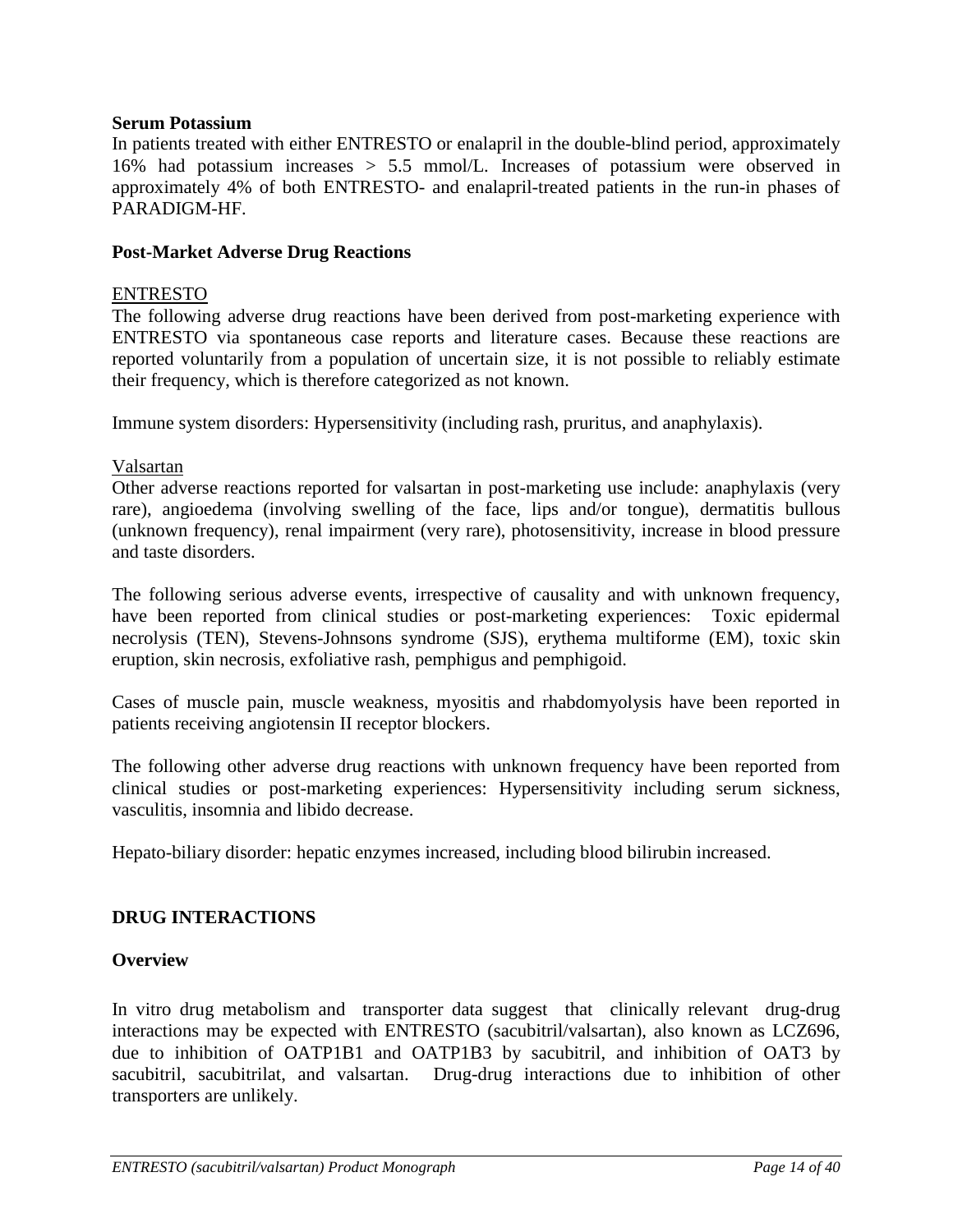Both sacubitrilat, the active metabolite of sacubitril, and valsartan are OATP1B1, OATP1B3 and OAT3 substrates. Valsartan is also a MRP2 substrate. Therefore, co-administration of ENTRESTO with inhibitors of OATP1B1, OATP1B3, OAT3 (e.g. rifampin, cyclosporine) or MRP2 (e.g. ritonavir) may increase the systemic exposure of sacubitrilat, or valsartan, respectively.

Although sacubitril is a substrate of P-gp, there is a low likelihood for a clinically-relevant drug interaction of ENTRESTO when co-administered with a P-gp inhibitor because of its high estimated bioavailability of  $\geq 60\%$ .

In vitro studies indicate that the potential for CYP 450-based drug interactions is low since there is limited metabolism of ENTRESTO by the cytochrome P450 system. ENTRESTO does not induce or inhibit CYP isozymes itself.

No clinically meaningful drug-drug interaction was observed with co-administration of ENTRESTO with digoxin, hydrochlorothiazide, amlodipine, omeprazole, carvedilol, or intravenous nitroglycerin in dedicated interaction studies.

**Warfarin:** Following administration of the target dose of ENTRESTO (97.2 mg sacubitril / 102.8 mg valsartan bid), taken twice daily for five days, a single oral dose of warfarin 25 mg or placebo was administered in healthy subjects. No pharmacokinetic or pharmacodynamic interactions were detected, in respect of plasma concentrations of both enantiomers of warfarin, LCZ696 moieties, or INR values. Evaluation under warfarin steady-state conditions was not conducted.

**Furosemide:** When the target dose of ENTRESTO (97.2 mg sacubitril / 102.8 mg valsartan bid,) was administered for four days, a single dose of furosemide 40 mg was then administered. Although no clinically-relevant changes in plasma levels of sacubitril, sacubitrilat or valsartan were noted, the Cmax and AUC of furosemide decreased significantly by 50% and 26%, respectively, compared to furosemide administration alone. However, in PARADIGM-HF, there was no evidence of a need for increased dosing of loop diuretic in patients treated with ENTRESTO, compared to enalapril.

**Metformin:** When metformin 1,000 mg OD for four days was added to LCZ696 (194.3 mg sacubitril / 205.7 mg valsartan given once daily) at steady-state in healthy Japanese subjects, both the Cmax and AUC of metformin were decreased by 23%. ENTRESTO steady-state pharmacokinetics were not affected.

**Oral contraceptive pill:** When a single dose of levonorgesterel 150 µg and ethinyl estradiol 30 µg was co-administered with LCZ696 (194.3 mg sacubitril / 205.7 mg valsartan given once daily) at steady-state, although the AUC of levonorgesterel was unchanged, its Cmax decreased by 15%. Pharmacokinetics of ethinyl estradiol did not change. Also, the pharmacokinetics of sacubitrilat and valsartan were not changed in a clinically-relevant manner.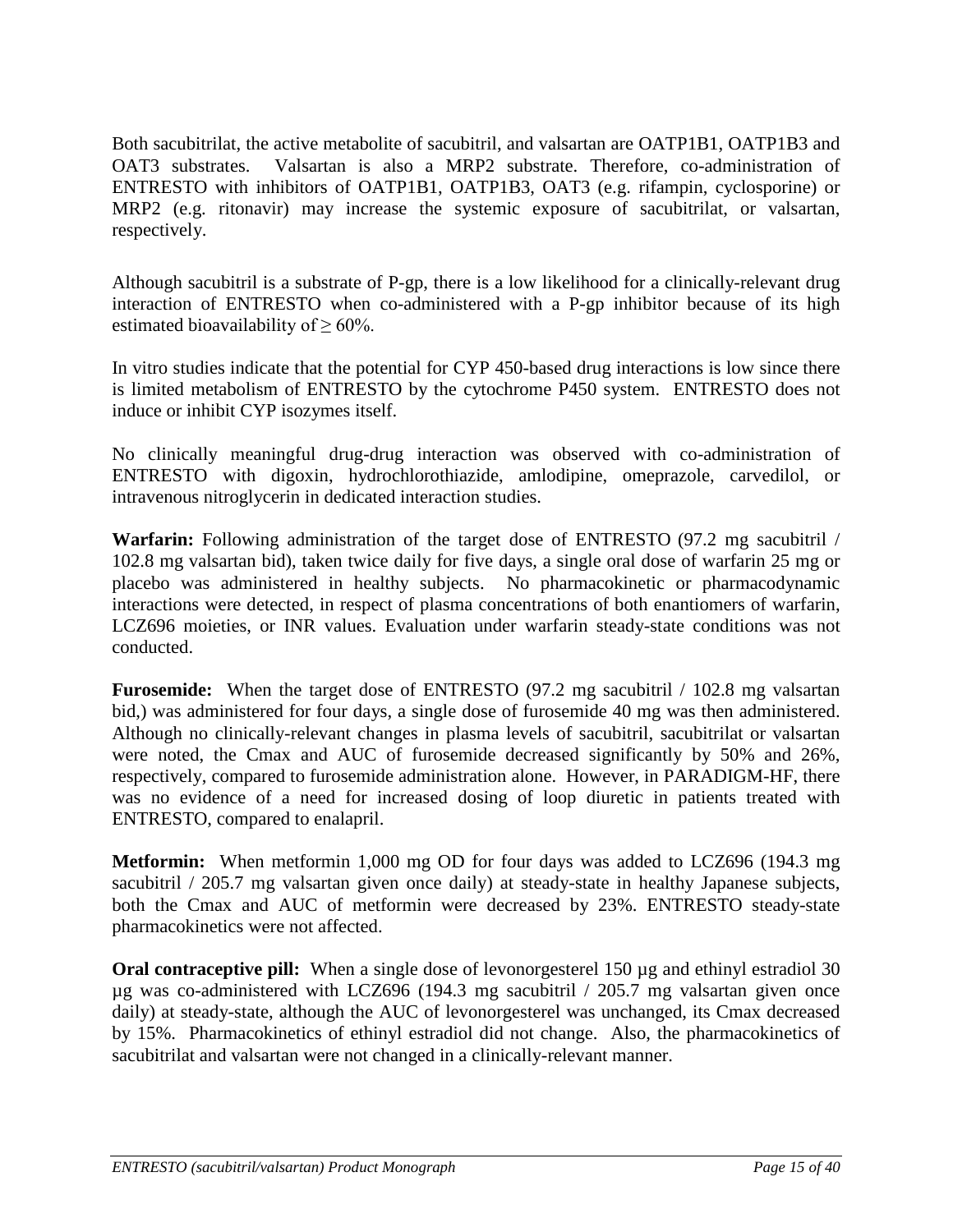# **Drug-Drug Interactions**

| <b>Proper name</b>    | <b>Ref</b> | <b>Effect</b>                                                                                                                                                                                                                                                              | <b>Clinical comment</b>                                                                                                                                                                                                                                           |
|-----------------------|------------|----------------------------------------------------------------------------------------------------------------------------------------------------------------------------------------------------------------------------------------------------------------------------|-------------------------------------------------------------------------------------------------------------------------------------------------------------------------------------------------------------------------------------------------------------------|
| <b>ACE</b> inhibitors | T          | The concomitant use of<br><b>ENTRESTO</b> with ACEi is<br>contraindicated, as the<br>concomitant inhibition of<br>neprilysin and ACE inhibitor<br>therapy may increase the risk of<br>angioedema.                                                                          | <b>ENTRESTO</b> must not be<br>started until 36 hours after<br>taking the last dose of<br>ACEi therapy. ACEi<br>therapy must not be started<br>until 36 hours after the last<br>dose of ENTRESTO (see<br>CONTRAINDICATIONS,<br>and DOSAGE AND<br>ADMINISTRATION). |
| Aliskiren             | <b>CT</b>  | The concomitant use of<br>aliskiren with other agents<br>acting on the RAS, such as<br>ARB, is associated with an<br>increased risk of hypotension,<br>hyperkalemia, and deterioration<br>of renal function (including<br>acute renal failure) compared to<br>monotherapy. | Concomitant use with<br>aliskiren is contraindicated<br>in patients with diabetes<br>mellitus or with significant<br>renal impairment (eGFR<br>$<$ 60 mL/min/1.73 m <sup>2</sup> ) (see<br><b>CONTRAINDICATIONS)</b>                                              |
| <b>ARB</b>            | T          | ENTRESTO should not be co-<br>administered with any drug<br>formulation containing an ARB,<br>due to the angiotensin II<br>receptor blocking activity of<br><b>ENTRESTO</b> (see WARNINGS<br>AND PRECAUTIONS)                                                              | <b>ENTRESTO</b> should be<br>used in place of an<br>angiotensin II receptor<br>blocker (see<br><b>INDICATIONS AND</b><br>CLINICAL USE,<br><b>WARNINGS AND</b><br>PRECAUTIONS and<br><b>DOSAGE AND</b><br><b>ADMINISTRATION)</b>                                   |

**Table 6 - Established or Potential Drug-Drug Interactions**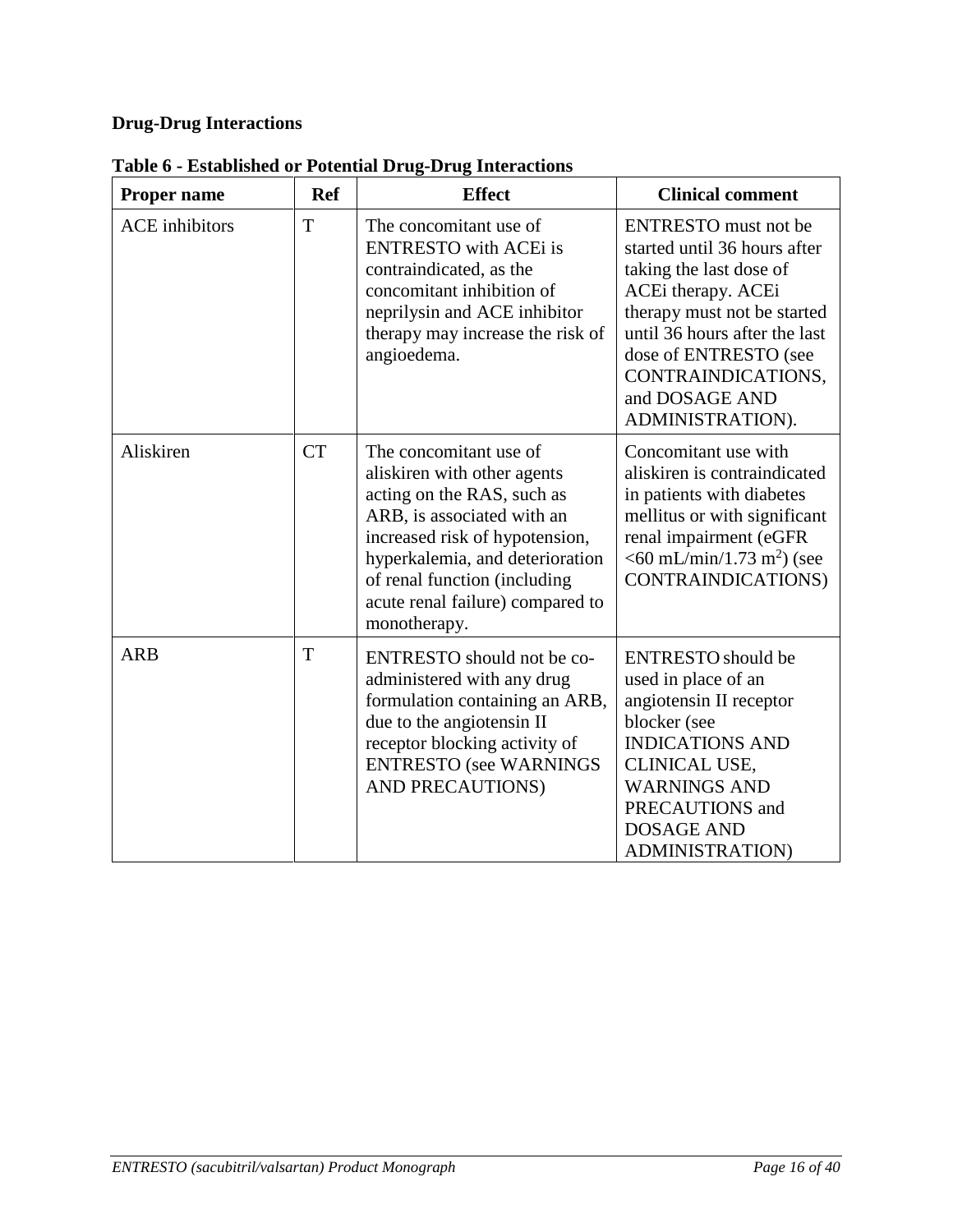| <b>Statins</b>                                                                                                                               | T         | In vitro data indicates that<br>sacubitril inhibits OATP1B1<br>and OATP1B3 transporters.<br><b>ENTRESTO</b> may therefore<br>increase the systemic exposure<br>of OATP1B1 and OATP1B3<br>substrates such as statins. Co-<br>administration of ENTRESTO<br>increased the Cmax of<br>atorvastatin and its metabolites<br>by up to 2-fold, and AUC by up<br>to $1.3$ -fold. | Caution should be<br>exercised upon co-<br>administration<br>of ENTRESTO with<br>statins, especially<br>simvastatin, a sensitive<br>OATP1B1/1B3 substrate.<br>Downward dose<br>adjustment of simvastatin<br>and atorvastatin may be<br>considered with such co-<br>administration. |
|----------------------------------------------------------------------------------------------------------------------------------------------|-----------|--------------------------------------------------------------------------------------------------------------------------------------------------------------------------------------------------------------------------------------------------------------------------------------------------------------------------------------------------------------------------|------------------------------------------------------------------------------------------------------------------------------------------------------------------------------------------------------------------------------------------------------------------------------------|
| Sildenafil                                                                                                                                   | <b>CT</b> | Administration of a single dose<br>of 50 mg sildenafil to<br><b>ENTRESTO</b> at steady-state<br>$(194.4 \text{ mg}$ sacubitril $/ 205.6 \text{ mg}$<br>valsartan OD for 5 days) was<br>associated with additional blood<br>pressure reduction $(\sim 5/4)$<br>mmHg).                                                                                                     | Caution should be<br>exercised when sildenafil<br>or another PDE-5 inhibitor<br>is initiated in patients<br>treated with ENTRESTO.                                                                                                                                                 |
| Potassium                                                                                                                                    |           | Concomitant use of potassium-<br>sparing diuretics (e.g,<br>triamterene, amiloride),<br>mineralocorticoid antagonists<br>(e.g. spironolactone,<br>eplerenone), potassium<br>supplements, or salt substitutes<br>containing potassium may lead<br>to increases in serum<br>potassium, and to increases in<br>serum creatinine.                                            | Monitoring of serum<br>potassium is required, if<br><b>ENTRESTO</b> is co-<br>administered with these<br>agents (see WARNINGS<br>AND PRECAUTIONS).                                                                                                                                 |
| Non-Steroidal Anti-<br><b>Inflammatory Agents</b><br>(NSAID), including<br>selective<br>cyclooxygenase-2<br>inhibitors (COX-2<br>inhibitors) |           | Especially in elderly patients,<br>volume-depleted patients<br>(including those on diuretic<br>therapy), or patients with<br>compromised renal function,<br>concomitant use of<br><b>ENTRESTO</b> and NSAID may<br>lead to an increased risk of<br>worsening of renal function.                                                                                          | Monitoring of renal<br>function is mandatory<br>when initiating or<br>modifying the treatment in<br>patients on ENTRESTO<br>who are taking NSAID<br>concomitantly. In general,<br>avoid such combined use.                                                                         |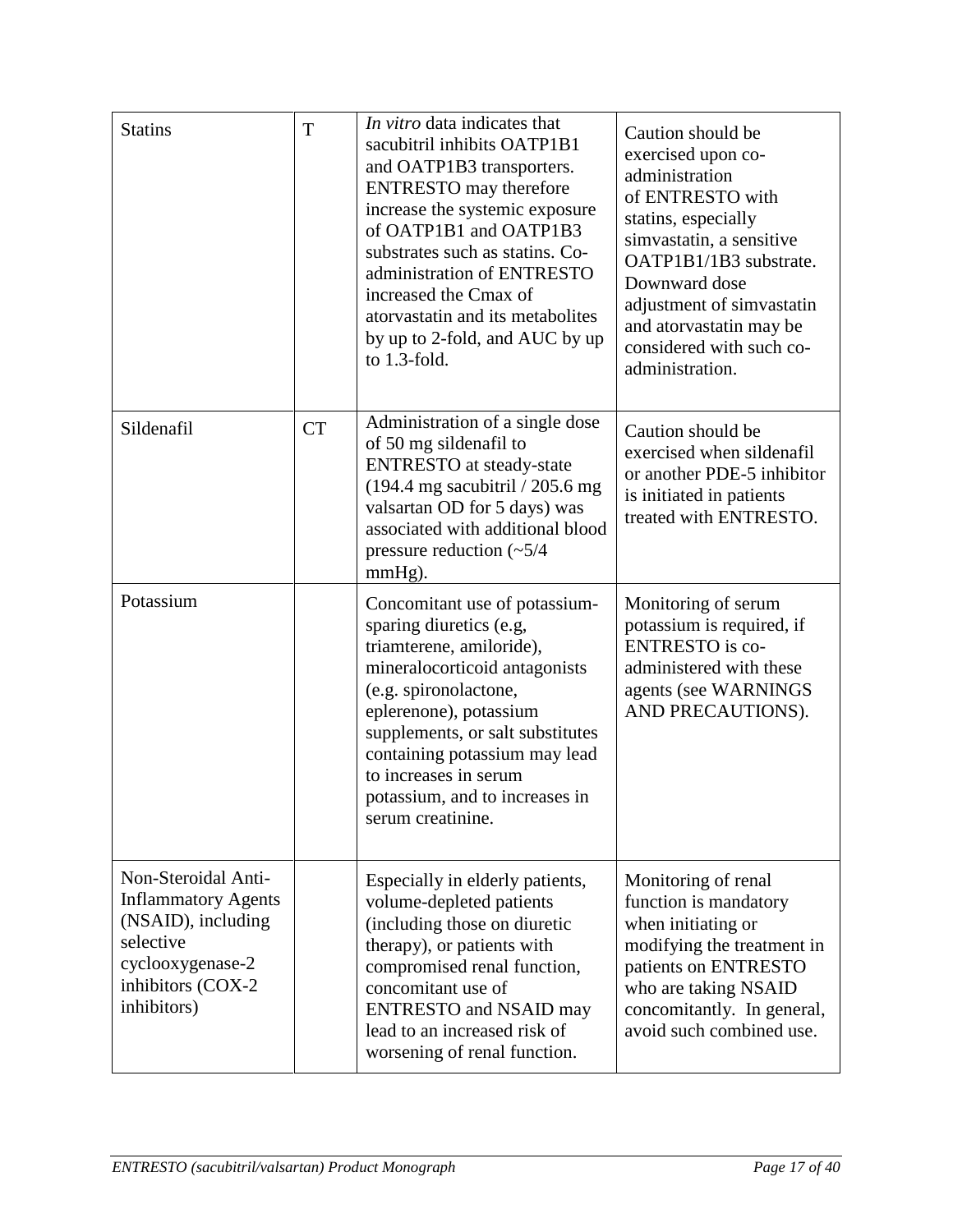| Lithium | T | The potential for a drug<br>interaction between<br><b>ENTRESTO</b> and lithium has<br>not been investigated.<br>Reversible increases in serum<br>lithium concentrations and<br>toxicity have been reported<br>during concomitant<br>administration of lithium with | Careful monitoring of<br>serum lithium levels is<br>recommended during<br>concomitant use with<br><b>ENTRESTO.</b> If a diuretic<br>is also used, the risk of<br>lithium toxicity may be<br>increased further. |
|---------|---|--------------------------------------------------------------------------------------------------------------------------------------------------------------------------------------------------------------------------------------------------------------------|----------------------------------------------------------------------------------------------------------------------------------------------------------------------------------------------------------------|
|         |   | ACE inhibitors or angiotensin II                                                                                                                                                                                                                                   |                                                                                                                                                                                                                |
|         |   | receptor antagonists.                                                                                                                                                                                                                                              |                                                                                                                                                                                                                |

Legend:  $C = Case Study$ ;  $CT = Clinical Trial$ ;  $T = Theoretical$ 

# **Drug-Food Interactions**

ENTRESTO may be administered with or without food.

# <span id="page-17-0"></span>**DOSAGE AND ADMINISTRATION**

#### **Recommended Dose and Dosage Adjustment**

ENTRESTO (sacubitril/valsartan) should normally be used in clinically stable patients in conjunction with other medical treatment for heart failure with reduced ejection fraction (HFrEF), including diuretics, beta-blockers, and mineralocorticoid receptor antagonists (MRA), as appropriate and as tolerated. ENTRESTO should be used in place of an angiotensinconverting enzyme inhibitor (ACEi) or angiotensin II receptor blocker (ARB) (see INDICATIONS AND CLINICAL USE, CONTRAINDICATIONS, and WARNINGS AND PRECAUTIONS). ENTRESTO should not be initiated in patients with acutely decompensated heart failure, or clinically-relevant ischemic events, such as acute myocardial or cerebral infarction.

In stable patients whose baseline systolic blood pressure, serum potassium and renal function are at acceptable levels (see WARNINGS AND PRECAUTIONS, and CLINICAL TRIALS), ENTRESTO may be initiated.

The usual recommended starting dose is one tablet of 49 mg sacubitril / 51 mg valsartan taken twice daily. The target dose is one tablet of 97 mg sacubitril / 103 mg valsartan taken twice daily.

A starting dose of one tablet of 24 mg sacubitril / 26 mg valsartan taken twice daily should be considered in certain patients:

- Patients on less than guideline-recommended doses of ACEi or ARB prior to initiation of ENTRESTO
- Patients who have risk factors for hypotension, including patients  $\geq$  75 years old and patients with low systolic blood pressure (see WARNINGS AND PRECAUTIONS, Hypotension)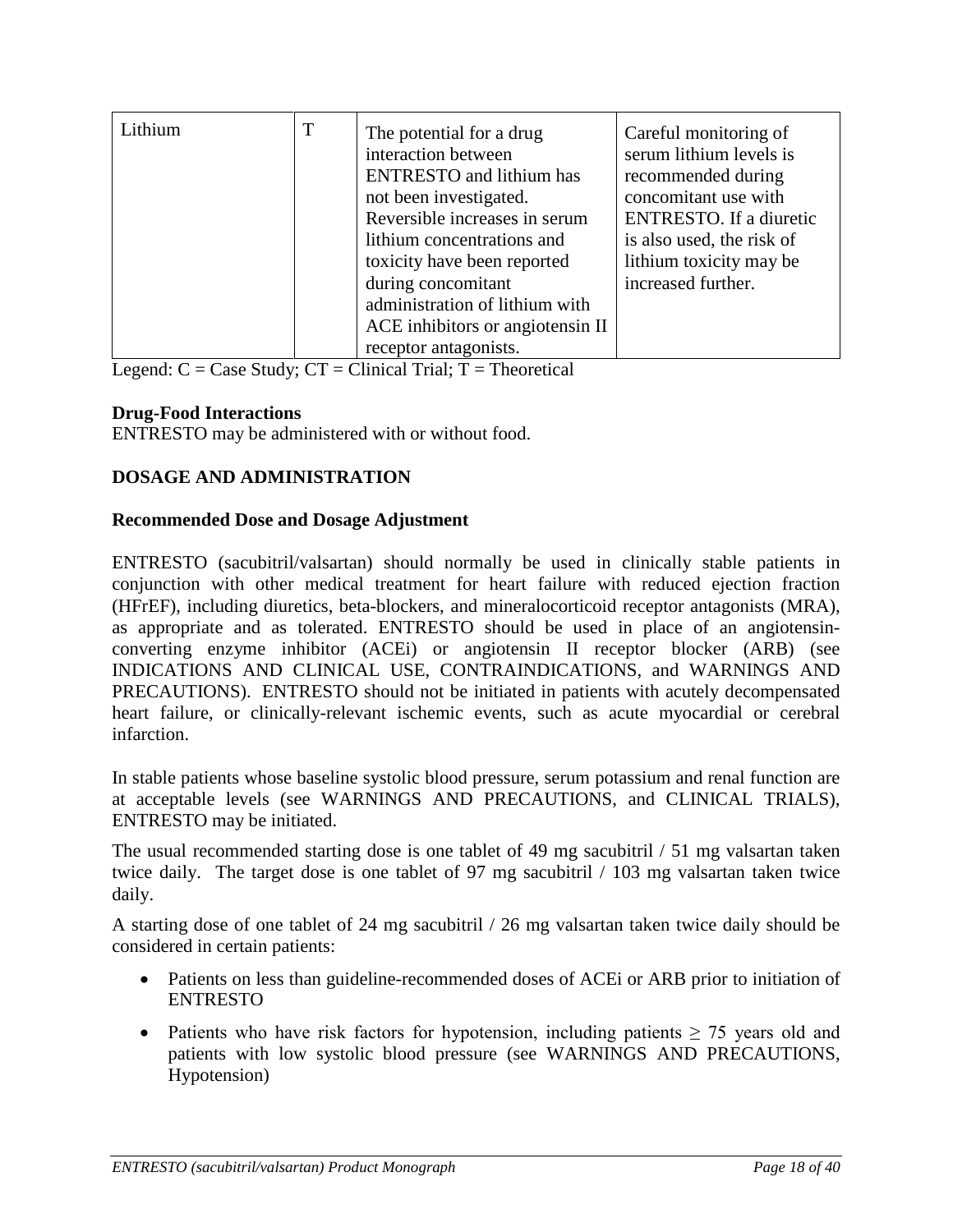The dose of ENTRESTO should be increased every 2-4 weeks, as tolerated by the patient, to the target dose of one tablet of 97 mg sacubitril/ 103 mg valsartan taken twice daily. If patients experience tolerability issues, e.g. symptomatic hypotension or hyperkalemia, consideration should be given to temporary down–titration or treatment interruption of ENTRESTO.

# **Due to the potential risk of angioedema when used concomitantly with an ACE**i**, ENTRESTO must not be started until 36 hours has passed following discontinuation of ACE**i **therapy (see CONTRAINDICATIONS).**

ENTRESTO should not be co-administered with any other medication containing an ARB due to the angiotensin II receptor blocking activity of ENTRESTO (see WARNINGS AND PRECAUTIONS, and DRUG INTERACTIONS).

Note that the oral bioavailability of valsartan, when ENTRESTO is administered, is greater than that of valsartan in other marketed tablet formulations (see ACTION AND CLINICAL PHARMACOLOGY, *Pharmacokinetics,* Absorption). Administer ENTRESTO as directed above, based on patient tolerability, and not on a mg-to-mg substitution basis with valsartan.

ENTRESTO can be administered with or without food.

# **Special populations**

### **Renal impairment**

No dose adjustment is required in patients with mild (eGFR 60-90 mL/min/1.73 m<sup>2</sup>) or moderate (eGFR 30-60 mL/min/1.73 m<sup>2</sup>) renal impairment. Since there are no adequate data in patients with severe renal impairment (eGFR  $<$  30 mL/min/1.73 m<sup>2</sup>), ENTRESTO use is not recommended in these patients (also, see ACTION AND CLINICAL PHARMACOLOGY, *Pharmacokinetics*, Renal Insufficiency).

# **Hepatic impairment**

No dose adjustment is required when administering ENTRESTO to patients with mild hepatic impairment (Child-Pugh A classification). In patients with moderate hepatic impairment (Child-Pugh B classification), a starting dose of one tablet of 24 mg sacubitril / 26 mg valsartan taken twice daily is recommended.

No studies have been conducted in patients with severe hepatic impairment (Child-Pugh C classification). Therefore, use of ENTRESTO in these patients is not recommended.

# **Pediatrics (< 18 years of age)**

The safety and efficacy of ENTRESTO in pediatric patients has not been established.

# **Geriatrics**

No dosage adjustment is required in patients over 65 years (see ACTION AND CLINICAL PHARMACOLOGY, Geriatrics). However, ENTRESTO has been studied in a limited number of patients above the age of 80 years (see CLINICAL TRIALS). In patients  $\geq$  75 years old, a starting dose of one tablet of 24 mg sacubitril / 26 mg valsartan taken twice daily should be considered (see Recommended Dose and Dosage Adjustment, above).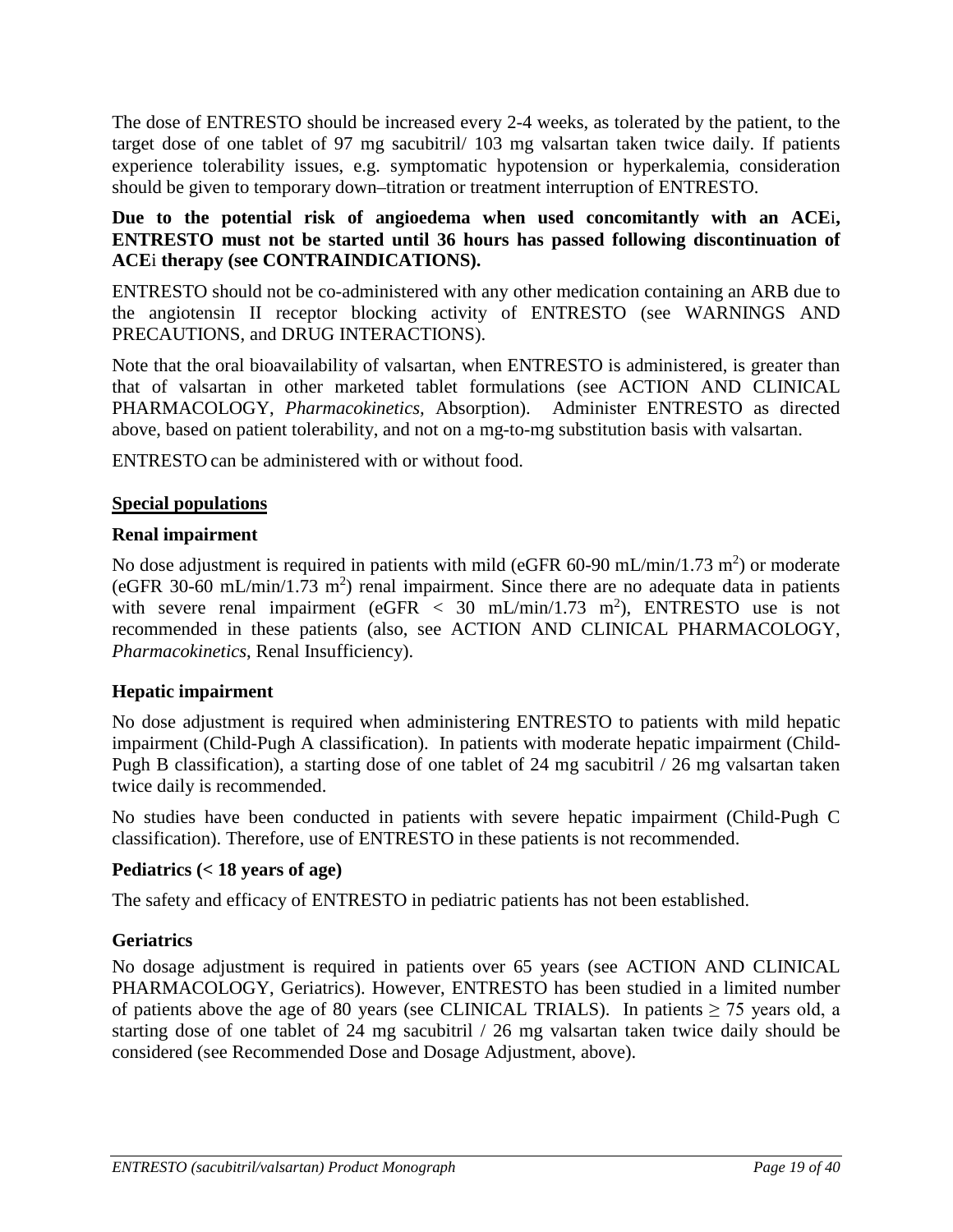#### **Administration**

ENTRESTO may be administered with or without food (see ACTION AND CLINICAL PHARMACOLOGY, Pharmacokinetics).

Monitor serum potassium in all patients treated with ENTRESTO. If hyperkalemia occurs, dose adjustment or interruption of drugs that increase serum potassium may be required, e.g., mineralocorticoid receptor antagonists, or ENTRESTO.

#### **Missed Dose**

If a dose is missed, patients should be advised to take it as soon as they remember and then take the next tablet at the usual time. Doses should not be doubled to make up for the missed dose.

### <span id="page-19-0"></span>**OVERDOSAGE**

For management of a suspected drug overdose, contact your regional Poison Control Centre.

Limited clinical data are available with regards to overdosage with ENTRESTO (sacubitril/valsartan). In healthy volunteers, a single dose of 583 mg sacubitril/617 mg valsartan, equivalent to about six (6) tablets of 97.2 mg sacubitril/ 102.8 mg valsartan, and multiple doses of 437 mg sacubitril/463 mg valsartan, equivalent to about nine (9) tablets of 48.6 mg sacubitril / 51.4 mg valsartan, taken daily over 14 days have been studied and were well tolerated.

Hypotension is the most likely sign of overdosage due to the blood pressure lowering effects of ENTRESTO. Dizziness, syncope, or orthostatic changes may occur. Symptomatic treatment should be provided.

ENTRESTO is unlikely to be removed by hemodialysis due to high protein binding.

# <span id="page-19-1"></span>**ACTION AND CLINICAL PHARMACOLOGY**

#### **Mechanism of Action**

ENTRESTO (sacubitril/valsartan) contains sacubitril, a prodrug that results in neprilysin inhibition via its active metabolite, sacubitrilat, and the angiotensin II Type-1  $(AT<sub>1</sub>)$  receptor blocker, valsartan. Neprilysin is also known as neutral endopeptidase.

The cardiovascular and renal effects of ENTRESTO in heart failure patients are attributed to the increased levels of peptides that are degraded by neprilysin, including natriuretic peptides such as BNP and ANP, and the simultaneous inhibition of the effects of angiotensin II by valsartan through blockade of the  $AT_1$  receptor. Natriuretic peptides exert their effects by activating membrane-bound guanylyl cyclase-coupled receptors, resulting in increased concentrations of the second messenger, cyclic guanosine monophosphate (cGMP), which may lead to physiologically relevant effects, including vasodilation, natriuresis and diuresis, and inhibition of renin and aldosterone release.

#### **Pharmacodynamics**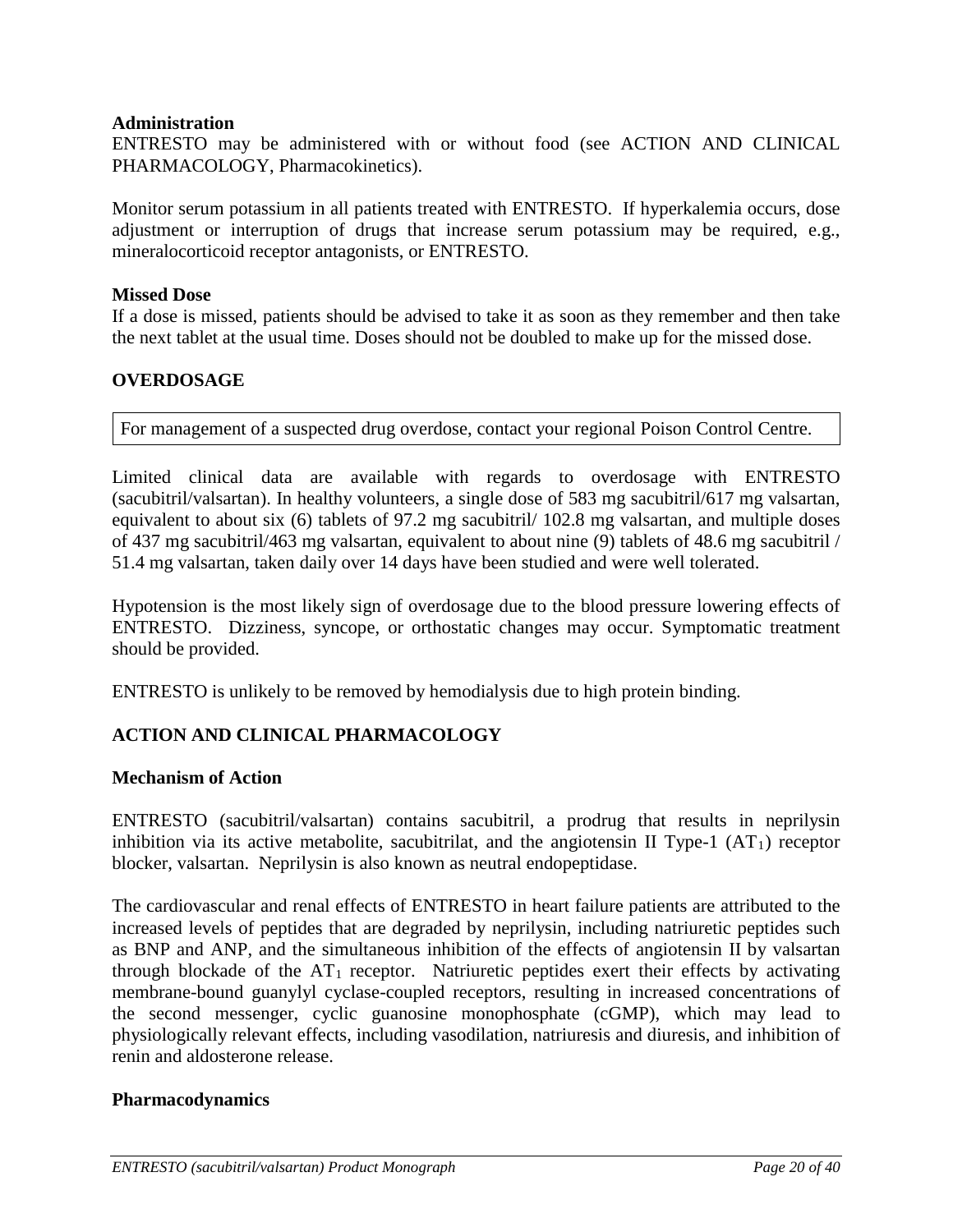The pharmacodynamic effects of ENTRESTO were evaluated after single and multiple dose administrations in healthy subjects and in patients with heart failure, and are consistent with simultaneous neprilysin inhibition and renin-angiotensin system blockade. In a 7-day valsartancontrolled study in patients with reduced ejection fraction, administration of ENTRESTO resulted in a significant non-sustained increase in natriuresis, increased urine cGMP, and decreased plasma MR-proANP and NT-proBNP, compared to valsartan.

In a 21-day study in HFrEF patients, ENTRESTO significantly increased urine ANP and cGMP and plasma cGMP, and decreased plasma NT-proBNP, aldosterone and endothelin-1. ENTRESTO also blocked the  $AT_1$ -receptor as evidenced by increased plasma renin activity and plasma renin concentrations. In PARADIGM-HF, ENTRESTO decreased plasma NT-proBNP, and increased plasma BNP, along with urine cGMP, compared with enalapril (see CLINICAL TRIALS). While BNP is a neprilysin substrate, NT-proBNP is not (see WARNINGS AND PRECAUTIONS).

In a thorough QTc clinical study in healthy male subjects, single doses of 194 mg sacubitril/206 mg valsartan and 583 mg sacubitril/617 mg valsartan] had no effect on cardiac repolarisation.

Bradykinin is a substrate of both ACE and neprilysin. Thus, inhibition of these enzymes would be expected to lead to increased levels of circulating bradykinin. This phenomenon is likely the basis for the observed increases in the incidence of angioedema with use of each of these treatments.

Neprilysin is one of multiple enzymes involved in the clearance of amyloid-β (Aβ) from the brain and cerebrospinal fluid (CSF). Administration of 194 mg sacubitril/206 mg valsartan once daily for 2 weeks to healthy subjects was associated with an increase in CSF Aβ 1-38 compared to placebo, however, there were no changes in concentrations of CSF Aβ 1-40 and 1-42. The clinical relevance of this finding is unknown (also, see DETAILED PHARMACOLOGY).

# **Pharmacokinetics**

|                                               | $C_{\text{max}}$<br>(ng/mL) | $t_{\frac{1}{2}}(h)$ | $AUC_{0-12}$<br>$(ng*h/mL)$ | Cl/F (L/h)        | Vz/F(L)            |  |
|-----------------------------------------------|-----------------------------|----------------------|-----------------------------|-------------------|--------------------|--|
| <b>Sacubitril</b>                             | $1919.7 \pm$                | $1.43 \pm 0.64$      | 2450.7                      | $51.07 \pm 14.65$ | $103.41 \pm 46.96$ |  |
|                                               | 967.83                      |                      | ± 642.53                    |                   |                    |  |
| <b>Sacubitrilat</b>                           | $8086.2 \pm$                | $11.48 \pm$          | 58339.7                     |                   |                    |  |
|                                               | 1617.94                     | 2.55                 | ± 8224.7                    |                   |                    |  |
| <b>Valsartan</b>                              | $3969.8 \pm$                | $9.9 \pm 5.14$       | 22160.3                     | $5.44 \pm 2.68$   | $75.44 \pm 50$     |  |
|                                               | 1427.66                     |                      | ± 6502.9                    |                   |                    |  |
| Data is presented as arithmetic mean $\pm$ SD |                             |                      |                             |                   |                    |  |

**Table 7 - Mean plasma pharmacokinetic parameters of ENTRESTO analytes following single dose administration of 97.2 mg sacubitril / 102.8 mg valsartan in healthy subjects**

The pharmacokinetics of sacubitril, sacubitrilat, and valsartan appear to be linear when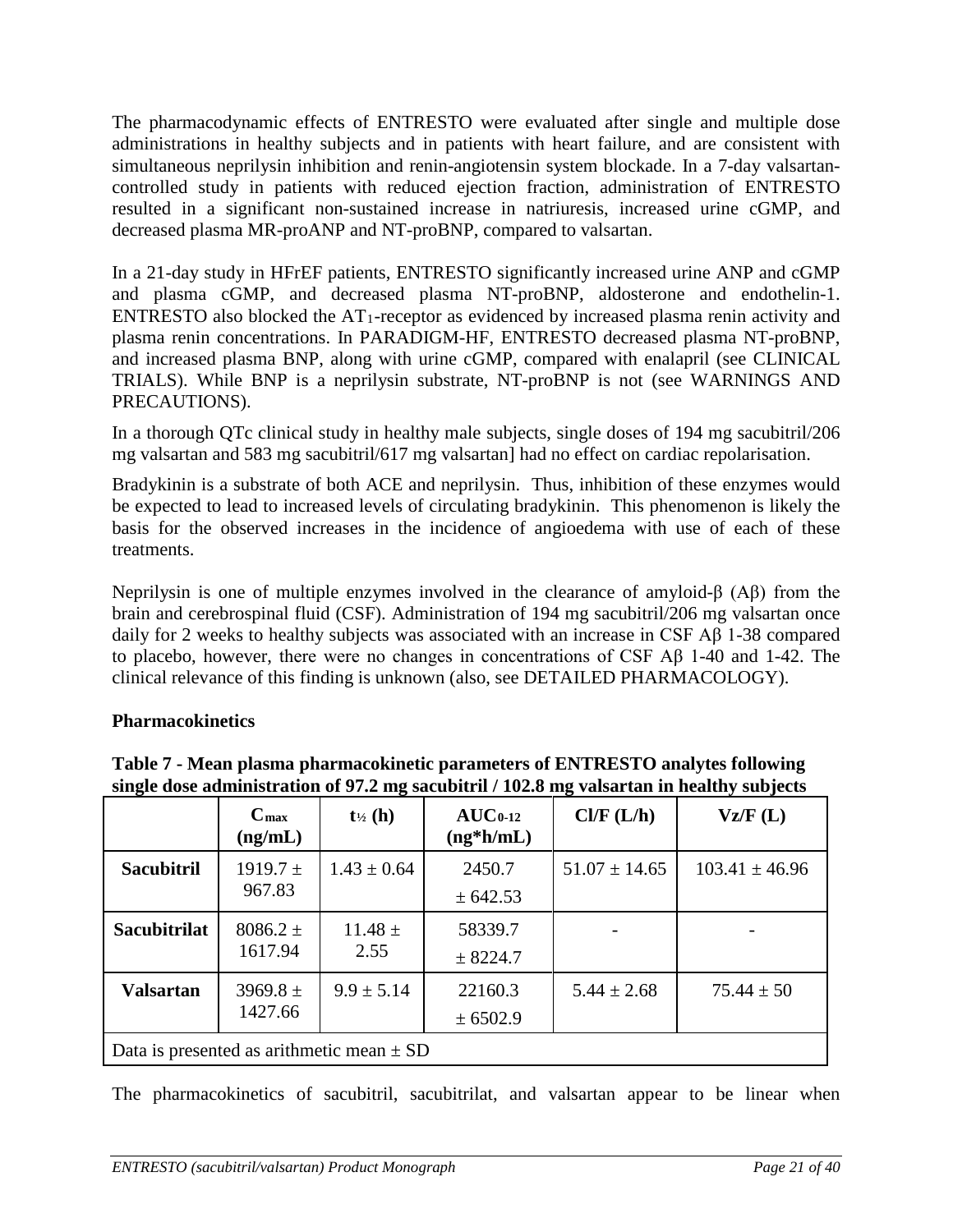ENTRESTO was administered orally at doses from 50 to 400 mg.

**Absorption:** Following oral administration, ENTRESTO dissociates into sacubitril, which is then further metabolised to sacubitrilat, and valsartan, which reach peak plasma concentrations in 0.5 hours, 3 hours, and 1.5 hours, respectively. The oral absolute bioavailability of sacubitril and valsartan is estimated to be  $\geq 60\%$  and 23%, respectively.

Oral bioavailability of valsartan, following administration of ENTRESTO, is greater than that of valsartan in other marketed tablet formulations. For example, 26 mg, 51 mg, and 103 mg of valsartan in ENTRESTO are equivalent to 40 mg, 80 mg, and 160 mg of valsartan in other marketed tablet formulations, respectively (also, see DOSAGE AND ADMINISTRATION, Recommended Dose and Dosage Adjustment).

Following twice daily dosing of ENTRESTO, steady-state levels of sacubitril, sacubitrilat, and valsartan, are reached in 3 days. At steady-state, sacubitril and valsartan do not accumulate significantly, while sacubitrilat accumulates by 1.6-fold.

ENTRESTO administration with food has no clinically significant impact on the systemic exposures of sacubitril, sacubitrilat, or valsartan.

**Distribution:** Sacubitril, sacubitrilat, and valsartan are highly bound to plasma proteins (94% -97%). Based on the comparison of plasma and CSF exposures, sacubitrilat does cross the blood brain barrier to a very limited extent, i.e., 0.3%. The average apparent volume of distribution of sacubitril and valsartan were 103 and 75 liters, respectively.

**Metabolism:** Sacubitril is readily converted to sacubitrilat by esterases, with sacubitrilat not further metabolised to a significant extent. Valsartan is minimally metabolised, as only about 20% of the dose is recovered as metabolites. A hydroxyl metabolite has been identified in plasma at low concentrations (<10%).

**Elimination:** Following oral administration, 52% to 68% of sacubitril (primarily as sacubitrilat) and ~13% of valsartan and its metabolites are excreted in urine; 37% to 48% of sacubitril (primarily as sacubitrilat), and 86% of valsartan and its metabolites are excreted in feces. Sacubitril, sacubitrilat, and valsartan are eliminated from plasma with a mean elimination halflife  $(t_{1/2})$  of approximately 1.4 hours, 11.5 hours, and 9.9 hours, respectively.

# *Special Populations and Conditions*

**Pediatrics:** ENTRESTO has not been studied in pediatric patients.

**Geriatrics:** The exposures of sacubitrilat and valsartan are increased in elderly subjects by 42% and 30%, respectively, compared to younger subjects.

Gender: The pharmacokinetics of ENTRESTO (sacubitril, sacubitrilat, and valsartan) are similar for male and female subjects.

**Race:** The pharmacokinetics of ENTRESTO (sacubitril, sacubitrilat, and valsartan) are comparable across different race and ethnic groups (Caucasians, Blacks, Asians, Japanese and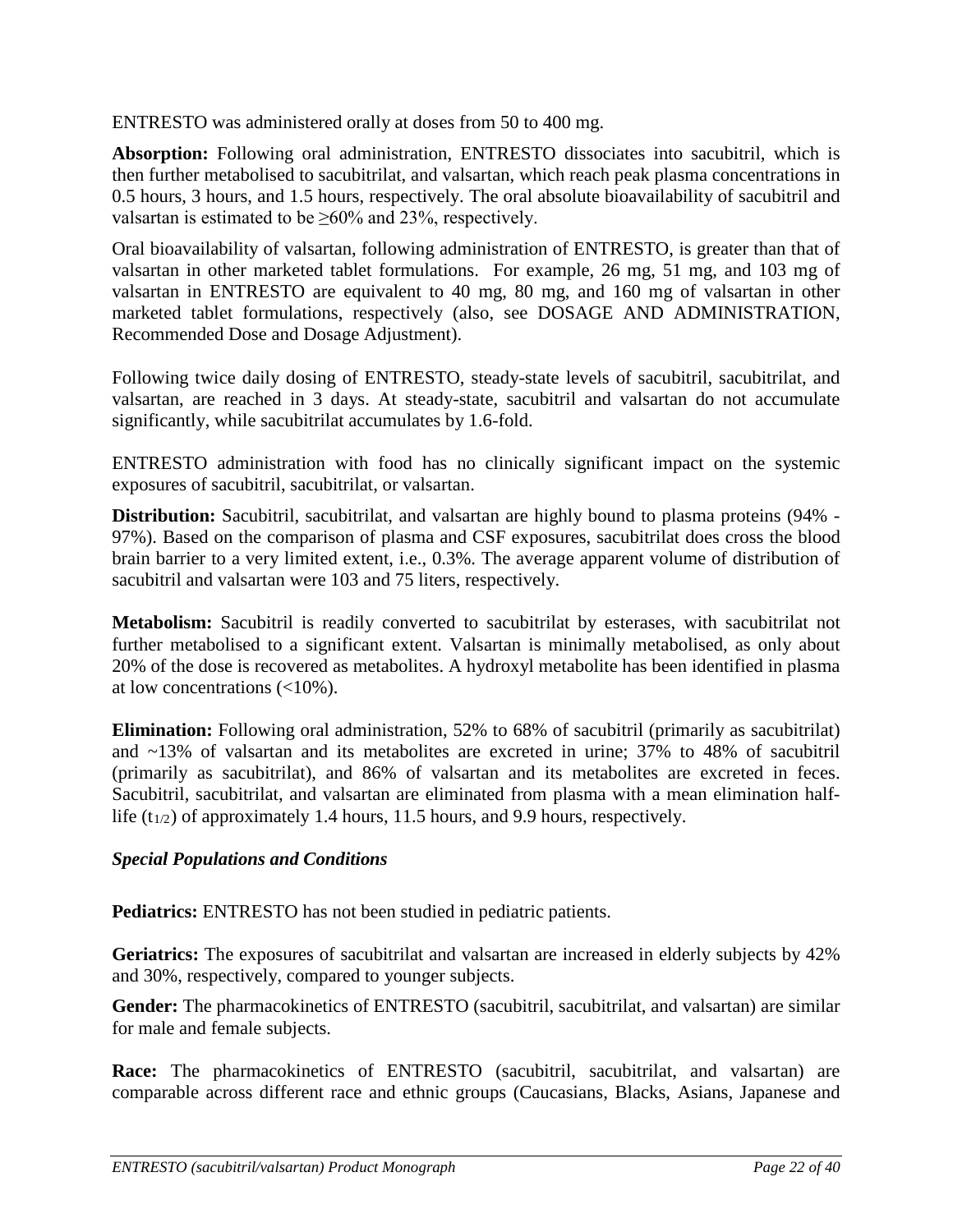<span id="page-22-0"></span>others).

**Hepatic Insufficiency:** In patients with mild to moderate hepatic impairment, the exposure of sacubitril increased by 1.5- and 3.4- fold, that of sacubitrilat increased by 1.5- and 1.9-fold, and that of valsartan increased by 1.2-fold and 2.1-fold, respectively, compared to matching healthy subjects (see DOSAGE AND ADMINISTRATION). ENTRESTO has not been studied in patients with severe hepatic impairment (see WARNINGS AND PRECAUTIONS, Patients with Hepatic Impairment).

**Renal Insufficiency:** A correlation has been observed between renal function and systemic exposure to sacubitrilat, but not to valsartan. In patients with mild to moderate renal impairment  $(30-90 \text{ mL/min}/1.73 \text{ m}^2)$ , the AUC for sacubitrilat was up to 2-fold higher. A 2.7-fold higher AUC for sacubitrilat was observed in patients with severe renal impairment (eGFR <30  $mL/min/1.73 m<sup>2</sup>$ ) (see WARNINGS AND PRECAUTIONS, Patients with Renal Impairment).

No studies have been performed in patients undergoing dialysis. However, sacubitrilat and valsartan are highly bound to plasma protein and, therefore, unlikely to be effectively removed by dialysis.

# **STORAGE AND STABILITY**

Do not store above 30°C and protect from moisture.

# **DOSAGE FORMS, COMPOSITION AND PACKAGING**

ENTRESTO 24 mg sacubitril / 26 mg valsartan, ENTRESTO 49 mg sacubitril / 51 mg valsartan, ENTRESTO 97 mg sacubitril / 103 mg valsartan

ENTRESTO 24 mg sacubitril / 26 mg valsartan: Violet white ovaloid biconvex film-coated tablet with beveled edges, unscored, debossed with "NVR" on one side and "LZ" on the other side. Each film-coated tablet contains 24.3 mg sacubitril and 25.7 mg valsartan (as sacubitril valsartan sodium hydrate complex).

ENTRESTO 49 mg sacubitril / 51 mg valsartan: Pale yellow ovaloid biconvex film-coated tablet with beveled edges, unscored, debossed with "NVR" on one side and "L1" on the other side. Each film-coated tablet contains 48.6 mg sacubitril and 51.4 mg valsartan (as sacubitril valsartan sodium hydrate complex).

ENTRESTO 97 mg sacubitril / 103 mg valsartan: Light pink ovaloid biconvex film-coated tablet with beveled edges, unscored, debossed with "NVR" on one side and "L11" on the other side. Each film-coated tablet contains 97.2 mg sacubitril and 102.8 mg valsartan (as sacubitril valsartan sodium hydrate complex).

# Composition

ENTRESTO is a fixed-dose combination. ENTRESTO contains a salt complex of the anionic forms of sacubitril and valsartan, sodium cations, and water molecules in the molar ratio of 1:1:3:2.5 respectively. Following oral administration, ENTRESTO dissociates into sacubitril (which is further metabolised to sacubitrilat) and valsartan.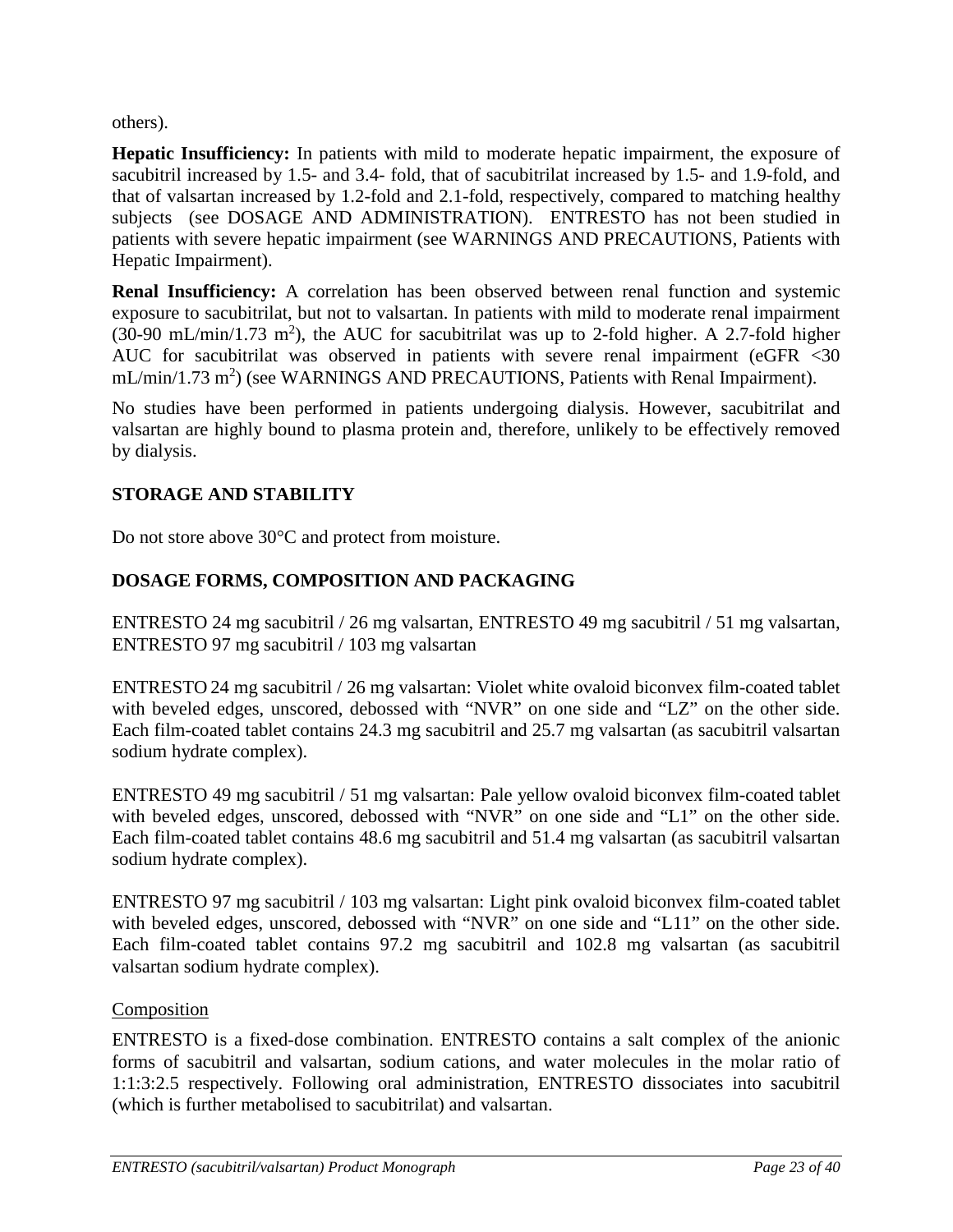Schematic 2-D structure of sacubitril valsartan sodium hydrate complex



ENTRESTO is available in 3 strengths: 24 mg sacubitril / 26 mg valsartan 49 mg sacubitril / 51 mg valsartan 97 mg sacubitril / 103 mg valsartan

ENTRESTO film-coated tablets also contain the following excipients: Colloidal silicon dioxide, crospovidone, low-substituted hydroxypropylcellulose, magnesium stearate (vegetable origin), microcrystalline cellulose and talc. The film-coating contains hypromellose, iron oxide red (E 172), Macrogol 4000, talc and titanium dioxide (E 171). 24 mg sacubitril / 26 mg valsartan and 97 mg sacubitril / 103 mg valsartan film-coated tablets also contain iron oxide black (E 172), and 49 mg sacubitril / 51 mg valsartan film-coated tablets also contain iron oxide yellow (E 172).

Packaging

ENTRESTO (24 mg sacubitril / 26 mg valsartan) film-coated tablets are available in cartons of 30 tablets (3 blister cards of 10 tablets). ENTRESTO (49 mg sacubitril /51 mg valsartan) and ENTRESTO (97 mg sacubitril / 103 mg valsartan) film-coated tablets are available in cartons of 60 tablets (6 blister cards of 10 tablets).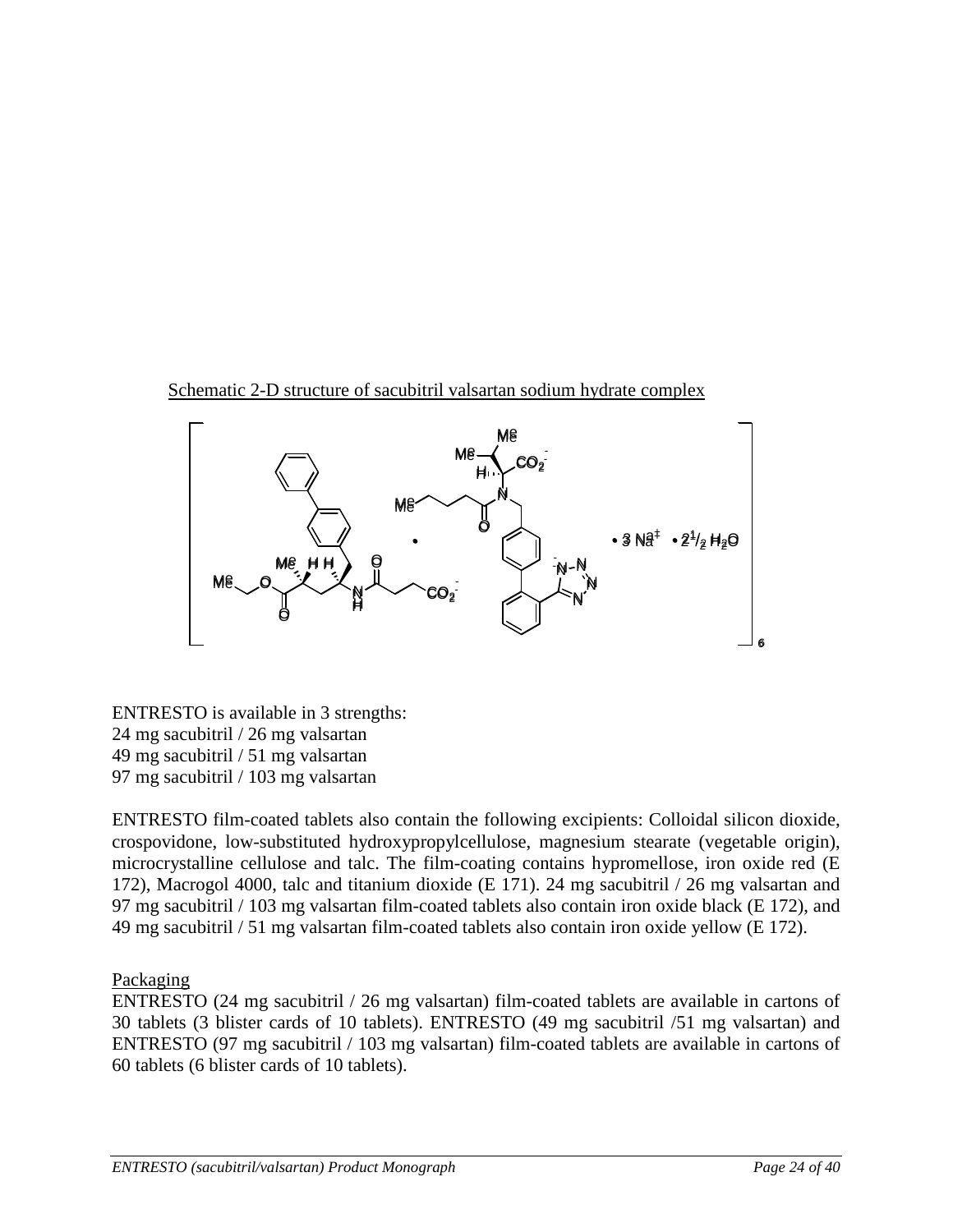# <span id="page-24-0"></span>**PART II: SCIENTIFIC INFORMATION**

# **PHARMACEUTICAL INFORMATION**

# **Drug Substances**

<span id="page-24-1"></span>

| <b>Proper names:</b>                                                                                        |                                                                                                                                                              |  |  |  |  |
|-------------------------------------------------------------------------------------------------------------|--------------------------------------------------------------------------------------------------------------------------------------------------------------|--|--|--|--|
| Valsartan                                                                                                   | Sacubitril                                                                                                                                                   |  |  |  |  |
| <b>Chemical names:</b>                                                                                      |                                                                                                                                                              |  |  |  |  |
| CAS<br>L-Valine, $N-(1$ -oxopentyl)- $N-[2-(2H-$<br>tetrazol-5-yl)[1,1'-biphenyl]-4-<br>yl]methyl]-         | CAS<br>[1,1'-Biphenyl]-4-pentanoic acid, $\gamma$ -[(3-<br>carboxy-1- oxopropyl)amino]- $\alpha$ -methyl-, $\alpha$ -<br>ethyl ester, $(\alpha R, \gamma S)$ |  |  |  |  |
| <b>IUPAC</b><br>$N$ -Pentanoyl-N- ${2-(1H\text{-tetrazol-5-})}$<br>yl)[1,1'-biphenyl]-4-yl]methyl}-L-valine | <b>IUPAC</b><br>$4 - \{ [(1S, 3R) - 1 - ([1, 1 - Bipheny]] - 4 - ylmethyl] - 4 -$<br>ethoxy-3-methyl-4-oxobutyl]amino}-4-<br>oxobutanoic acid                |  |  |  |  |
| <b>Molecular formulae:</b>                                                                                  |                                                                                                                                                              |  |  |  |  |
| $C_{24}H_{29}N_5O_3$                                                                                        | $C_{24}H_{29}NO_5$                                                                                                                                           |  |  |  |  |
| <b>Molecular weights:</b>                                                                                   |                                                                                                                                                              |  |  |  |  |
| 435.52                                                                                                      | 411.49                                                                                                                                                       |  |  |  |  |
| <b>Structural formulae:</b>                                                                                 |                                                                                                                                                              |  |  |  |  |
| Ме<br>Ме<br>Me<br>CO <sub>2</sub> H                                                                         | Me<br>OEt<br>ΗN                                                                                                                                              |  |  |  |  |
| <b>Description:</b>                                                                                         |                                                                                                                                                              |  |  |  |  |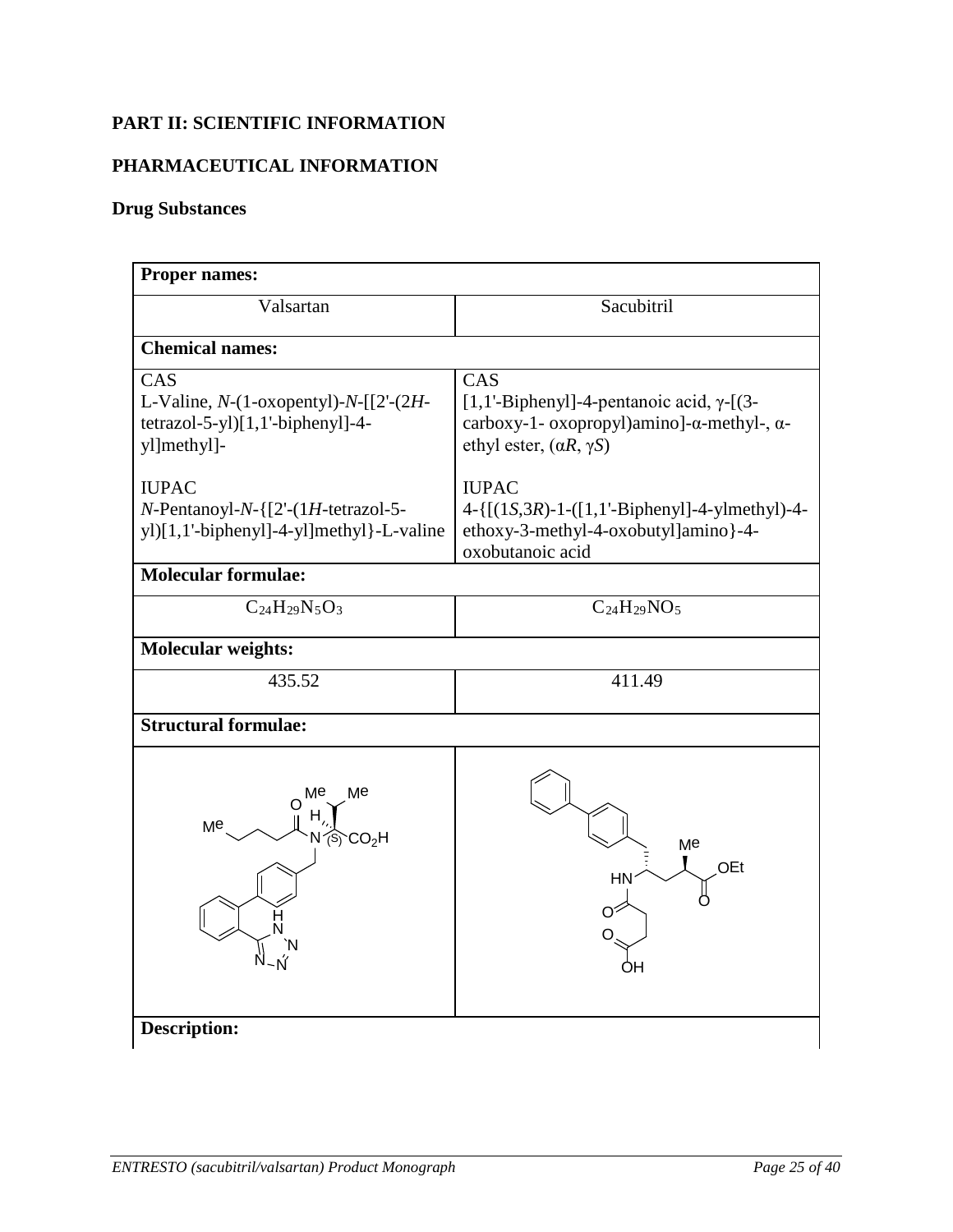| Fine white to practically white,<br>practically odourless powder. It is<br>soluble in ethanol, methanol and slightly<br>soluble in water. | Not isolated |
|-------------------------------------------------------------------------------------------------------------------------------------------|--------------|
| <b>Dissociation constants:</b><br>1. pKa 3.9 for carboxylic acid group<br>2. pKa 4.7 for tetrazole-NH group                               | pKa 4.6      |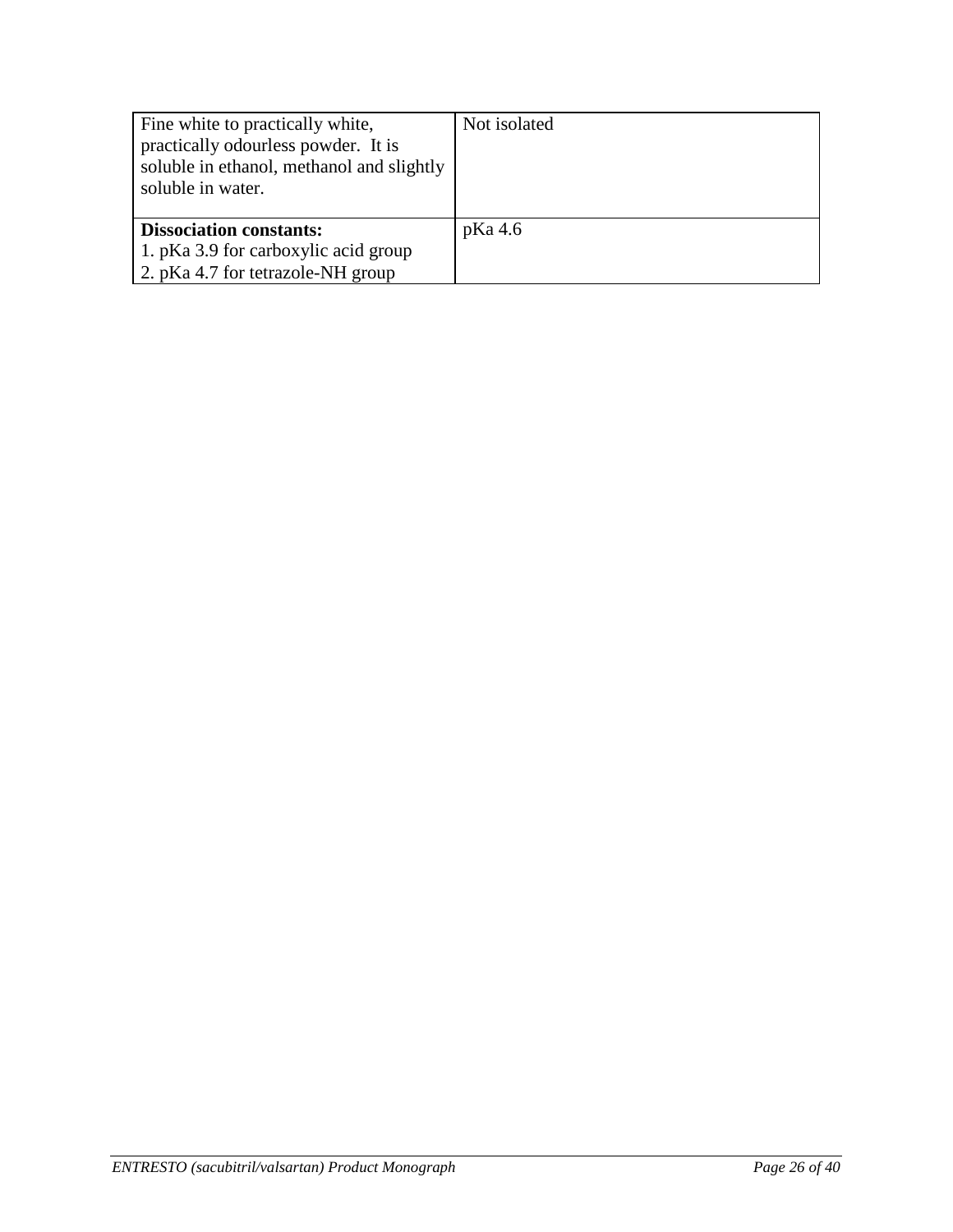# <span id="page-26-0"></span>**CLINICAL TRIALS**

The PARADIGM-HF trial was a multinational, randomised, double-blind trial comparing ENTRESTO (sacubitril/valsartan) to enalapril in 8,442 adult patients with symptomatic chronic heart failure and reduced ejection, i.e., left ventricular ejection fraction  $\leq 40\%$  in NYHA Class II-IV. Prior to study enrolment, patients were required to have a plasma B-type natriuretic peptide (BNP)  $\geq$  150 pg/mL or N-terminal pro-BNP (NT-proBNP)  $\geq$  600 pg/mL, or, if they had been hospitalised for heart failure in the last 12 months, a BNP  $\geq$  100 pg/mL or a NT-proBNP  $\geq$ 400 pg/mL. Patients had to have been on an ACEi or ARB at a dose equivalent to at least 10 mg of enalapril daily for at least four weeks prior to screening, and on maximally tolerated doses of beta-blockers.

Patients with symptomatic hypotension, or having a systolic blood pressure of < 100 mmHg at screening were excluded. Patients with eGFR < 30 mL/min/1.73m<sup>2</sup> or serum potassium  $\geq 5.2$ mmol/L at baseline, or those with any history of angioedema, were also excluded.

The primary objective of PARADIGM-HF was to determine whether ENTRESTO, a combination of sacubitril and valsartan, was superior to enalapril alone in reducing the risk of the combined endpoint of cardiovascular (CV) death or hospitalisation for heart failure (HF).

After discontinuing their existing ACEi or ARB therapy, patients entered sequential single-blind run-in periods during which they received enalapril 10 mg twice daily for a median duration of 15 days, followed by one tablet of ENTRESTO containing 48.6 mg sacubitril / 51.4 mg valsartan (referred to as 100 mg in the Clinical Trial) taken twice daily, for a median duration of 29 days. Patients who successfully completed the sequential run-in periods were randomised to receive either one tablet ENTRESTO containing 97.2 mg sacubitril / 102.8 mg valsartan (referred to as 200 mg in the Clinical Trial) (N=4,209) twice-daily or enalapril 10 mg (N=4,233) twice daily in a double-blind manner. The primary endpoint was the first event in the composite of CV death or hospitalisation for HF. The median follow-up duration of double-blind treatment was 27 months, with some patients treated for up to 4.3 years.

In PARADIGM-HF, 18,071 patients with HFrEF were initially screened for enrolment into the trial. Of these, 7,534 did not meet study entry criteria at screening, with 62% of these patients not meeting minimum levels of elevated NT-proBNP as described above, 19% having serum potassium  $\geq$  5.2 mmol/L, and 5.5% having eGFR < 30 mL/min/1.73m<sup>2</sup>.

The population enrolled in the trial was 66% Caucasian, 18% Asian, and 5% Black, with a mean age of 64 years, of which 19% were  $\geq$  75 years, 7% were  $\geq$  80 years, and <1.5% were  $\geq$  85 years. In this trial, 78% of patients were male. At randomisation, 70% were NYHA Class II, 24% NYHA Class III, and 0.7% NYHA Class IV. The mean left ventricular ejection fraction was about 29% at baseline. The underlying cause of heart failure was coronary artery disease in 60% of patients. Baseline characteristics revealed that 71% had a history of hypertension, 43% had a history of myocardial infarction, 37% had an eGFR 30-60 mL/min/1.73m<sup>2</sup>, and 35% had diabetes mellitus. Most patients were taking beta-blockers (94%), mineralocorticoid antagonists (58%), and diuretics (82%). Essentially all patients were taking ACEi or ARB at baseline. Some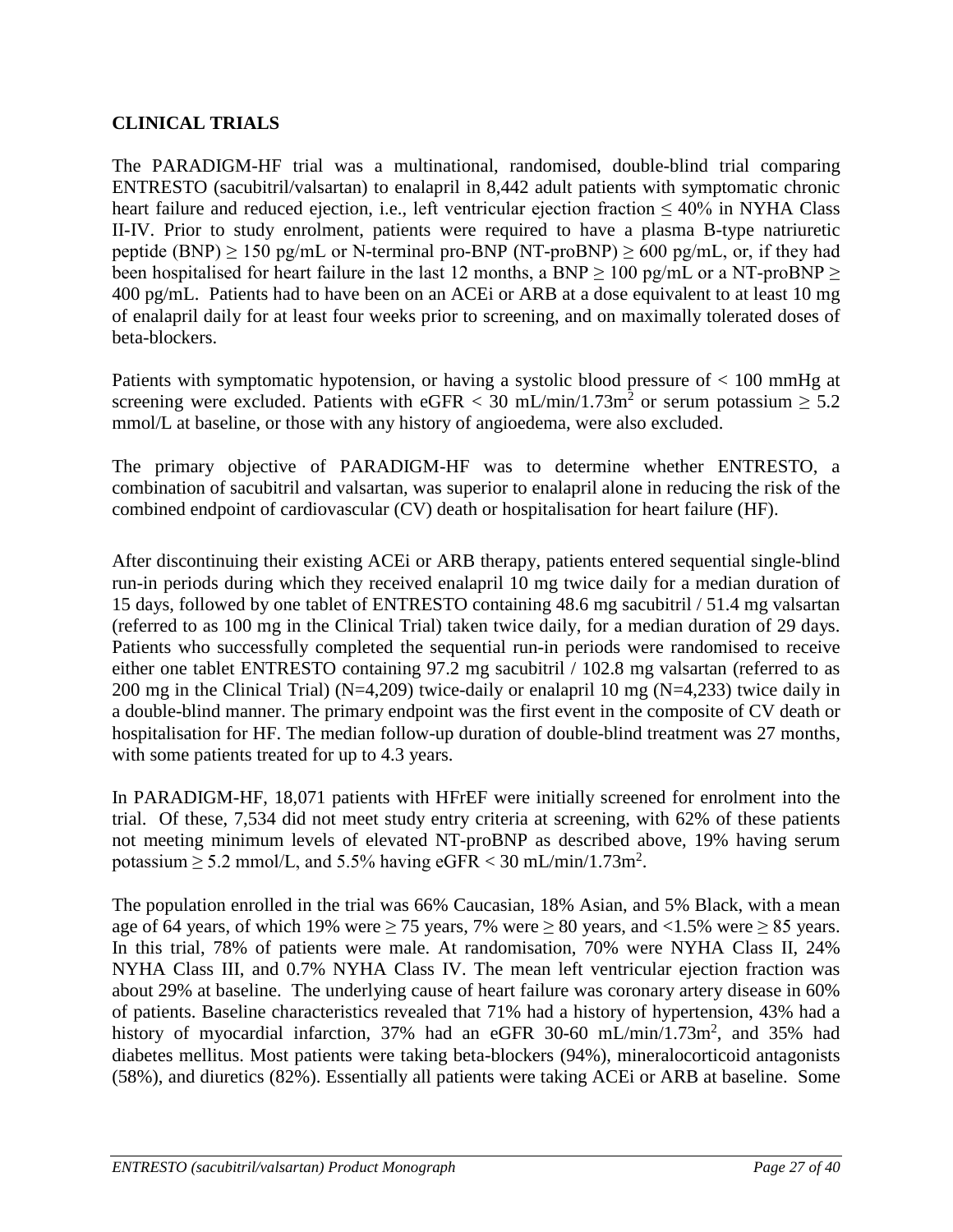patients had an implantable cardioverter-defibrillator (ICD) or cardiac resynchronization therapy-defibrillator (CRT-D) (15%).

In the ENTRESTO group, 76% of patients remained on the target dose of one tablet of 97.2 mg sacubitril / 102.8 mg valsartan taken twice daily at the end of the study, with a reported mean daily dose of 182.2 mg sacubitril and 192.8 mg valsartan. In the enalapril group, 75% of patients remained on the target dose of 10 mg twice daily at the end of the study, with a reported mean daily dose of 18.9 mg.

ENTRESTO demonstrated clinically relevant and statistically significant superiority to enalapril in the randomised data set, reducing the risk of cardiovascular death or heart failure hospitalisations by 20% (hazard ratio (HR): 0.80, 95% CI [0.73; 0.87], 1-sided p =0.0000002) versus enalapril, see Table 8, below. This effect was observed early and was sustained throughout the duration of the trial, see Figure 1, below. Sudden death accounted for 45% of cardiovascular deaths and was reduced by 20% in ENTRESTO-treated patients, compared to enalapril-treated patients (HR 0.80,  $p= 0.008$ ). Pump failure accounted for 26% of cardiovascular deaths and was reduced by 21% in ENTRESTO-treated patients, compared to enalapril-treated patients (HR 0.79,  $p = 0.03$ ).

This risk reduction was generally observed consistently across subgroups including: age, gender, race, geography, ejection fraction, renal function, history of diabetes or hypertension, and presence of atrial fibrillation.

The mean change in systolic blood pressure (SBP) from baseline to Month 28 during this study was 0.7 mmHg (from 122.1 mmHg to 122.9 mmHg) in ENTRESTO-treated patients, compared to 3.1 mmHg (from 121.9 mmHg to 125.0 mmHg) Hg) in enalapril-treated patients, a difference of 2.3 mmHg.

|                                                                                                       | <b>ENTRESTO</b><br>$N = 4187$<br>$\mathbf{n}(\%)$ | enalapril<br>$N = 4212$<br>$n\left(\frac{0}{0}\right)$ | <b>Hazard Ratio</b><br>$(95\% \text{ CI})$ | p-value<br>*** |
|-------------------------------------------------------------------------------------------------------|---------------------------------------------------|--------------------------------------------------------|--------------------------------------------|----------------|
| <b>Primary Composite</b><br><b>Endpoint of CV Death</b><br>or First Heart Failure<br>Hospitalisation* | 914(21.8)                                         | 1117(26.5)                                             | 0.80(0.73, 0.87)                           | 0.0000002      |
| CV Death **                                                                                           | 558 (13.3)                                        | 693 (16.5)                                             | 0.80(0.71, 0.89)                           | 0.00004        |
| <b>First Heart Failure</b><br>Hospitalisation                                                         | 537 (12.8)                                        | 658 (15.6)                                             | 0.79(0.71, 0.89)                           | 0.00004        |
| <b>Total HF</b><br>hospitalisations <sup>#</sup>                                                      | 851                                               | 1079                                                   | 0.77(0.67, 0.89)                           | 0.0004         |
| All-cause mortality                                                                                   | 711 (17.0)                                        | 835 (19.8)                                             | 0.84(0.76, 0.93)                           | 0.0005         |

**Table 8 - Treatment effect in PARADIGM-HF**

*\*The primary endpoint was defined as the time-to-first-event.*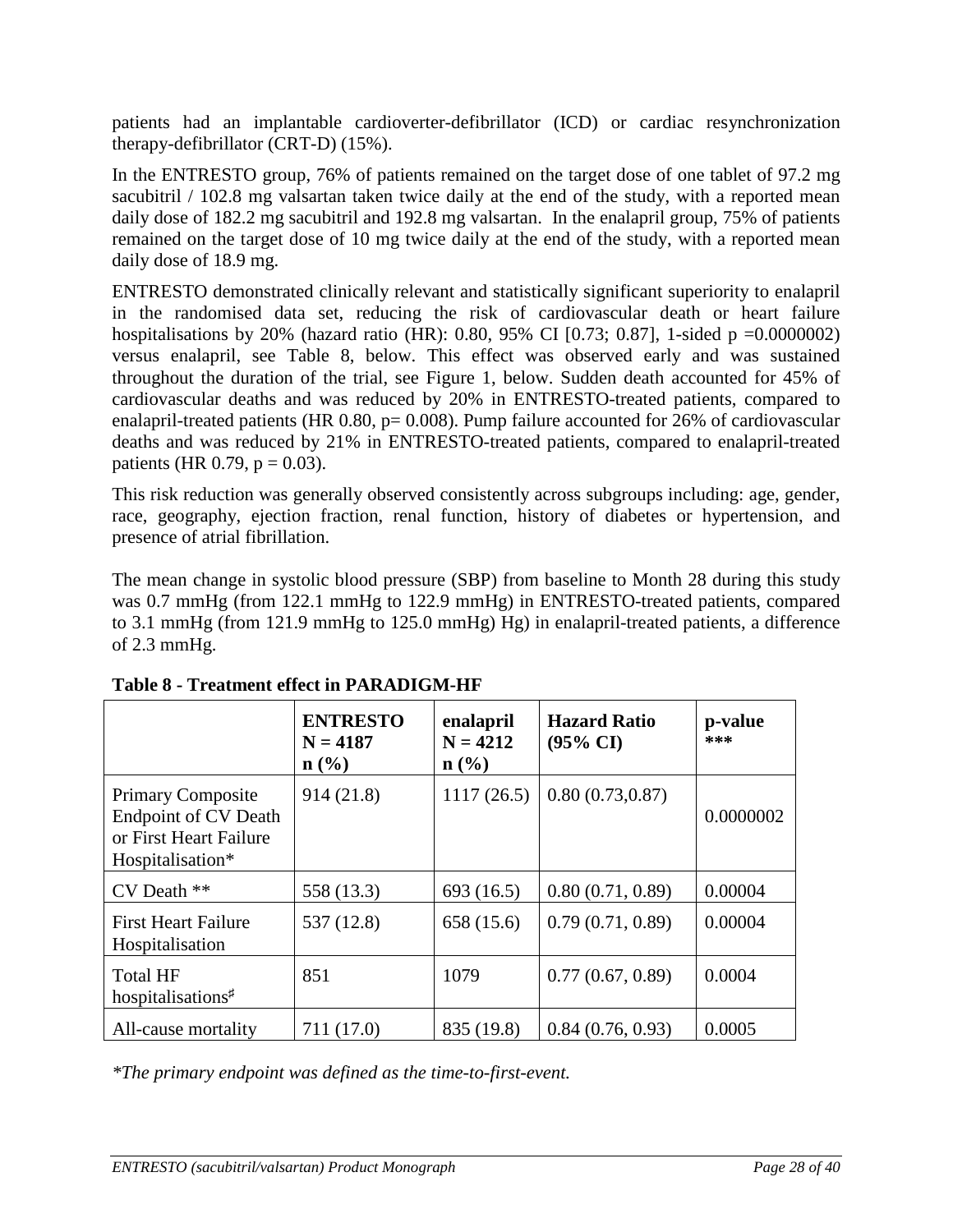*\*\* CV death includes all patients who died up to the cut-off date irrespective of previous hospitalisation.*

*\*\*\* Two-sided p-value for Total HF hospitalizations, all others p-values one sided as prespecified*

*<sup>♯</sup>Total HF hospitalisations are provided as number of events and therefore the ratio given is a relative rate*

Time-to-first-occurrence of the primary composite endpoint of CV death or heart failure hospitalisation, and CV death alone, over the duration of the study are shown below in Figure 1.

### **Figure 1 - Kaplan-Meier curves for the primary composite endpoint and the CV death component from PARADIGM-HF**



Table 9 below presents results for the primary pre-specified endpoint of CV death and HF hospitalisation by NT-proBNP values at screening.

| Table 9 - Between-treatment comparison of primary endpoint results by NT-proBNP |  |  |  |  |
|---------------------------------------------------------------------------------|--|--|--|--|
| quartiles at screening in PARADIGM-HF                                           |  |  |  |  |

| NT-<br>proBNP<br>$\textbf{(pg/mL)}$ |      | <b>ENTRESTO</b> |        | enalapril |     | <b>ENTRESTO vs.</b><br>enalapril<br><b>HR (95% CI)</b> |      | <b>P-value</b> |        |
|-------------------------------------|------|-----------------|--------|-----------|-----|--------------------------------------------------------|------|----------------|--------|
| quartile<br>at                      |      |                 |        |           |     |                                                        |      |                |        |
| screening                           | m    | n               | $(\%)$ | m         | n   | $(\%)$                                                 |      |                |        |
| <886.0                              | 1035 | 118             | 11.4   | 1048      | 175 | 16.7                                                   | 0.66 | (0.52, 0.83)   | 0.3442 |
| 886.0 to                            |      |                 |        |           |     |                                                        |      |                |        |
| 1610.5                              | 1030 | 180             | 17.5   | 1061      | 226 | 21.3                                                   | 0.78 | (0.64, 0.95)   |        |
| 1610.5 to                           |      |                 |        |           |     |                                                        |      |                |        |
| 3228.0                              | 1071 | 248             | 23.2   | 1016      | 267 | 26.3                                                   | 0.87 | (0.73, 1.03)   |        |
| $\geq$ 3228.0                       | 1028 | 363             | 35.3   | 1059      | 442 | 41.7                                                   | 0.81 | (0.71, 0.93)   |        |

*m: number of patients at risk n: number of events*

Hazard ratio (95% CI) is from a Cox model with treatment and region fixed factors within each subgroup. The interaction p-value (2-sided) is from the Cox model with additional terms of subgroup by treatment. A hazard rati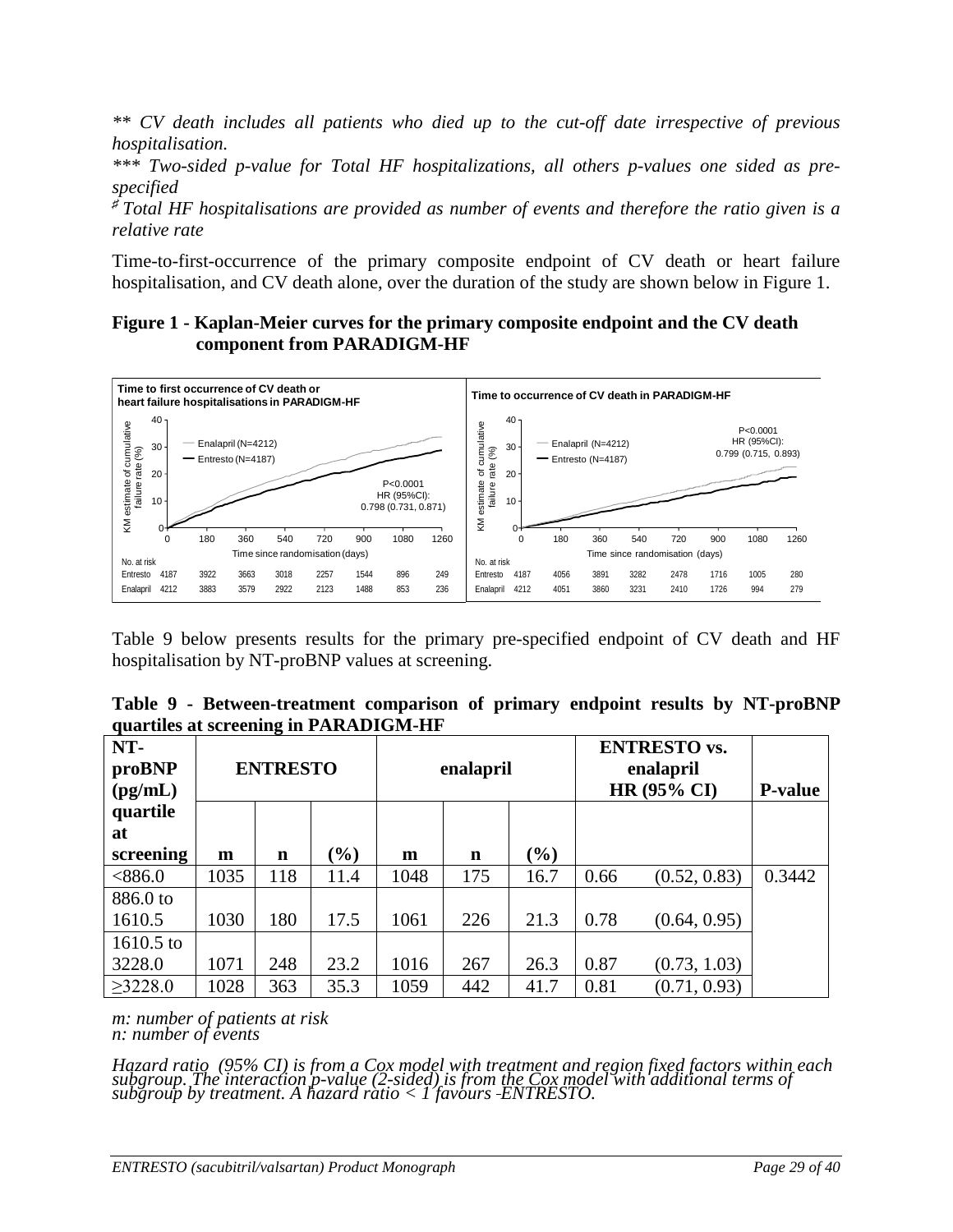N-terminal pro-B-type natriuretic peptide (NT-proBNP) values were obtained in PARADIGM-HF at baseline and during the post-randomisation treatment phase of the trial. Median NTproBNP level at study enrolment was 1,629 pg/mL for ENTRESTO-treated patients, and 1,593 pg/mL for enalapril-treated patients.

For patients having NT-proBNP measurements both at baseline and at 4 weeks following randomisation, median NT-proBNP level was 938 pg/mL at 4 weeks following randomisation, compared to 1,304 pg/mL at baseline, for ENTRESTO-treated patients, a decrease of 28%. For similar enalapril-treated patients, median NT-proBNP level was 1,203 pg/mL at 4 weeks, compared to 1,268 pg/mL at baseline, a decrease of 5%. Similarly, for patients with NT-proBNP measurement at 34 weeks post-randomisation, median NT-proBNP level was 859 pg/mLfor ENTRESTO-treated patients, compared to 1,226 pg/mL at baseline, a decrease of 30%. For these enalapril-treated patients, median NT-proBNP was 1,103 pg/mL at 34 weeks, compared to 1,222 pg/mL at baseline, a decrease of 10%. **In patients treated with ENTRESTO, only NTproBNP, but not BNP, is a suitable biomarker for myocardial wall stress and disease status in heart failure patients (see WARNINGS AND PRECAUTIONS).** 

# *Comparative Bioavailability Study*

A randomized, single-dose, two-treatment, semi-replicate, three-period crossover study to measure the comparative bioavailability of the commercial ENTRESTO (24.3 mg sacubitril/ 25.7 mg valsartan) versus the clinical service form (CSF) (24.3 mg sacubitril/ 25.7 mg valsartan) was conducted under fasted conditions in 81 male and female healthy volunteers. The data from this study meets the applicable standards for comparative bioavailability from the ENTRESTO (24.3 mg sacubitril/ 25.7 mg valsartan) and the CSF (24.3 mg sacubitril/ 25.7 mg valsartan).

| Sacubitrilat<br>$(1 \times 24.3 \text{ mg}$ sacubitril, administered as the 24.3 mg sacubitril/25.7 mg valsartan tablet) |                           |                          |                                      |                                 |  |  |  |
|--------------------------------------------------------------------------------------------------------------------------|---------------------------|--------------------------|--------------------------------------|---------------------------------|--|--|--|
| From measured data                                                                                                       |                           |                          |                                      |                                 |  |  |  |
| Geometric Mean<br>Arithmetic Mean (CV %)                                                                                 |                           |                          |                                      |                                 |  |  |  |
| Parameter                                                                                                                | <b>ENTRESTO</b><br>Tablet | <b>CSF</b><br>Tablet     | % Ratio of<br><b>Geometric Means</b> | Confidence Interval<br>$(90\%)$ |  |  |  |
| $AUC$ <sub>T</sub><br>$(ng*hr/mL)$                                                                                       | 22000<br>22800<br>(26.7)  | 22800<br>23600<br>(29.3) | 98.85%                               | 97.63% - 100.08%                |  |  |  |
| AUC <sub>I</sub><br>$(ng*hr/mL)$                                                                                         | 22600<br>23300<br>(26.6)  | 23400<br>24200<br>(29.5) | 98.79%                               | 97.61% - 99.99%                 |  |  |  |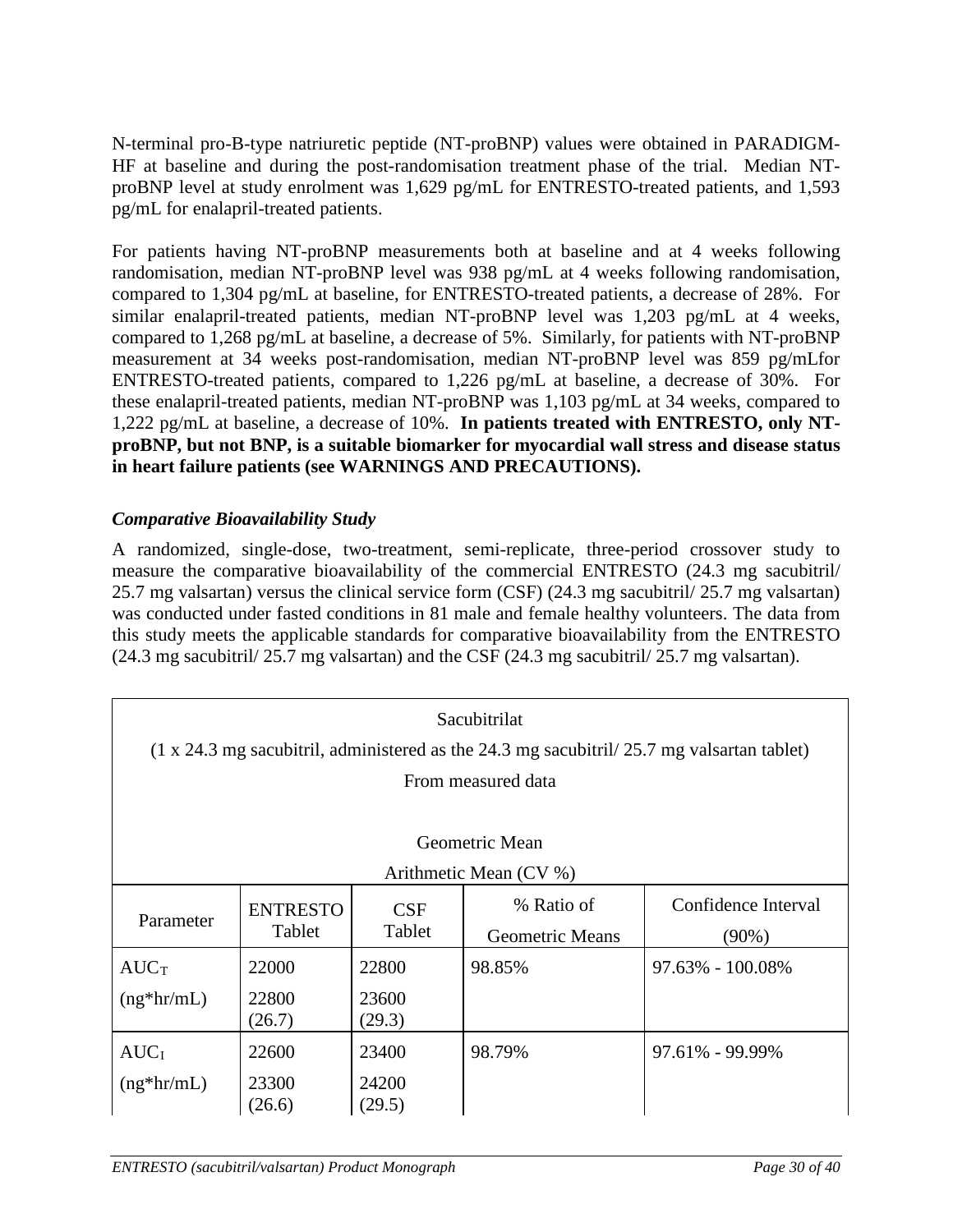| Sacubitrilat<br>$(1 \times 24.3 \text{ mg}$ sacubitril, administered as the 24.3 mg sacubitril/25.7 mg valsartan tablet) |                           |               |                                      |                                 |  |  |  |
|--------------------------------------------------------------------------------------------------------------------------|---------------------------|---------------|--------------------------------------|---------------------------------|--|--|--|
| From measured data                                                                                                       |                           |               |                                      |                                 |  |  |  |
| Geometric Mean<br>Arithmetic Mean (CV %)                                                                                 |                           |               |                                      |                                 |  |  |  |
| Parameter                                                                                                                | <b>ENTRESTO</b><br>Tablet | CSF<br>Tablet | % Ratio of<br><b>Geometric Means</b> | Confidence Interval<br>$(90\%)$ |  |  |  |
| $C_{\text{max}}$                                                                                                         | 2120                      | 2160          | 99.71%                               | $97.35\% - 102.14\%$            |  |  |  |
| (ng/mL)                                                                                                                  | 2180(22.1)                | 2220 (22.8)   |                                      |                                 |  |  |  |
| $T_{\text{max}}^{\S}$ (hr)                                                                                               | 2.32(44.5)                | 2.24(40.1)    |                                      |                                 |  |  |  |
| $T_{\frac{1}{2}}^{\frac{8}{3}}$ (hr)                                                                                     | 10.1(22.7)                | 10.2(25.3)    |                                      |                                 |  |  |  |

*§ Expressed as the arithmetic mean (CV %)*

| Valsartan                  |                 |             |                                                                                                                 |                      |  |  |  |  |
|----------------------------|-----------------|-------------|-----------------------------------------------------------------------------------------------------------------|----------------------|--|--|--|--|
|                            |                 |             | $(1 \times 25.7 \text{ mg},$ administered as the 50 mg tablet $(24.3 \text{ mg}$ sacubitril/ 25.7 mg valsartan) |                      |  |  |  |  |
|                            |                 |             | From measured data                                                                                              |                      |  |  |  |  |
|                            |                 |             |                                                                                                                 |                      |  |  |  |  |
| Geometric Mean             |                 |             |                                                                                                                 |                      |  |  |  |  |
|                            |                 |             | Arithmetic Mean (CV %)                                                                                          |                      |  |  |  |  |
|                            | <b>ENTRESTO</b> | <b>CSF</b>  | % Ratio of                                                                                                      | Confidence Interval  |  |  |  |  |
| Parameter                  | Tablet          | Tablet      | <b>Geometric Means</b>                                                                                          | $(90\%)$             |  |  |  |  |
| $AUC_T$                    | 6430            | 6630        | 95.70%                                                                                                          | $90.05\% - 101.45\%$ |  |  |  |  |
| $(ng*hr/mL)$               | 6890 (36.0)     | 7130 (38.2) |                                                                                                                 |                      |  |  |  |  |
| AUC <sub>I</sub>           | 6580            | 6810        | 95.62%                                                                                                          | $90.13\% - 101.45\%$ |  |  |  |  |
| $(ng*hr/mL)$               | 7030 (35.3)     | 7300 (37.6) |                                                                                                                 |                      |  |  |  |  |
| $C_{\text{max}}$           | 1080            | 1100        | 95.76%                                                                                                          | 89.46% - 102.50%     |  |  |  |  |
| (ng/ml)                    | 1160(39.1)      | 1190(39.0)  |                                                                                                                 |                      |  |  |  |  |
| $T_{\text{max}}^{\S}$ (hr) | 1.59(37.9)      | 1.55(38.9)  |                                                                                                                 |                      |  |  |  |  |
| $T_{\frac{1}{2}}$ (hr)     | 5.76(31.7)      | 6.11(69.9)  |                                                                                                                 |                      |  |  |  |  |

*§ Expressed as the arithmetic mean (CV %)*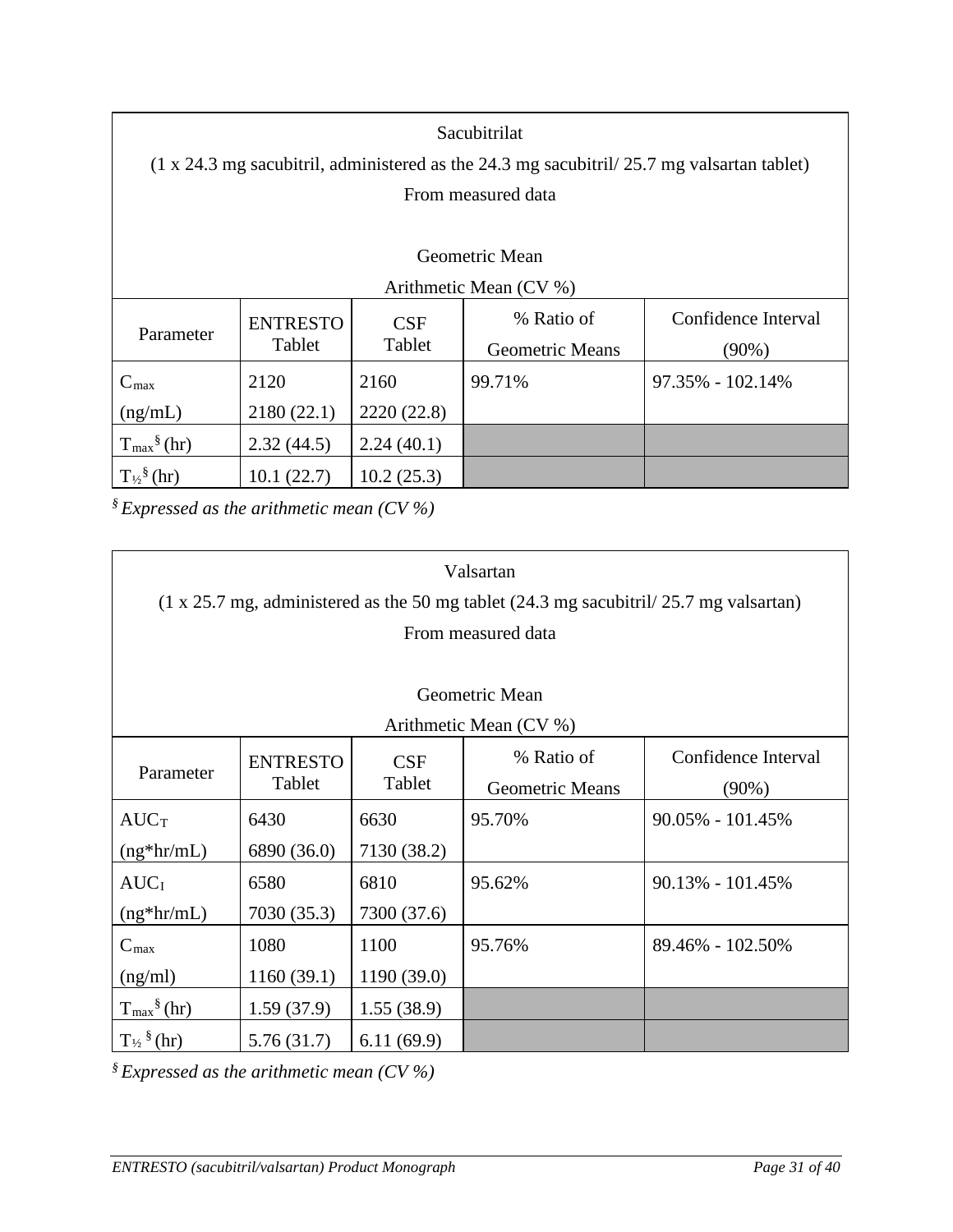# <span id="page-31-0"></span>**DETAILED PHARMACOLOGY**

The effects of ENTRESTO (sacubitril/valsartan) on amyloid-β (Aβ) concentrations in cerebrospinal fluid (CSF) and brain tissue were assessed in young (2-4 year old) cynomolgus monkeys treated with 24 mg sacubitril/26 mg valsartan/kg/dayfor 2 weeks. In this study, sacubitril/valsartan affected CSF Aβ clearance, increasing CSF Aβ 1-40, 1-42, and 1-38 levels, with no corresponding increase in Aβ levels in the brain.

Additionally, in a toxicology study in cynomolgus monkeys treated with 146 mg sacubitril/154 mg valsartan/kg/day for 39-weeks, there was no Aβ accumulation in the brain.

# <span id="page-31-1"></span>**TOXICOLOGY**

Non-clinical safety studies conducted with sacubitril/valsartan included assessment of safety pharmacology, repeated dose toxicity, genotoxicity, carcinogenicity and reproductive and development toxicity.

Most findings seen in repeated toxicity studies were reversible and attributable to the pharmacology of  $AT_1$  receptor blockade.

#### Carcinogenicity, mutagenesis and genetic toxicity

Carcinogenicity studies conducted in mice and rats with sacubitril and valsartan did not identify any carcinogenic potential for ENTRESTO (sacubitril/valsartan). The sacubitrilat  $C_{\text{max}}$  at 1,200 mg sacubitril/kg/day in male and female mice was, 14 and 16 times that of the maximum recommended human dose (MRHD), respectively. The sacubitrilat  $C_{\text{max}}$  in male and female rats at 400 mg sacubitril/kg/day was 1.7 and 3.5 times that of the MRHD, respectively. The doses of valsartan studied (high dose of 160 and 200 mg/kg/day in mice and rats, respectively) were about 4 and 10 times, respectively, the MRHD on a mg/m<sup>2</sup> basis.

Mutagenicity and clastogenicity studies conducted with sacubitril/valsartan did not reveal any effects at either the gene or chromosome level.

#### Fertility, reproduction and development

A dose of 73 mg sacubitril/77 mg valsartan/kg/day did not show any effects on fertility or early embryonic development in rats ( $\leq$  0.6-fold the MRHD on the basis of valsartan and  $\leq$ 0.1-fold the MRHD on the basis of sacubitrilat AUC).

Sacubitril/valsartan administration during organogenesis resulted in increased embryo-fetal lethality in rats at doses  $\geq$  49 mg sacubitril/51 mg valsartan (0.06-fold the MRHD for sacubitrilat, and 0.72-fold for valsartan, based on AUC) and in rabbits at doses  $\geq$  5 mg sacubitril/5 mg valsartan (0.03-fold the MRHD for sacubitrilat, and 2.0-fold for valsartan, based on AUC). ENTRESTO is teratogenic based on a low incidence of fetal hydrocephaly, associated with maternally toxic doses, which was observed in rabbits at a dose of  $\geq$  5 mg sacubitril/5 mg valsartan/kg/day.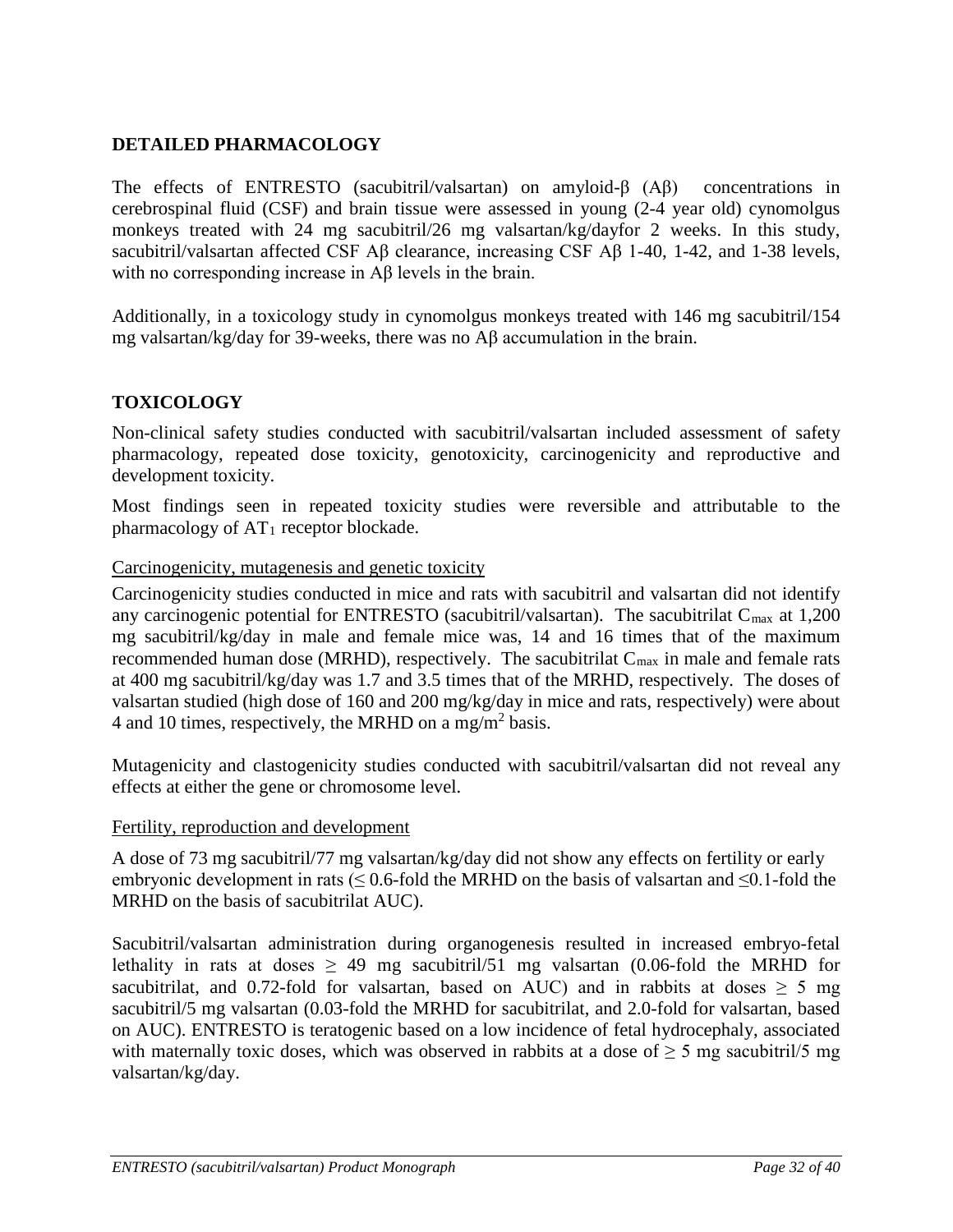Pre- and postnatal development studies in rats conducted with sacubitril at doses up to 750 mg/kg/day (1.0-fold the MRHD on the basis of sacubitrilat AUC) and valsartan at doses up to 600 mg/kg/day  $(\leq 0.9$ -fold the MRHD on the basis of its AUC) indicate that treatment with ENTRESTO during organogenesis, gestation and lactation may affect pup development (lower pup weights) and survival.

Following an oral dose of  $\lceil {^{14}C} \rceil$  15 mg sacubitril/15 mg valsartan/kg to lactating rats, transfer of sacubitrilat into milk was observed. After a single oral administration of 3 mg/kg  $[^{14}C]$  valsartan to lactating rats, transfer of valsartan into milk was observed.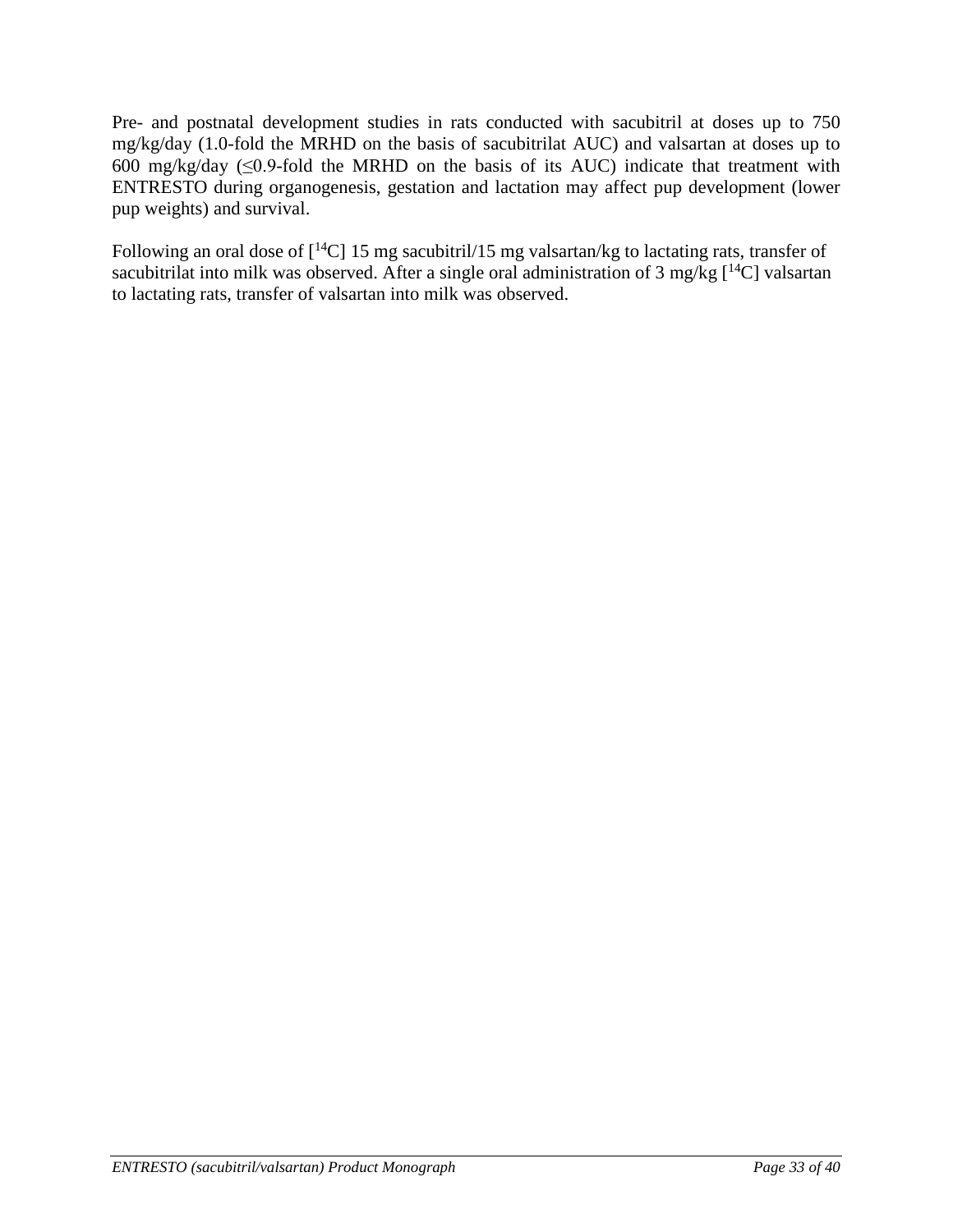### <span id="page-33-0"></span>**REFERENCES**

McMurray JJV, Packer M, Desai AS, et al (2014) Baseline characteristics and treatment of patients in Prospective comparison of ARNI with ACEI to Determine Impact on Global Mortality and morbidity in Heart Failure trial (PARADIGM-HF). Eur J Heart Fail; 16(7):817- 25

McMurray JJ, Packer M, Desai AS et al (2014), for the PARADIGM-HF Investigators Angiotensin-neprilysin inhibition versus enalapril in heart failure. N Engl J Med; 371(11):993- 1004

McMurray JJ, Packer M, Desai AS et al Dual angiotensin receptor and neprilysin inhibition as an alternative to angiotensin-converting enzyme inhibition in patients with chronic systolic heart failure: rationale for and design of the Prospective comparison of ARNI with ACEI to Determine Impact on Global Mortality and morbidity in Heart Failure trial (PARADIGM-HF). Eur J Heart Fail. 2013 Sep;15(9):1062-73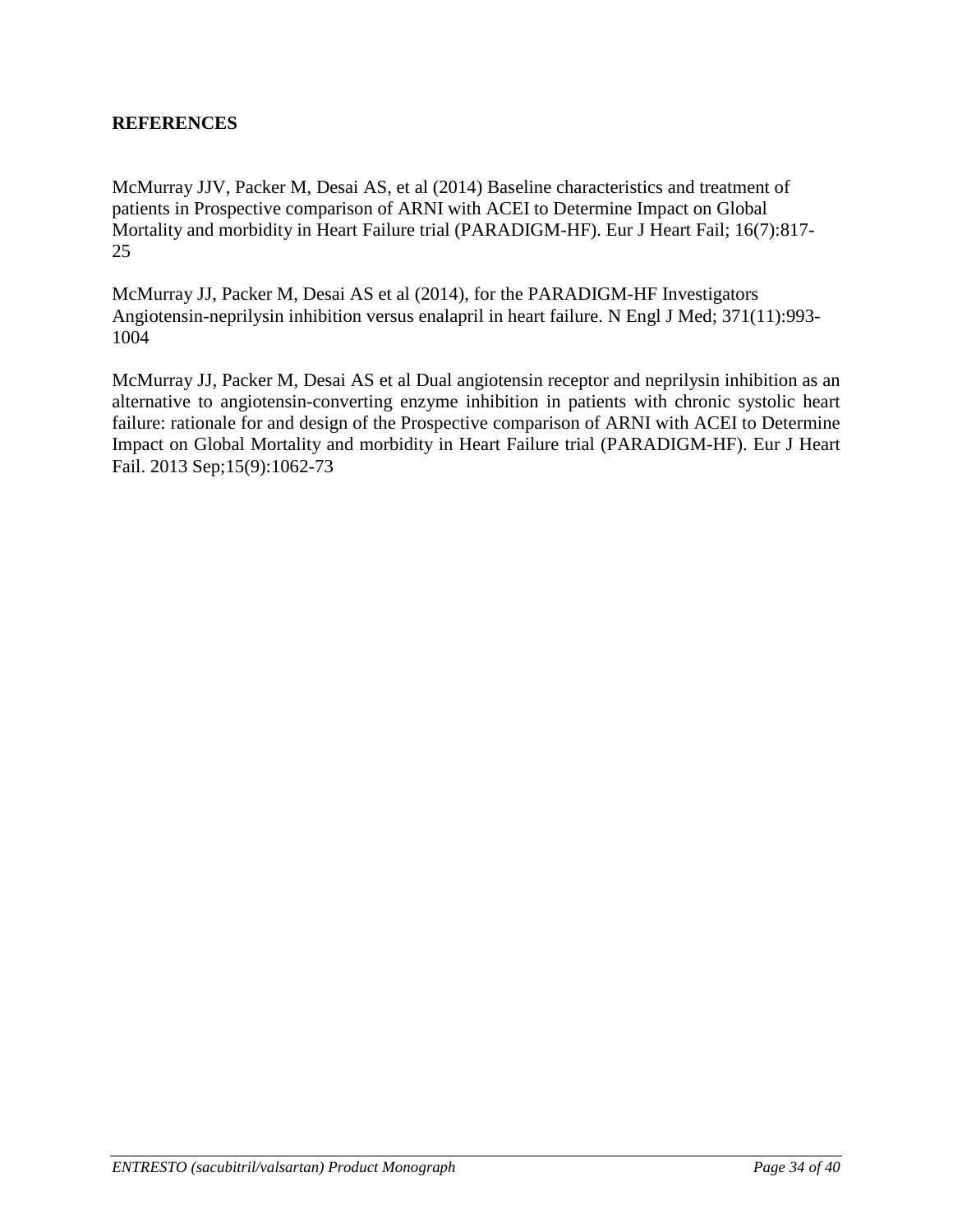# **READ THIS FOR SAFE AND EFFECTIVE USE OF YOUR MEDICINE PATIENT MEDICATION INFORMATION**

### <span id="page-34-0"></span>**PrENTRESTOTM**

sacubitril/valsartan film-coated tablets

Read this carefully before you start taking **ENTRESTO<sup>TM</sup>** and each time you get a refill. This leaflet is a summary and will not tell you everything about this drug. Talk to your healthcare professional about your medical condition and treatment and ask if there is any new information about **ENTRESTO**.

### **Serious Warnings and Precautions Valsartan should not be used during pregnancy. If you discover that you are pregnant while taking ENTRESTO stop the medication and contact your doctor, nurse, or pharmacist as soon as possible.**

### **What is ENTRESTO used for?**

ENTRESTO is used to treat heart failure in adults. It has been shown to lower the:

- risk of death that is caused from heart and blood vessel related problems
- need for hospitalisation due to heart failure.

#### **How does ENTRESTO work?**

ENTRESTO contains sacubitril and valsartan. These two ingredients work by blocking a specific enzyme and a specific receptor in your body.

ENTRESTO helps treat heart failure by:

- relaxing your blood vessels. This makes it easier for your heart to pump blood around your body.
- helping your body retain less water.

#### **What are the ingredients in ENTRESTO?**

Medicinal ingredients: sacubitril and valsartan, as sodium salt complex.

Non-medicinal ingredients: colloidal silicon dioxide, crospovidone, hypromellose, iron oxide black, iron oxide red, iron oxide yellow, low-substituted hydroxypropylcellulose, Macrogol 4000, magnesium stearate (vegetable origin), microcrystalline cellulose, talc and titanium dioxide.

#### **ENTRESTO comes in the following dosage forms:**

Film-coated tablet: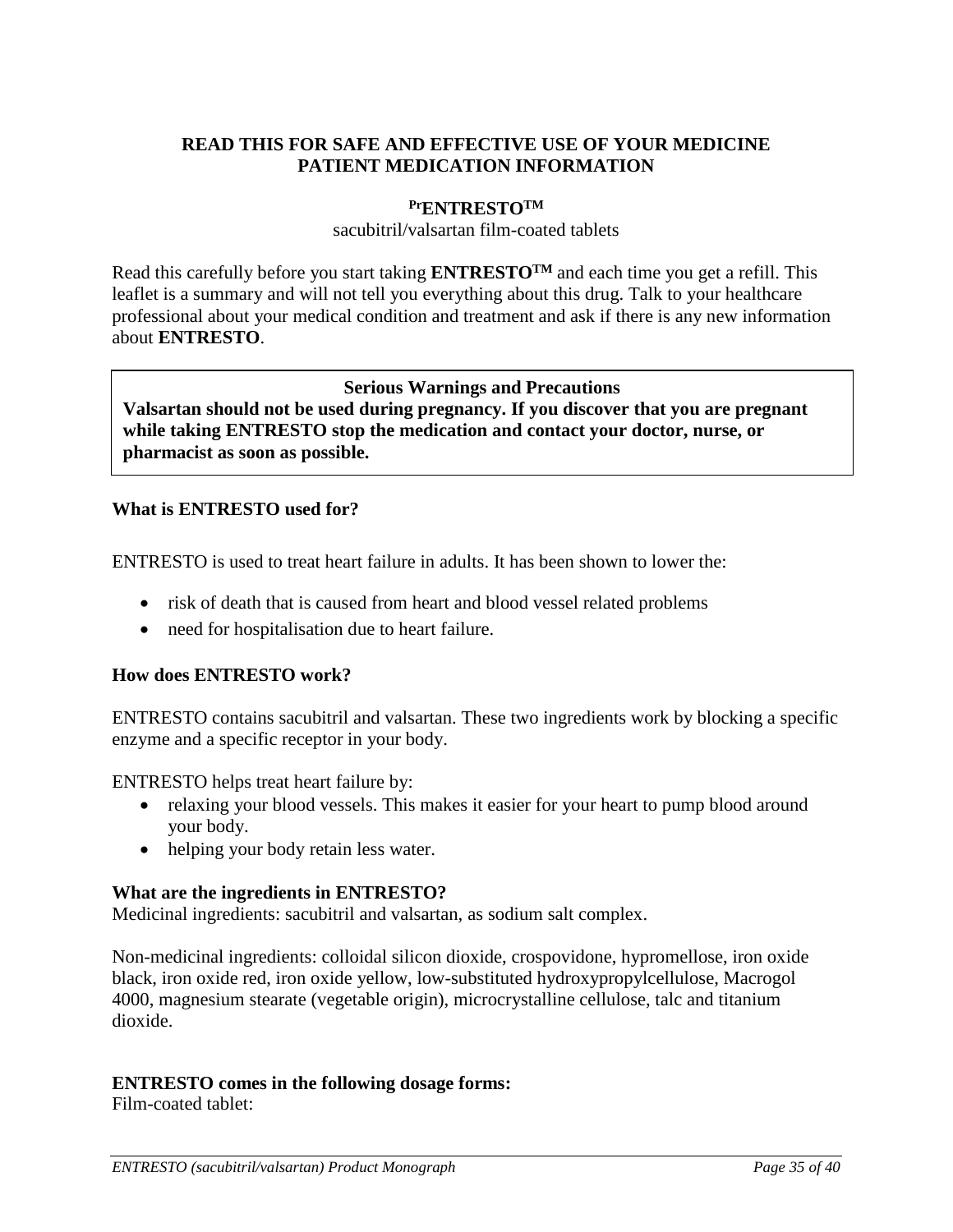24 mg sacubitril/ 26 mg valsartan (violet white). Each tablet contains 24.3 mg sacubitril and 25.7 mg valsartan (as sacubitril valsartan sodium hydrate complex).

49 mg sacubitril/ 51 mg valsartan (pale yellow). Each tablet contains 48.6 mg sacubitril and 51.4 mg valsartan (as sacubitril valsartan sodium hydrate complex).

97 mg sacubitril/ 103 mg valsartan (light pink). Each tablet contains 97.2 mg sacubitril and 102.8 mg valsartan (as sacubitril valsartan sodium hydrate complex).

# **Do not use ENTRESTO if you:**

- are allergic to sacubitril or validation or any of the other ingredients in ENTRESTO
- are taking angiotensin converting enzyme (ACE) inhibitors. **You must wait at least 36 hours after your last dose of the ACE Inhibitor before starting ENTRESTO.**
- have had **angioedema**, a swelling of the face, lips, tongue and/or throat, with or without difficulty in breathing:
	- while taking an ACE inhibitor or an ARB in the past
	- due to any other reason. The exception is an allergic reaction to a bee sting, insect or snake bite.

If this occurs, stop ENTRESTO immediately, and contact your doctor.

- have an inherited condition called "hereditary angioedema," an increased risk of getting an allergic reaction (angioedema) that is passed down through families.
- are taking aliskiren-containing medicines, such as Rasilez, **and** have Diabetes or Kidney disease.
- are pregnant or planning to become pregnant. Taking ENTRESTO during pregnancy can cause injury and even death to your baby.
- are breastfeeding. It is possible that ENTRESTO passes into the breast milk.
- are having symptoms related to low blood pressure
- are 18 years or younger

### **To help avoid side effects and ensure proper use, talk to your healthcare professional before you take ENTRESTO**. **Talk about any health conditions or problems you may have, including if you:**

- have severe kidney disease.
- have severe liver disease
- ever had a reaction called angioedema (swelling of the face, lips, tongue, and/or throat, difficulties in breathing).
- have low blood pressure, or are taking other drugs to lower your blood pressure, such as, a diuretic or water pill.
- are taking any drugs that increase the amount of potassium in your blood (such as potassium supplements, or salt substitutes containing potassium, potassium-sparing drugs, and heparin). Your doctor may check the potassium levels in your blood at regular times while you are taking ENTRESTO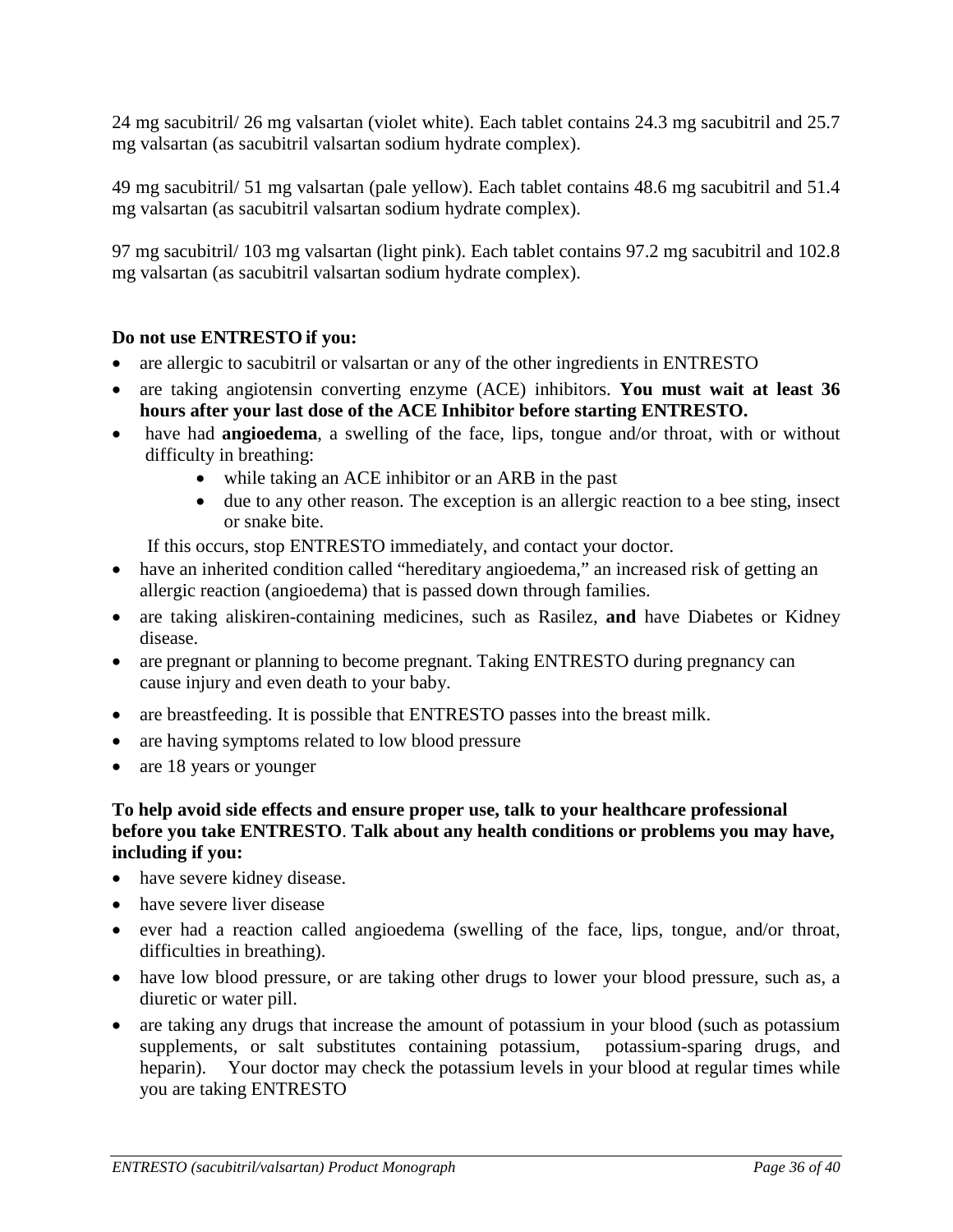• have one or both of arteries to your kidney that are severely narrowed.

### **Other warnings you should know about:**

Black patients may have a higher risk of **angioedema.**

# **Tell your healthcare professional about all the medicines you take, including any drugs, vitamins, minerals, natural supplements or alternative medicines.**

### **The following may interact with ENTRESTO:**

- ACE inhibitors (such as enalapril, ramipril, lisinopril and fosinopril).
- Drugs used for lowering blood pressure or to treat heart failure:
	- o ARB (such as losartan, telmisartan, valsartan and candesartan)
	- o Aliskiren-containing drugs
- Drugs used to lower cholesterol levels. These are known as 'statins' (such as atorvastatin).
- Sildenafil, a drug used to treat erectile dysfunction
- Drugs that increase the amount of potassium in the blood (such as potassium supplements, or salt substitutes containing potassium, potassium-sparing diuretics or heparin).
- Drugs used to treat inflammation and pain:
	- o non-steroidal anti-inflammatory drugs (NSAIDs)
	- o Cox-2 inhibitors (such as celecoxib)
- Lithium, a drug used to treat some types of depression, bipolar or hypomanic disorders.
- Drugs used after organ transplants to protect against transplant rejection (such as cyclosporin)
- Drugs used to treat HIV/AIDS (such as ritonavir)
- Warfarin, a drug used to make blood thinner and less likely to clot.
- Furosemide, a diuretic (water pill) used to reduce the fluid build-up in your body
- Metformin, used to treat diabetes.

Ask your doctor or pharmacist if you are not sure if any of the medicines you take are included in the list above.

#### **How to take ENTRESTO:**

If you were taking ACE inhibitors, you **must** wait at least 36 hours after your last dose of the ACE inhibitor before starting ENTRESTO.

Swallow the tablet **whole**. Do **NOT** break the tablet.

#### Take ENTRESTO:

- exactly as prescribed;
- every 12 hours, at about the same time every day;
- with or without food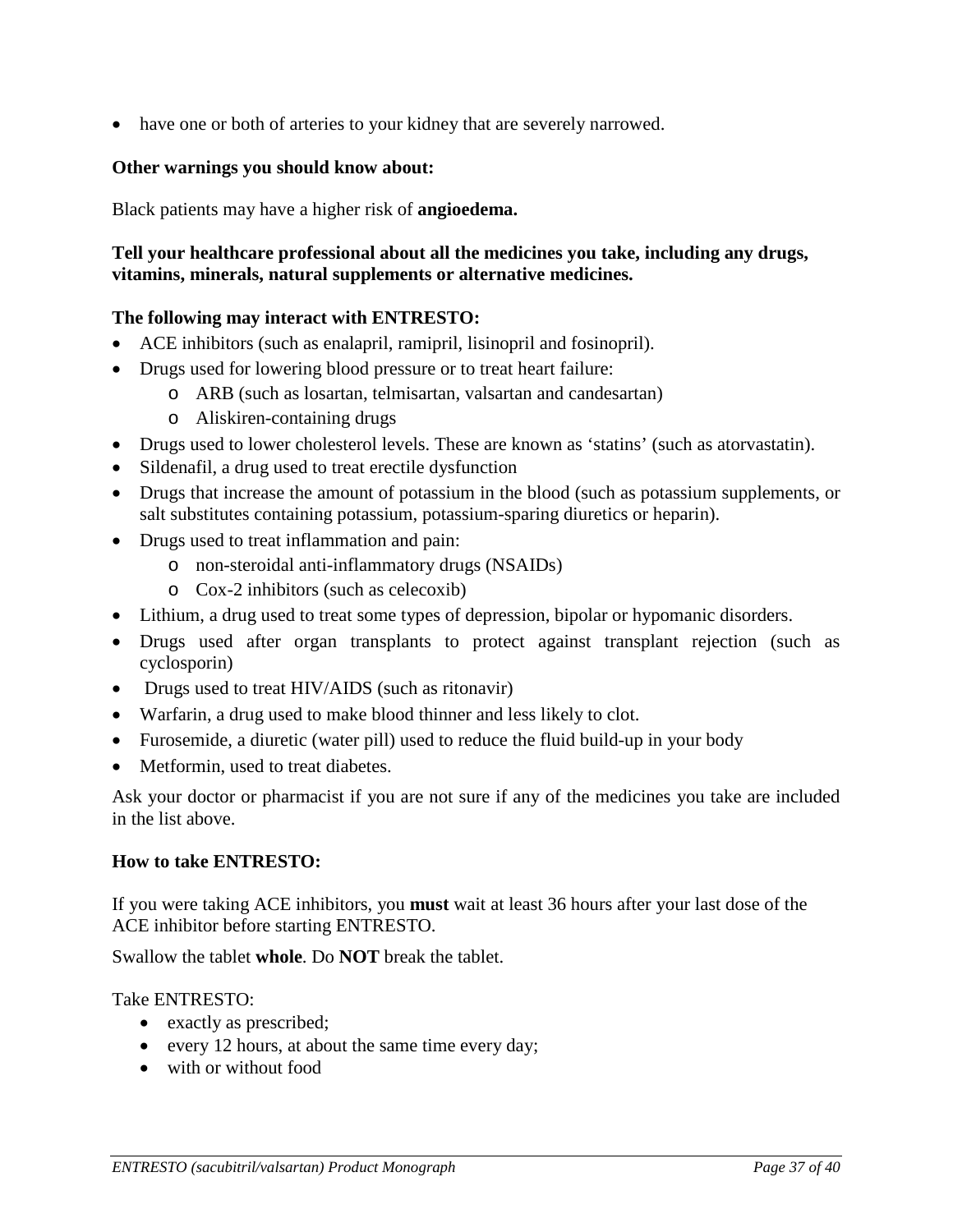### **Usual Adult Dose:**

**Recommended starting dose:** ENTRESTO 49 mg sacubitril/ 51 mg valsartan twice a day **Maximum daily dose:** ENTRESTO 97 mg sacubitril/ 103 mg valsartan twice a day

Your doctor may start you on ENTRESTO 24 mg sacubitril/ 26 mg valsartan twice a day if you:

- have previously taken low doses of an ACE inhibitor or ARB for the treatment of heart failure
- are 75 years of age or older
- have low blood pressure

Your doctor may change your dose depending on how ENTRESTO works for you.

Do not take more than the maximum daily dose.

Do not reduce the dose or stop taking ENTRESTO without consulting your doctor. This could make your disease worse.

### **Overdose:**

If you think you have taken too much ENTRESTO, contact your healthcare professional, hospital emergency department or regional Poison Control Centre immediately, even if there are no symptoms.

#### **Missed Dose:**

If you miss a dose, take it as soon as your remember. You can take your next dose at the normal time, but do **NOT** double the dose to make up for the missed one.

#### **What are possible side effects from using ENTRESTO?**

These are not all the possible side effects you may feel when taking ENTRESTO. If you experience any side effects not listed here, contact your healthcare professional. Please also see Warnings and Precautions.

- low blood pressure
- excessively high level of potassium in the blood, as shown in a blood test.
- kidney disorder (signs of renal impairment)
- dizziness
- tiredness (fatigue)
- sudden loss of consciousness
- feeling sick (nausea)
- weakness
- rash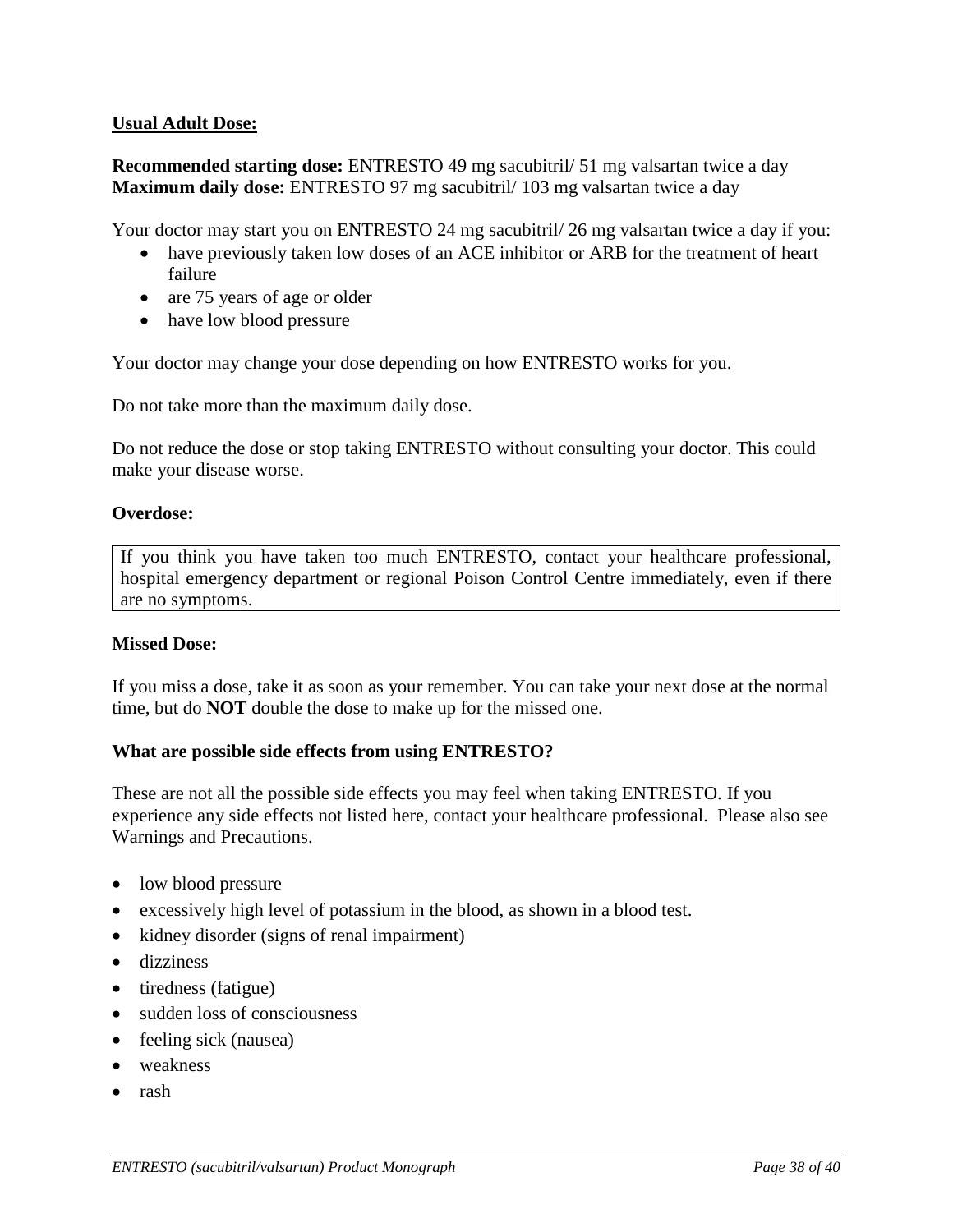- *itchiness*
- low blood pressure when switching from sitting or lying down to standing position
- spinning sensation.

If you notice any side effects not listed in this leaflet, please inform your doctor or pharmacist

| Serious side effects and what to do about them |                                      |                  |                                   |  |  |  |  |
|------------------------------------------------|--------------------------------------|------------------|-----------------------------------|--|--|--|--|
|                                                | Talk to your healthcare professional | Stop taking drug |                                   |  |  |  |  |
| $Symptom /$ effect                             | In all cases<br>Only if severe       |                  | and get immediate<br>medical help |  |  |  |  |
| <b>UNCOMMON</b>                                |                                      |                  |                                   |  |  |  |  |
| Angioedema: Swollen face,                      |                                      |                  | Χ                                 |  |  |  |  |
| tongue or throat, difficulty                   |                                      |                  |                                   |  |  |  |  |
| breathing                                      |                                      |                  |                                   |  |  |  |  |
| Anaphylactic reaction or                       |                                      |                  |                                   |  |  |  |  |
| hypersensitivity: Difficulty                   |                                      |                  | X                                 |  |  |  |  |
| breathing or swallowing, rash,                 |                                      |                  |                                   |  |  |  |  |
| itching, hives, dizziness                      |                                      |                  |                                   |  |  |  |  |

If you have a troublesome symptom or side effect that is not listed here or becomes bad enough to interfere with your daily activities, talk to your healthcare professional.

#### **Reporting Side Effects**

You can help improve the safe use of health products for Canadians by reporting serious and unexpected side effects to Health Canada. Your report may help to identify new side effects and change the product safety information.

### **3 ways to report**:

- □ Online at [MedEffect;](http://hc-sc.gc.ca/dhp-mps/medeff/index-eng.php)
- By calling  $1-866-234-2345$  (toll-free);
- By completing a Consumer Side Effect Reporting Form and sending it by:
	- Fax to 1-866-678-6789 (toll-free), or
	- Mail to: Canada Vigilance Program Health Canada, Postal Locator 0701E Ottawa, ON K1A 0K9

Postage paid labels and the Consumer Side Effect Reporting Form are available at [MedEffect.](http://hc-sc.gc.ca/dhp-mps/medeff/index-eng.php)

*NOTE: Contact your health professional if you need information about how to manage your side effects. The Canada Vigilance Program does not provide medical advice.*

#### **Storage:**

- Store your tablets in the original package. Protect from moisture.
- Do not take this medicine after the expiry date, which is stated on the label.
- Do not store above 30°C.